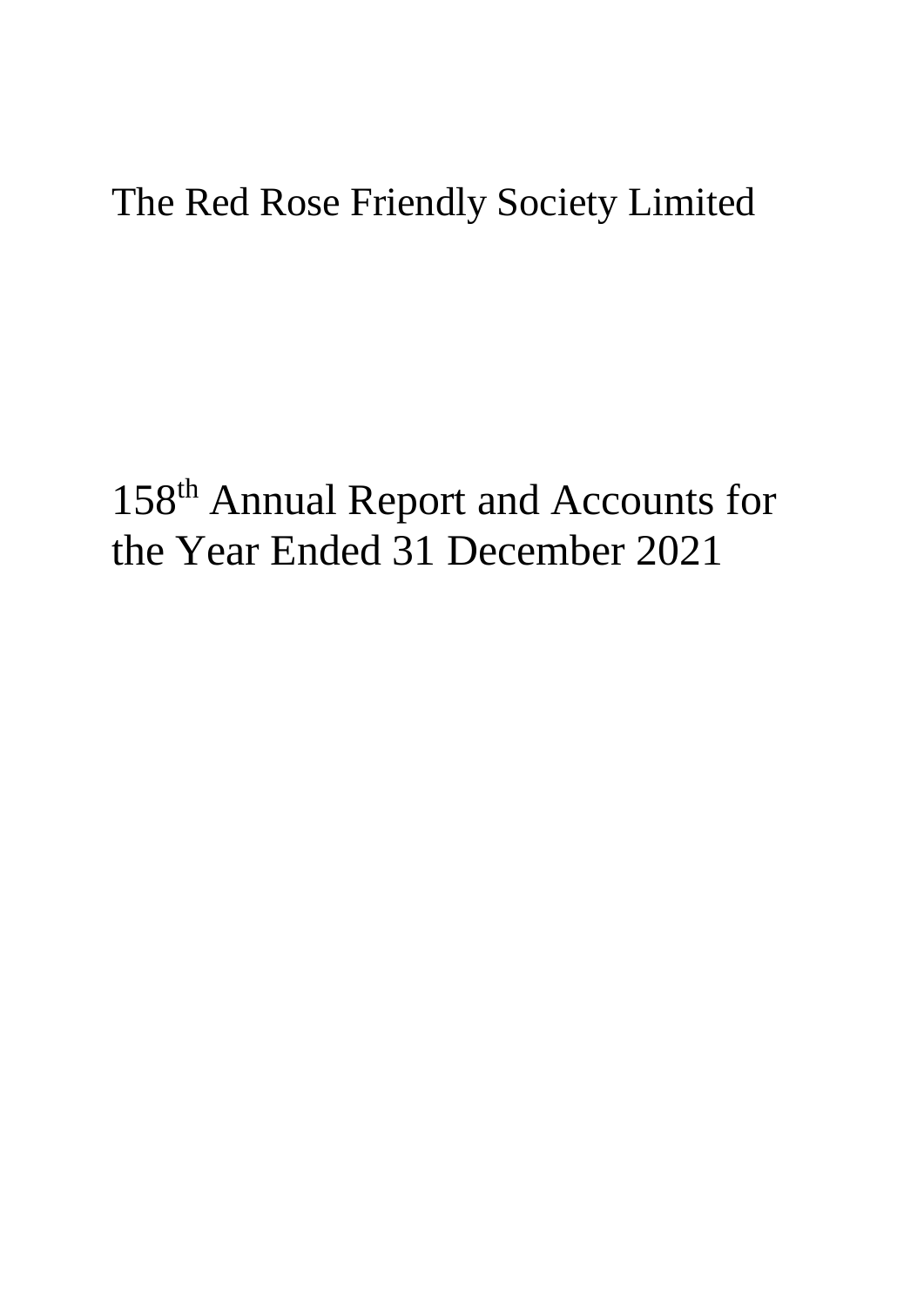# **Contents**

| Society Information                      | Page 2     |
|------------------------------------------|------------|
| <b>Strategic Report</b>                  | Page 3-4   |
| Corporate Governance Report              | Page 5-10  |
| <b>Board Report</b>                      | Page 11-13 |
| Report of the Independent Auditor        | Page 14-17 |
| <b>Statement of Comprehensive Income</b> | Page 18    |
| <b>Statement of Financial Position</b>   | Page 19    |
| Notes to the Financial Statements        | Page 20-39 |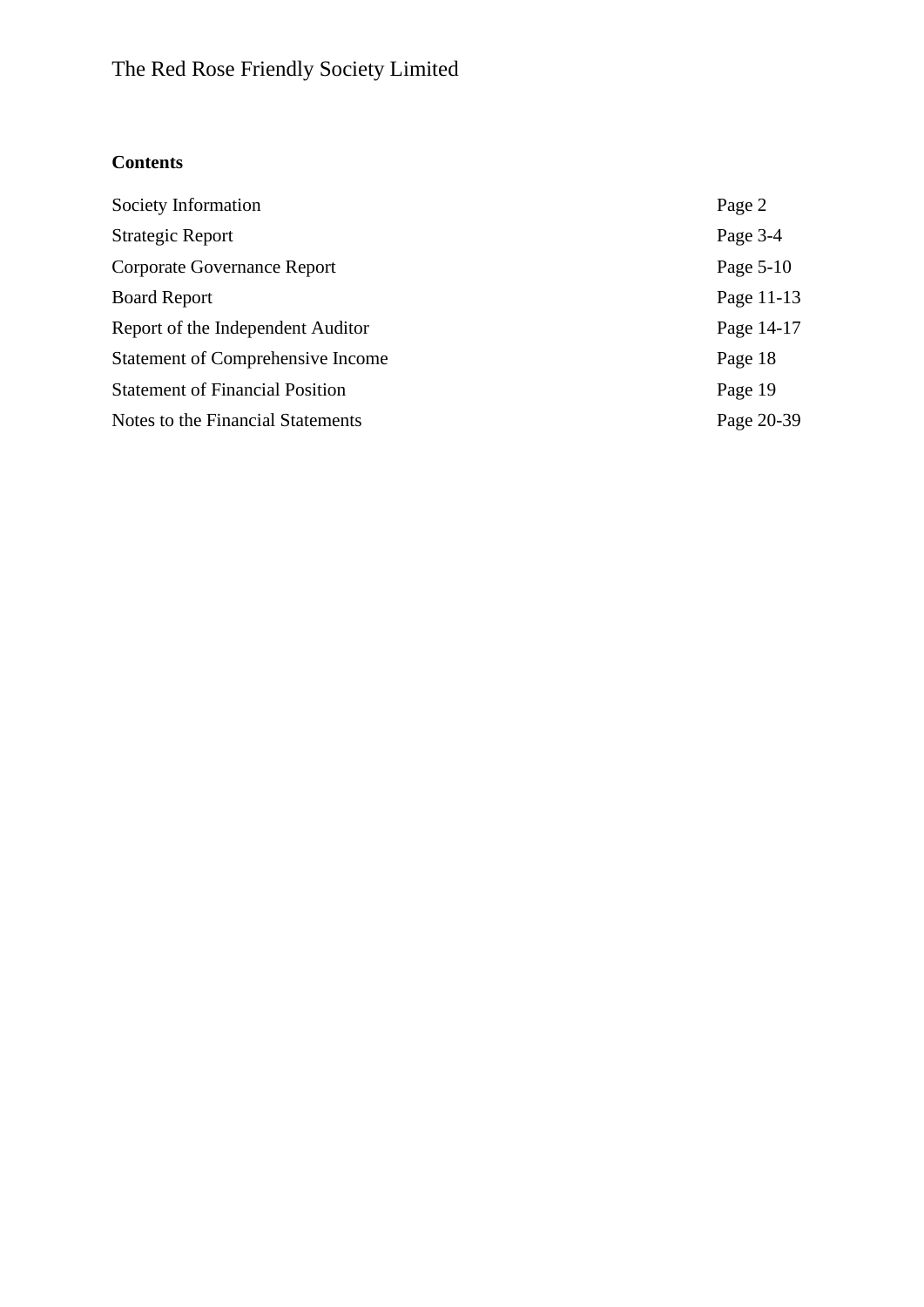| <b>Society Information</b>                                         |                                                                                                                                          |
|--------------------------------------------------------------------|------------------------------------------------------------------------------------------------------------------------------------------|
| <b>Board</b>                                                       | Anthony Totham FCA, CTA<br>Mark Sedgley ACII<br>Alan Guest CITP, MBCS<br>Anthony M Hedley FCA, Chartered FCSI<br><b>Timothy Williams</b> |
| <b>Officers</b>                                                    | Chairman: Anthony Totham FCA, CTA<br>Chief Executive: Mark Sedgley ACII                                                                  |
| <b>Registered Office</b>                                           | Parkgates<br>52a Preston New Road<br>Blackburn<br>Lancashire<br>BB <sub>2</sub> 6AH                                                      |
| <b>Independent Advisers and Consultants</b><br>Appropriate Actuary | Stephen Dixon<br><b>Steve Dixon Associates LLP</b><br><b>Oaks House</b><br>12-22 West Street<br>Epsom<br>Surrey<br><b>KT187RG</b>        |
| Auditor                                                            | Royce Peeling Green Ltd<br>The Copper Room<br>Deva City Office Park<br><b>Trinity Way</b><br>Manchester<br>M <sub>3</sub> 7BG            |
| <b>Internal Auditor</b>                                            | Hayes & Co<br><b>St Andrews House</b><br>11 Dalton Court<br><b>Commercial Road</b><br>Darwen<br>BB3 0DG                                  |
| <b>Bankers</b>                                                     | The Co-operative Bank<br><b>Central Commercial Bank</b><br><b>PO Box 250</b><br>Skelmersdale<br>WN8 6WT                                  |
| With Profit Fund Managers                                          | Quilter Cheviot<br>73 King Street<br>Manchester<br><b>M2 4NG</b>                                                                         |

The Society is:

Registered under the Friendly Societies Act 1992, number 43 coll.

Authorised by the Prudential Regulation Authority and Regulated by the Financial Conduct Authority and Prudential Regulation Authority number 110097.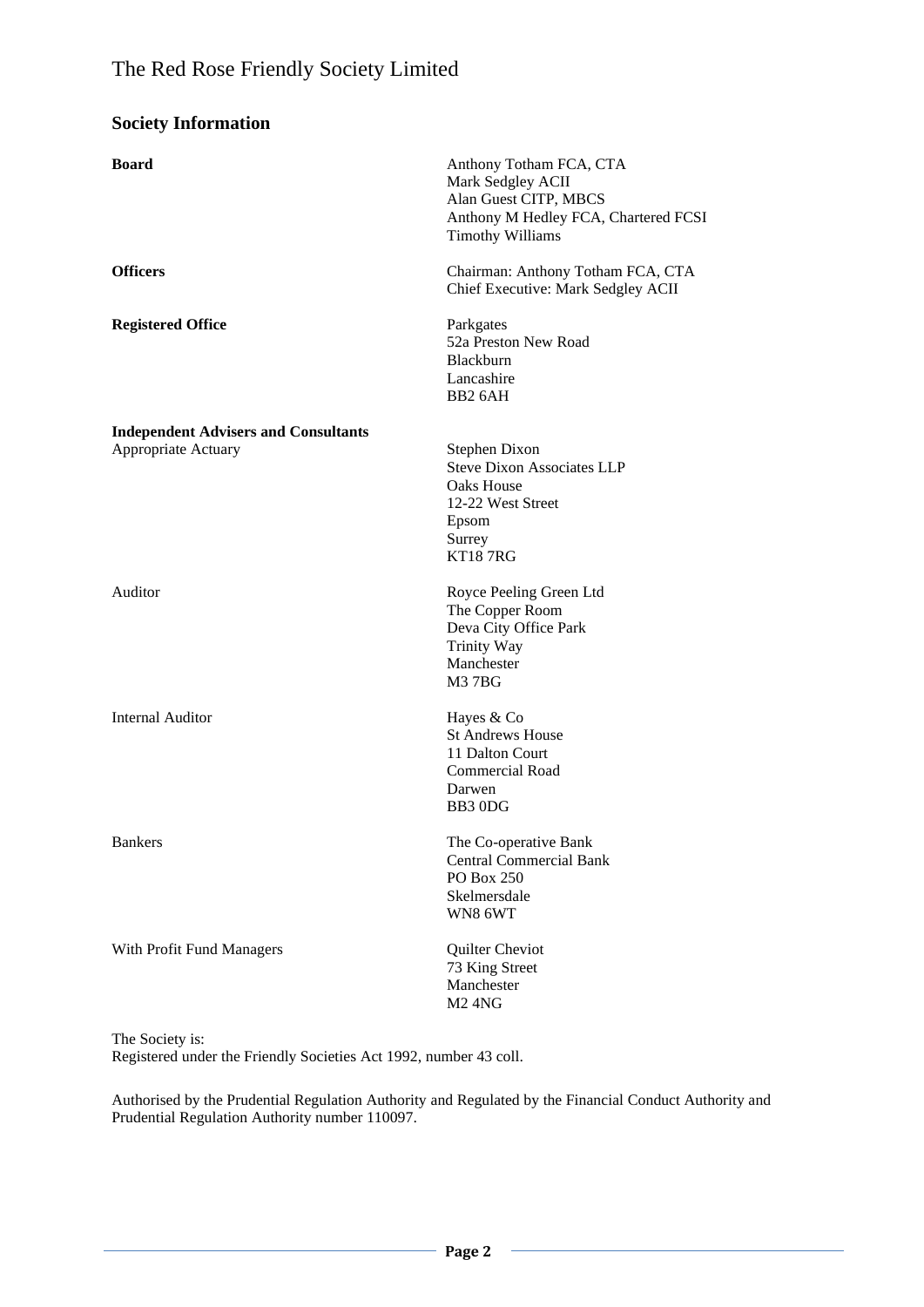#### **Strategic report**

The Board welcomes you to the Annual Report and Accounts for the year ended 31 December 2021. The aim is to provide a breakdown of both the financial and non financial information that helps the reader understand the progress the Society has made regarding the major risks and challenges it faces, the way the Society is governed and the outlook for the future.

#### **Business review**

2021 was a year of partial recovery from the covid -19 pandemic, the investment markets began to show signs of recovery and working with our actuarial team and investment managers we were able to go back into the equity markets in the with profits portfolio. This is important to members as the long term investment returns and growth is required to provide bonuses on policies.

The Red Rose Shariah ISA has continued its popularity with significant levels of new business during 2021 and this has continued in 2022, despite global events and difficult economic factors that have affected investment performance across all markets, including the Shariah's ISA 's underlying fund. As a Board we are excited at the growth in this and impact this will have on the future of the Society. The investment performance of the fund was very good in 2021 however since the war in the Ukraine in 2022 it has lost some of that growth.

2021 was the launch year of our additional fund within our ISA range -The Ethical, Social and Governance (ESG) Fund. This had a steady start through 2021 and we look forward to seeing this grow like the Shariah fund. The Board feels that this type of new fund sits perfectly with the ethos of the Society and research shows that many people, especially younger people who are looking for their first regular savings for the long term, want their investments to have a positive impact on how business treat their employees and the environment. We feel that it will appeal to members who Child Trust Funds mature in the future.

The Society has continued to work closely with Credit Unions promoting our Family Group Funeral Plan which is being well received by their members. Many of the Credit Unions are offering it as part of the benefits they offer to their members. We look forward to developing relationships with more Credit Unions over the coming years.

We are very grateful for the referrals that we receive from our existing members, we believe this demonstrates that many of our members are happy with the products and the level of customer service that we offer and shows that we have an important part to play in our members' financial planning.

The Board thanks our Chief Executive, Mark Sedgley and all his team for their hard work and dedication during the year, maintaining the high standards of customer service and we thank all our professional advisers for their assistance to the Society.

#### **Future Developments**

During 2021 we launched online applications and this has been very well received. Towards the end of the year we have been able to introduce online valuations for our ISA products, this has been very well received and we are continuing to develop this with additional features in 2022.

We are also looking at expanding our program of engaging with teenagers and young adults by visiting local colleges to explain the CTF maturity options and to help them have a better understanding of personal financial planning, including budgeting and the importance of saving regularly. We feel that this is an important part of our work and is in line with the ethos of the Friendly society movement and part of our own commitment to the social aspects of the principles of ESG within the local community.

We will also be looking at refreshing the board during the year, both Anthony Headley and Alan Guest have said that they would step down once new board members are settled in. I would like to thank them for all their hard work over many years and especially during the last two years with the difficulty of Covid-19.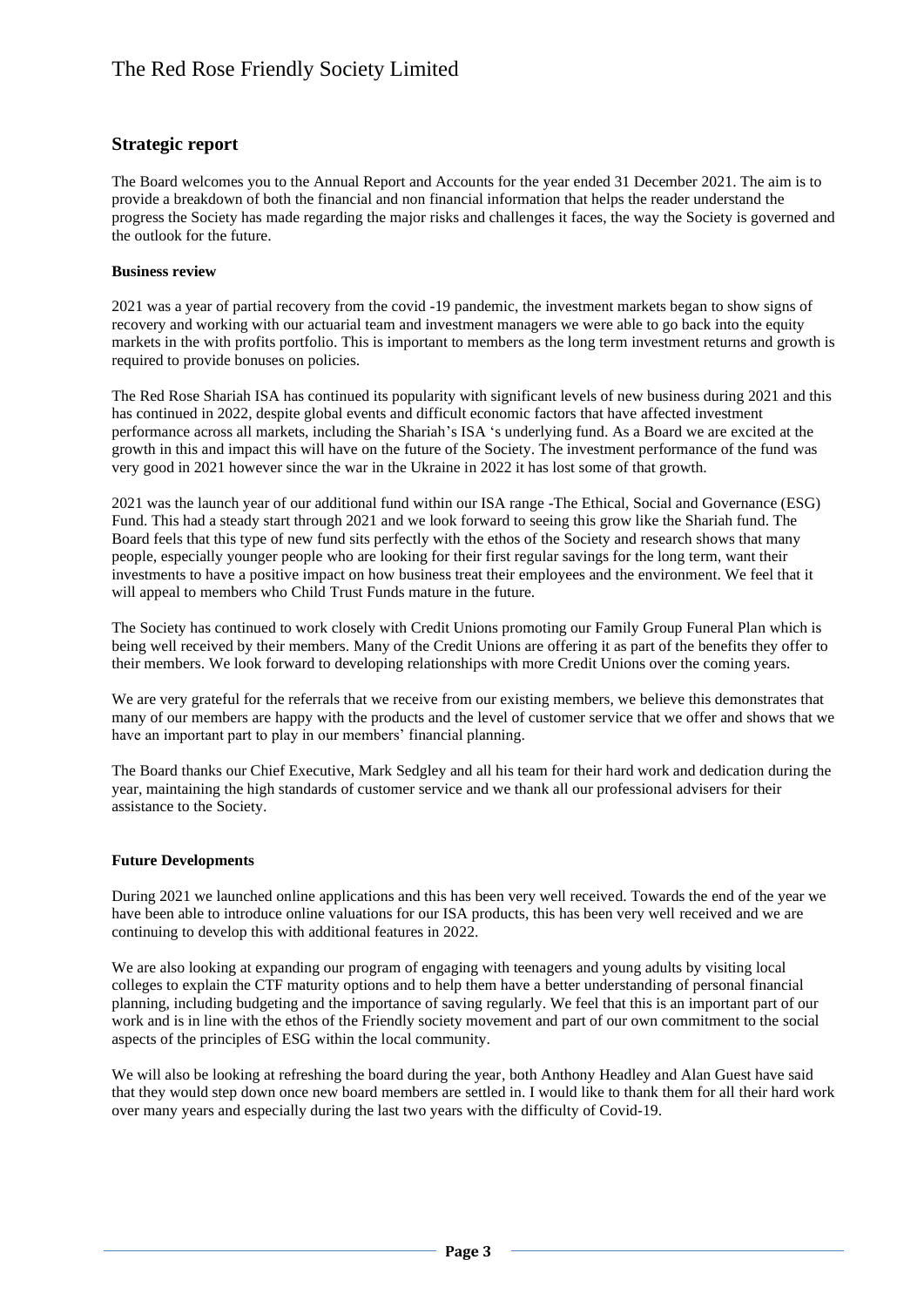#### **Results and Performance**

The results in 2021 have been impacted by the movements in our investments and these show net unrealised gains for the year of £1,802,311(2020: unrealised losses of £938,550) and net realised gains of £4,073 (2020: realised losses £611,644).

Net earned premium income increased from £833,824 to £1,052,803, the main reason is the increase in funds invested into the Shariah ISA's.

Policy maturities and claims paid to members increased to £1,298,624 (2020: £904,970).

Our running costs remain under tight control and fell from £373,667 to £363,596. With constant upward pressure on prices, the Board believe this shows careful management of the Society for its members.

In overall terms, our Fund for Future Appropriations fell marginally from 16.67% of the with profits fund to 16.22% but as noted previously our capital resources are in excess of the regulatory requirements.

The Board, after taking into account recommendations from the Appropriate Actuary, has ensured that policyholders receive their 'fair share' of the profits made by the Society over the term of their investment via the Asset Share calculation process.

#### **Principal risks and uncertainties facing the Society**

Note 4 to the accounts details the principal risks that face the Society and the policies and procedures that are in place to minimise these risks.

#### **Climate change**

The Board understands the importance of combatting climate change for the future of the planet and its inhabitants. We fully support the PRA initiative to ensure the industry has sufficient focus on this area of risk to business models, from a morbidity, mortality and investment risk perspective.

The Chief Executive has specific responsibility for monitoring these risks to the Society and his Governance Responsibilities have been updated to reflect this. He, and other Board members have developed an understanding of the issues by attending AFM seminars and reading relevant publications and articles.

The Society has made good progress with investment risk and engages with the Investment Manager as part of the ongoing monitoring and investment strategy. Whilst the morbidity and mortality risks are possibly decades away, we will be looking in more detail at these during 2022 including actuarial input and gathering the views of others in financial services to consider their impact and form our strategy.

As noted earlier, we have launched a specific ISA to enable members to invest in an ESG fund, one of the main principles of which is to invest in companies that are improving their impact on the climate.

The other aspect to climate change is what the Society can do itself to reduce our carbon footprint. Like many other businesses, we made use of technology to hold meetings remotely during the pandemic and we intend to continue this as often as possible to reduce the impact of travel. We have also modernized our customer service practices so that much more communication is via email, and applications and valuations can be completed via the website. This greatly reduces our paper usage and reliance on postal services thereby reducing our carbon footprint.

#### **Approval of the strategic report**

The Strategic Report was approved by the Board on 7 June 2022 and signed on its behalf by Anthony Totham, Chairman.

Anthony Totham

**Anthony Totham Chairman 7 June 2022**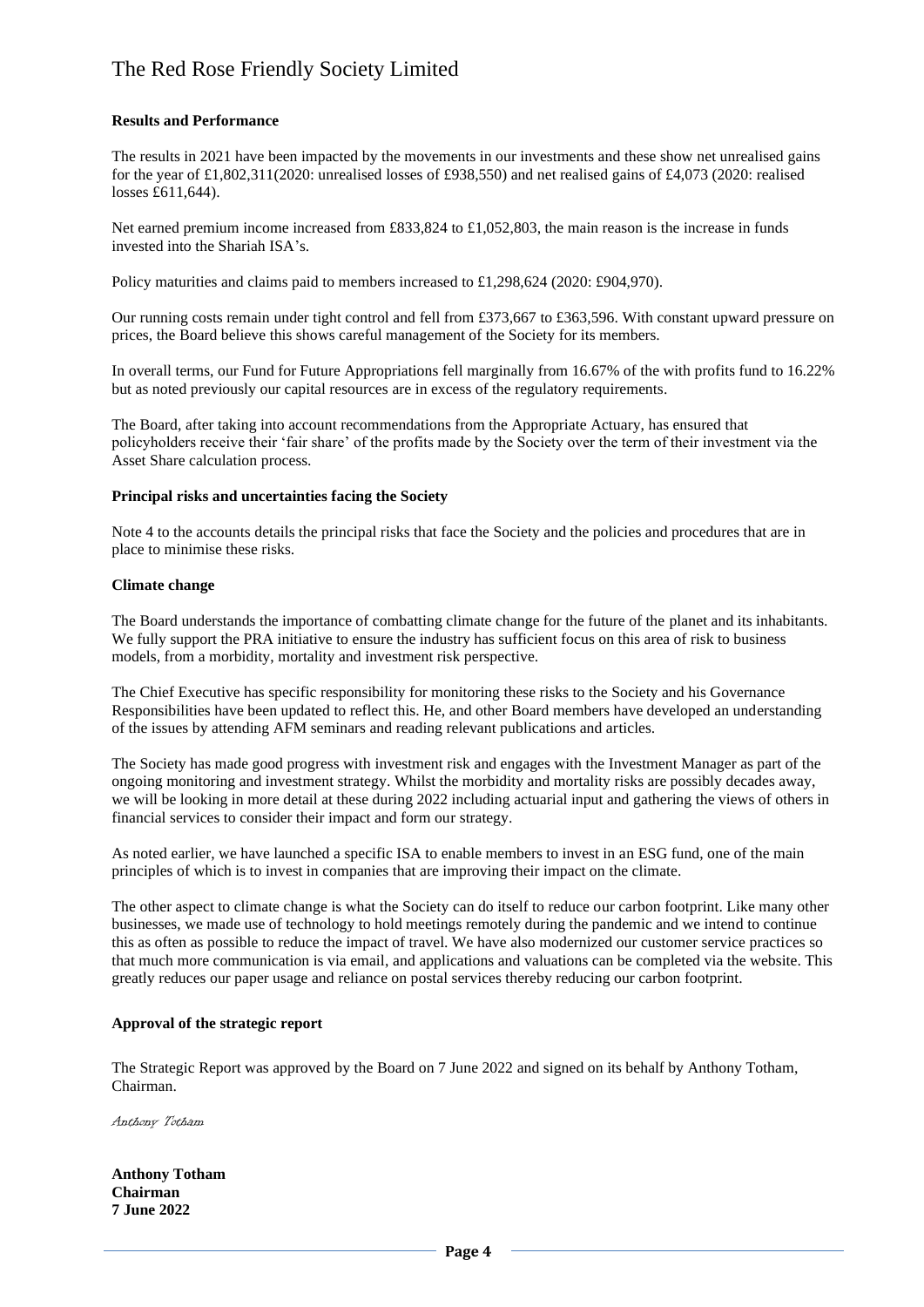# **Corporate Governance Report**

#### **The AFM UK Corporate Governance code**

The Society acknowledges the importance of strong corporate governance and as a member of the Association of Financial Mutuals, the Board aims to implement the UK Corporate Governance Code (the Code) as best practice where practical, with consideration of a proportionate approach in view of the size of the Society.

The Code comprises six principles:

Purpose and Leadership; Board Composition; Director Responsibilities; Opportunity and Risk; Remuneration, and Stakeholder Relationships and Engagement. This Report explains how the Society has adopted these principles.

#### **Principle One: Purpose and Leadership**

#### **'An effective board promotes the purpose of an organisation and ensures that its values, strategy and culture align with that purpose'.**

The principal activity of the Society is the transaction of long- term assurance within the United Kingdom through the provision of ISA, JISA, CTF and With-profits policies.

The Society aims to

- provide low cost life and investment policies to the less well-off at premiums which are affordable to the Society's identifiable market place,
- remain below the Solvency II threshold (currently 25m Euro of technical provisions)
- provide and maintain a high level of service to members,
- manage investments to the satisfaction of its members.
- ensure that the Society follows all regulations and conforms to the Corporate Governance Code.

Whilst at the same time

- generating new policy sales at a level which will aim to ensure that the Society's premium income increases year on year,
- controlling expenditure within strict guidelines,
- utilising the Society's resources for the best benefit of members,
- maintaining a high quality and honest image of the Society,
- seeking to reflect the views of members in the products provided by the Society,
- providing good terms of employment for the Society's employees.

#### Culture and Values

The Society has a tradition of helping its members in times of need and all staff members are acutely aware of the need to support our members. This often manifests itself in the provision of excellent customer service and empathy when dealing with members, whether it is someone struggling to pay premiums, requiring a lump sum to assist them or dealing with a death claim for a famiy member.

The Board meets mostly on a monthly basis, more frequently than most other organisations, to ensure that it remains close to the business, staff and members. This means that the management by the Board can be faster paced and more dynamic.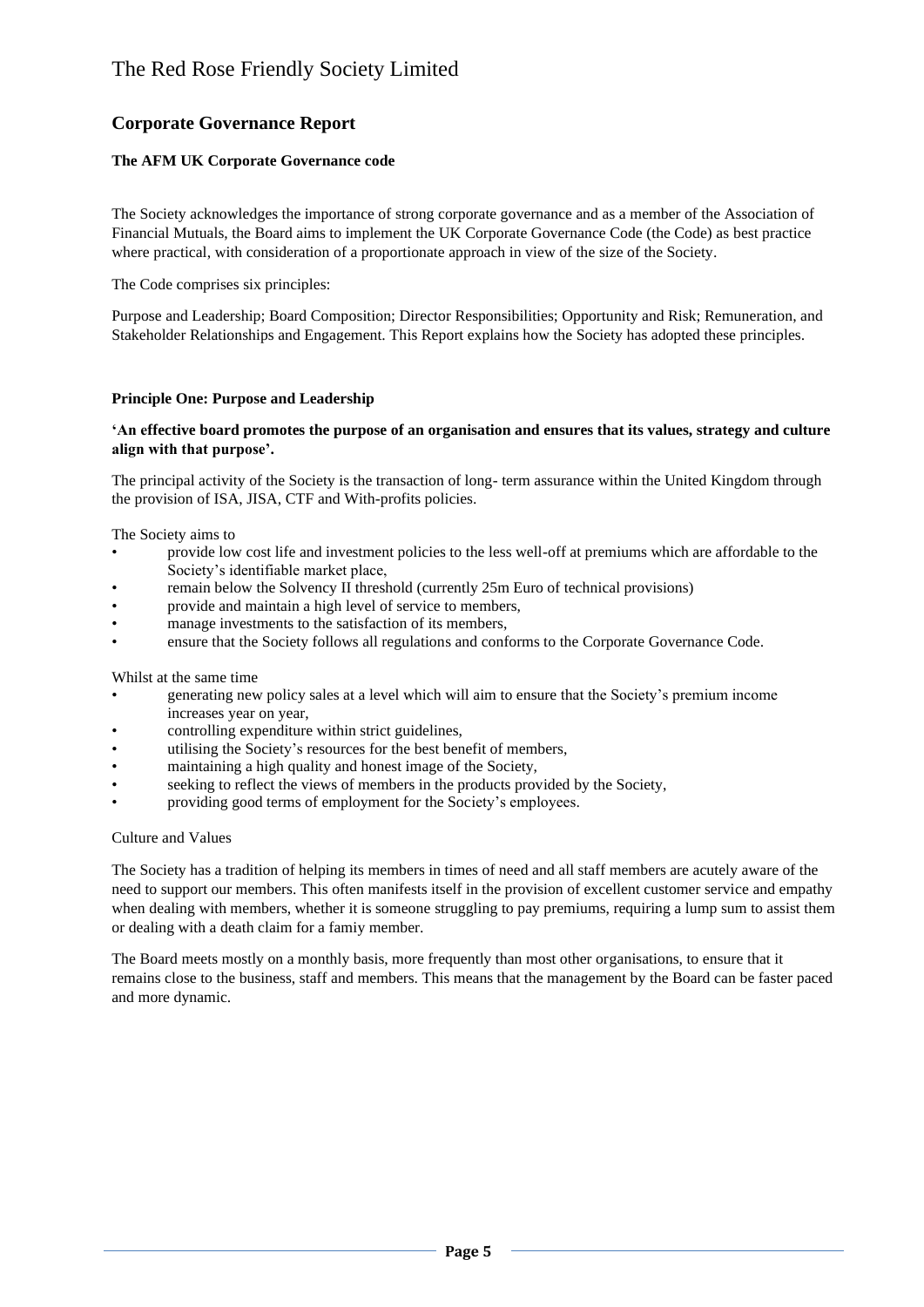#### **Principle Two: Board Composition**

**'Effective board composition requires an effective chair and a balance of skills, backgrounds, experience and knowledge, with individual directors having sufficient capacity to make a valuable contribution. The size of a board should be guided by the scale and complexity of the organisation.'**

The Board comprises a range of suitable skills and experience that are relevant to lead the Society. Details can be found in the brief biographies later in this section of the report. The Board comprises 5 members, including the Chief Executive, which the Board believes to be an appropriate size given the size and complexity of the business.

**Diversity:** The Board has carefully considered the recommendations about diversity and has agreed that, in view of the size of the Board, it is very difficult to set targets for any one group. The Board is committed to ensuring that the Society is served by Board members who have both relevant experience and appropriate skills regardless of sex or ethnic background.

**Independence:** Three Board members have served over nine years but the Board believes that they remain independent both in their judgment and actions and their knowledge of the Society's business and its background and history provide a solid foundation to the Board's understanding of how it should be managed. These Board members are subject to annual re-election.

The Board constantly and regularly evaluates the performance and ability of each Director, and also the necessary balance of expertise and experience shown by the Board as a whole. The Board is confident that the present balance of knowledge and wide experience of each individual Director, covering accountancy, investments, information technology and marketing and all round business activities serves the Society well.

However, the Board is committed to an orderly refreshment of its composition and two members will be retiring before the 2023 Annual General Meeting (Alan Guest and Anthony Hedley). Therefore two new Board members are currently being sought and whilst they will not be able to be voted onto the Board at this year's Annual General Meeting (due to the timescale for recruitment and the date of the Annual General Meeting Vote), they will be coopted onto the Board as soon as they are recruited. Subject to their successful integration, they will then put themselves up for election onto the Board at the 2023 Annual General Meeting. Messrs Guest and Hedley will remain on the Board until such time that the new Board members are contributing effectively at which point they will stand down.

All vacancies for appointment to the Board are advertised so that nationwide coverage is achieved. We do not use the services of external recruitment agency due to the high costs involved but do ensure that the vacancy is open to all people with the necessary skills regardless of sex, religion, age or ethnic background.

The Chief Executive also holds the role of Company Secretary as the Board do not consider it appropriate from a cost point of view to employ another person in this role.

#### **The Board Directors are:**

**Chairman - Anthony Totham:** A fellow of the Institute of Chartered Accountants in England and Wales and a member of the Chartered Institute of Taxation. Tony trained with a multi-national firm of accountants and since 1991 has been a partner of a local practice in Blackburn having considerable experience in taxation and advising owner managed businesses. He will be offering himself for re-election at the 2022 Annual General Meeting.

**Chief Executive - Mark Sedgley:** Mark has over 30 years' experience in financial services and has worked for several successful mutual societies as well as two of the largest financial services firms in the UK. He has held many senior roles including Chief Executive and he brings a wealth of experience to the Board. Mark was voted onto the Board for an initial 3 year term at the 2015 Annual General Meeting and is offering himself for re-election at the 2022 Annual General Meeting.

#### **Non-executive Directors:**

**Alan Guest:** Chartered IT Practitioner and member of the British Computer Society. He spent 32 years in local government with Blackburn Borough Council and Lancashire County Council as a Project Manager. He will be offering himself for re-election at the 2022 Annual General Meeting.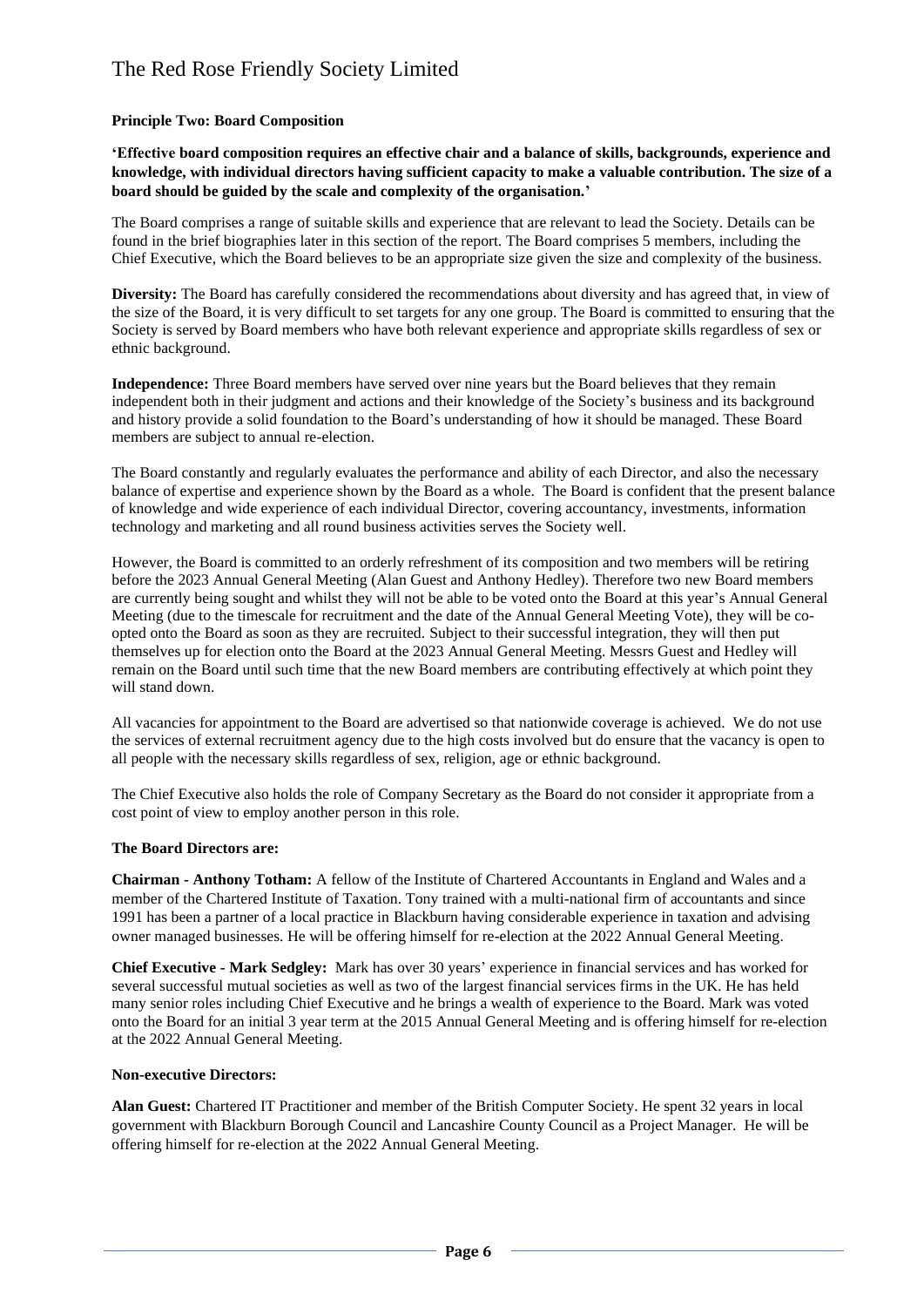**Anthony M Hedley:** A Fellow of the Institute of Chartered Accountants in England and Wales and a Chartered Fellow of the Chartered Securities and Investment Institute. He is a director in a local firm of stockbrokers where he has been for over 40 years. He will be offering himself for re-election at the 2022 Annual General Meeting.

**Timothy A Williams:** Tim has worked at many levels within a variety of large multi-national UK Financial Services companies. More recently, with a colleague, he formed a successful Financial Services business that now employs 18 people. He is also a non-exec director of a firm responsible for the oversight of a Model Investment Portfolio service. Tim was voted onto the Board for an initial 3 year term at the 2015 Annual General Meeting and is offering himself for re-election at the 2022 Annual General Meeting.

#### **Principle Three: Director Responsibilities**

**'The board and individual directors should have a clear understanding of their accountability and responsibilities. The board's policies and procedures should support effective decision making and independent challenge.'**

#### **Responsibilities of the Board**

The Board is responsible for safeguarding the assets of the Society and ensuring that the Society is able to discharge the duties imposed on it under the regulations governing Friendly Societies. It ensures that all accounting and other records are kept in a form which enables the Board to have timely and accurate information to enable it to meet any obligations to its members or the FCA & PRA regulations and The Friendly Societies Act 1992. It also ensures that information can be extracted promptly so that the Board can monitor and control the performance of the business and the risks to which it is exposed at any moment in time.

The Board is also required to prepare financial statements for each financial year which give a true and fair view of the state of the Society's affairs and of its profit or loss for that period. In preparing those financial statements, the Board are required to:

- select suitable accounting policies and then apply them consistently
- make judgements and estimates that are prudent
- prepare the financial statements on the going concern basis unless it is inappropriate to presume the Society will continue in business.

The Board is also responsible for long term and short term strategic planning which includes, amongst other responsibilities:

- i) Views on the markets in which the Society operates.
- ii) Identification of the Society's strengths and weaknesses.
- iii) Strategic aims and actions needed to achieve those aims.
- iv) Major resource implications of the strategic aims.
- v) Financial implications for the Society based on several different assumptions.
- vi) Corporate planning including the strategic aims and how these will be achieved.
- vii) Monitoring of the achievement of the Corporate Plan and Targets.
- viii) Annual budget and cash flow forecasting against actual performance.
- ix) Business Continuity Planning.
- x) Information Technology and access to information and data.
- xi) Human Resource planning, staffing and appointment of new directors.
- xii) Risk identification, controls responsibility, delegation of certain responsibilities to the Chief Executive.
- xiii) Documentation of procedures and controls.
- xiv) To receive reports and recommendations of the sub committees.
- xv) To monitor, control and appraise the performance of the Chief Executive and ensure the Society remains fully compliant with the FCA and PRA regulations.
- xvi) Complying with the Code of Corporate Governance where possible.
- xvii) Decisions on major expenditure, new products/ventures.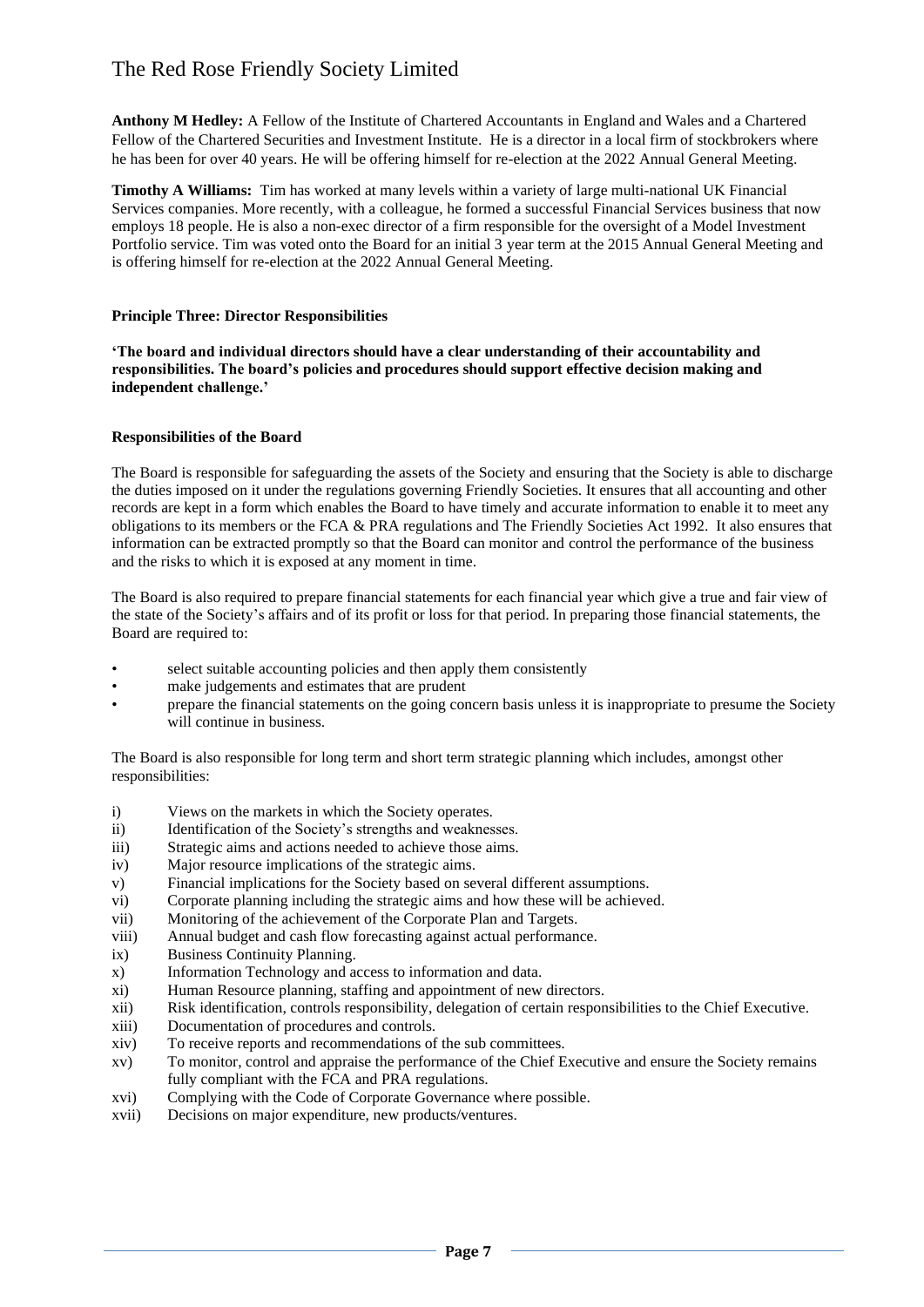#### **Responsibilities of the Chairman**

To lead the Board effectively and to liaise with the Chief Executive in his day to day duties.

The Chairman is required to ensure, in setting the agenda for meetings of the Board;

- that all directors receive accurate, timely and clear information,
- that constructive relations between executive and non-executive directors exist,
- the effective contribution of non-executive directors, and
- the Board's effectiveness on all aspects of its role.

It is also the Chairman's responsibility

- to ensure that all members of the Board continually update their skills and knowledge of the business, to enable them to fulfil their role on the Board,
- to ensure that they undertake a formal and rigorous evaluation of the Board as a whole and its individual members and to use the results of this evaluation to recognise the strengths and weaknesses of the Board, and
- where appropriate to make recommendations to the Board that new members be appointed or that existing members are asked to resign.

#### **Responsibilities of the Chief Executive**

The Chief Executive is directly responsible to the Board and holds delegated powers for the day to day management of the Society. These include:

- Staff attendance, performance and training,
- Cost control of the budget agreed by the Board,
- Oversight of the sales target agreed by the Board,
- Risk control, monitoring and identification, including climate change.

Decisions on major capital expenditure, investments, new products, risk assessments, new ventures, recruitment of senior managers, non-executive directors and engagement of professional advisers are the responsibility of the Board.

#### **Training for Board members**

All new members of the Board undertake an induction course on joining the Society. Throughout the year all Board members undertake further training at meetings with our actuaries and investment manager as well as being kept fully up to date throughout the year with the constant changes in legislation and regulations. Every effort is made by members of the Board to attend appropriate seminars and conferences and each member attending such functions reports on all items of interest at the next Board meeting.

#### **Meetings**

The Board meets regularly (usually monthly) and at such other times when necessary. Two meetings are held with the Society's actuaries to discuss the valuation results, the Financial Condition Report and the Asset Share Report. A minimum of two meetings are held annually with the investment managers to discuss and revise the investment strategy in light of market conditions and one meeting is held annually with the Society's auditors before each Annual General Meeting to discuss the year end results. All these professionals maintain constant contact with the Society throughout the year by phone, letter and e-mail to ensure any changes in regulations or market conditions which could affect the Society are dealt with immediately**.** 

#### **Appraisals**

The Chairman is appraised annually by the Senior and Non-Executive Directors without the Chairman being present and the result of this appraisal is communicated to the full Board at their next meeting.

The Chairman undertakes the appraisal of the Chief Executive with the assistance of all the Non-Executive Directors without the Chief Executive being present. He also conducts individual interviews with all Non–Executive Directors of the Board. At that interview the performance of each Board member is discussed, as well as their ability to commit sufficient time to discharge their duties to the Society correctly and their training and support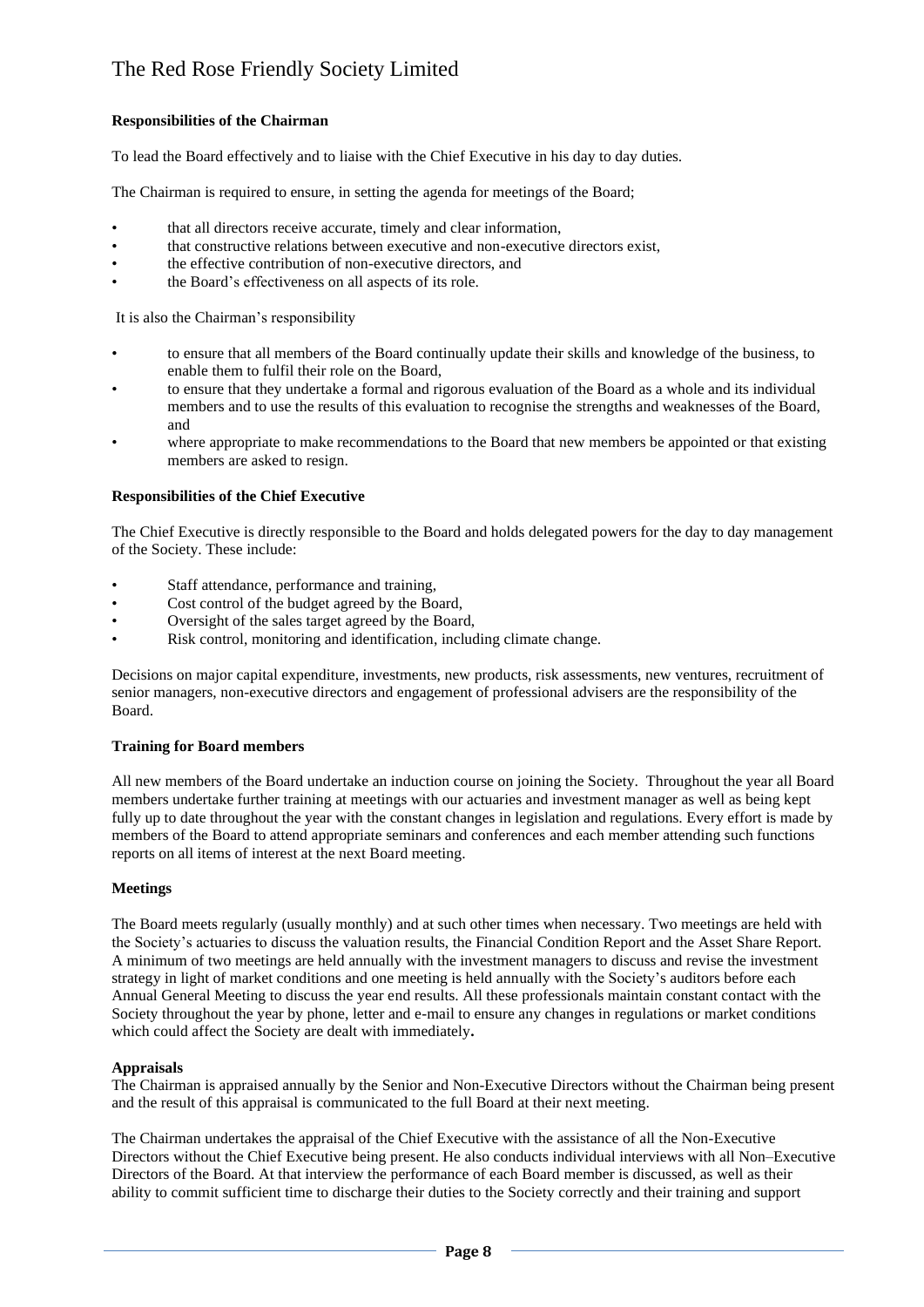needs where required. The results of these appraisals are communicated to the full Board at the next meeting following appraisal.

#### **Principle Four: Opportunity and Risk**

#### **'A board should promote the long term sustainable success of the organisation by identifying opportunities to create and preserve value, and establishing oversight for the identification and mitigation of risks.'**

#### **Opportunities**

A standing item at every Board meeting ensures that the Society is constantly looking at opportunities to promote the Society and its existing products. In addition, new products are considered where member feedback suggests they could be popular and of benefit to the members (both as individuals and on a cost -benefit analysis to the Withprofits fund). This strategy has been very successful in recent years with the launch of the Shariah ISA in 2019 and Sustainable ISA in 2021. The new ISA is a modern ethical fund, based on ESG principles (Environmental, Social and Governance).

Input from members also means that the Society is hoping to further improve the customer experience and increase new business levels by enhancing the online valuation information what was introduced last year.

#### **Risk Management**

The Board recognises the importance of the identification and management of risk within the business. This therefore forms an integral part of day to day operations, procedures and Board discussions. Investment risk is managed directly by the Board and Appointed Actuary. This is achieved by setting parameters for various asset classes within which the Investment Managers operate. In addition, to protect the long term viability of the Society and bonus rates payable on relevant policies, an investment strategy plan has been prepared for any significant fall in equity values whereby agreed proportions of the equity holdings within the fund would be disposed of if the value of equities in the portfolio falls below various trigger points.

Whilst the overall responsibility lies with the Board, the Audit and Risk sub-Committee ensures the effectiveness of the risk framework and procedures.

A quarterly program of internal audits, plus one 'surprise' audit is carried out annually. The Society employs a local firm of Chartered Accountants to undertake the internal audit role. The firm reports directly to the Audit sub-Committee which ensures that the Chief Executive acts on the findings and investigate any significant issues. Areas for improvement in procedures are identified and implementation is monitored closely. In addition, a separate firm of Chartered Accountants undertake the annual external audit, which includes reviewing the effectiveness of procedures, including Risk Management.

The Audit sub-Committee reports directly to the full Board identifying any matters in respect of which it considers action or improvements are needed and making recommendations as to the steps to be taken.

#### **Principle five: Remuneration**

#### **'A board should promote executive remuneration structures aligned to the long term sustainable success of an organisation, taking into account pay and conditions elsewhere in the organisation.'**

The Board believes that the remuneration structure for the Chief Executive and other staff members is appropriate for the size of the Society in comparison to its peers. No long term incentive plan is in place but all staff are eligible for annual bonuses based upon their own development and contribution to the business, with a view to the overall performance of the Society.

Non-Executive Board members, including the Chairman are remunerated by way of an annually fee, paid quarterly. No bonuses are paid to the Non-Executive Board members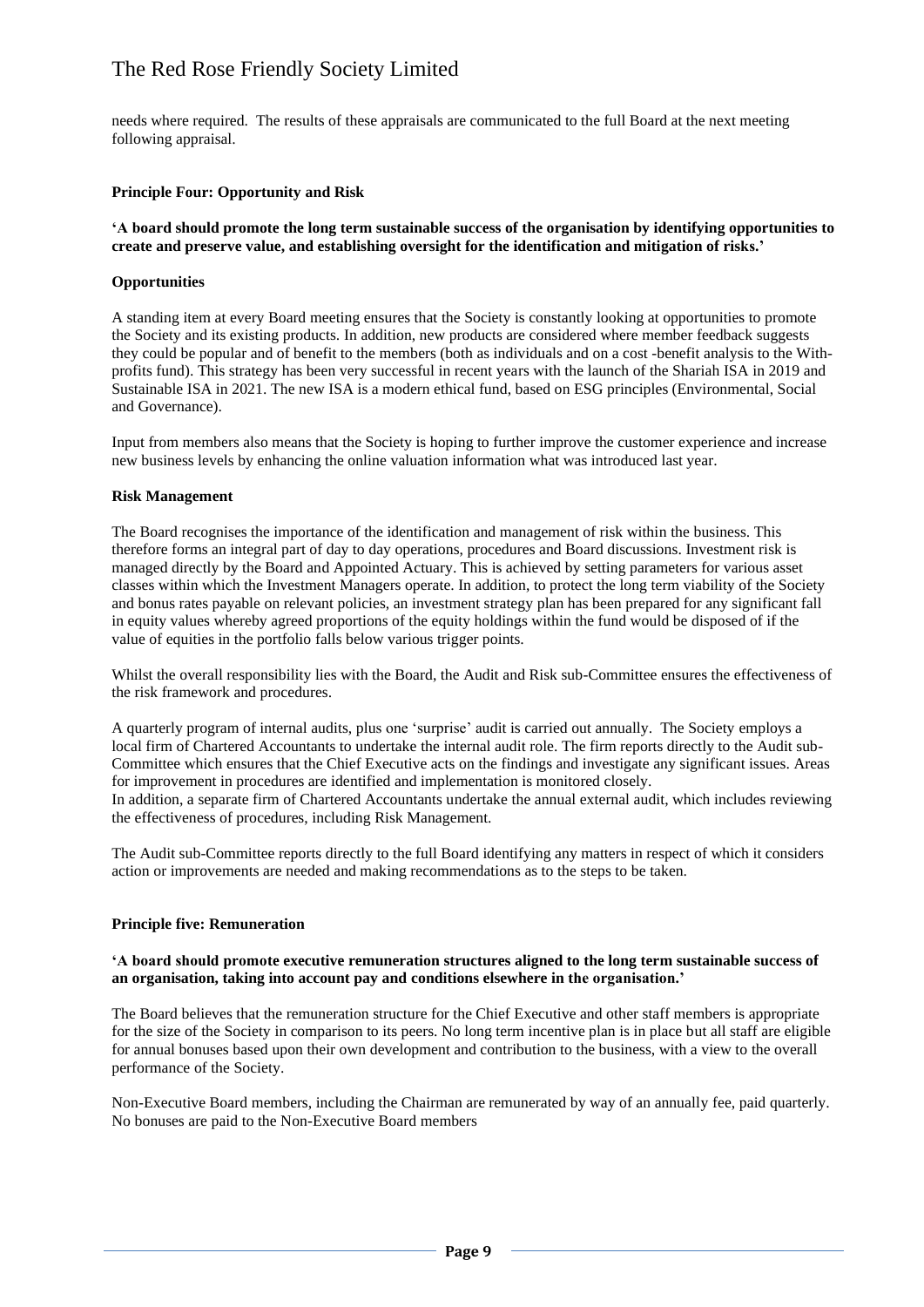#### **Principle Six: Stakeholder Relationships and Engagement**

**'Directors should foster effective stakeholder relationships aligned to the organisation's purpose. The board is responsible for overseeing meaningful engagement with stakeholders, including the workforce, and having regard to their views when taking decisions.'**

The management of the Society is a very flat structure and the Board receives feedback from members, claimants and enquirers for new business via staff members directly and through the Chief Executive. This enables both staff and Board members to be aware of areas of the business that are causing concern for customers, and those that are meeting or exceeding their needs. A culture of constant review and improvement, together with the Society having a small number of staff, means that the Society is agile and can make adjustments to processes and IT swiftly when necessary.

Members of staff play a key part in all areas of the Society's development, including website alterations and improvements, and new product design and development. This enables the Board to have input from both staff members, who will deal with the administration and customers' phone calls, and the members themselves via comments made to staff members.

The Corporate Governance Report was approved by the Board on 7 June 2022 and signed on its behalf by Anthony Totham, Chairman.

Anthony Totham

**Anthony Totham Chairman**

.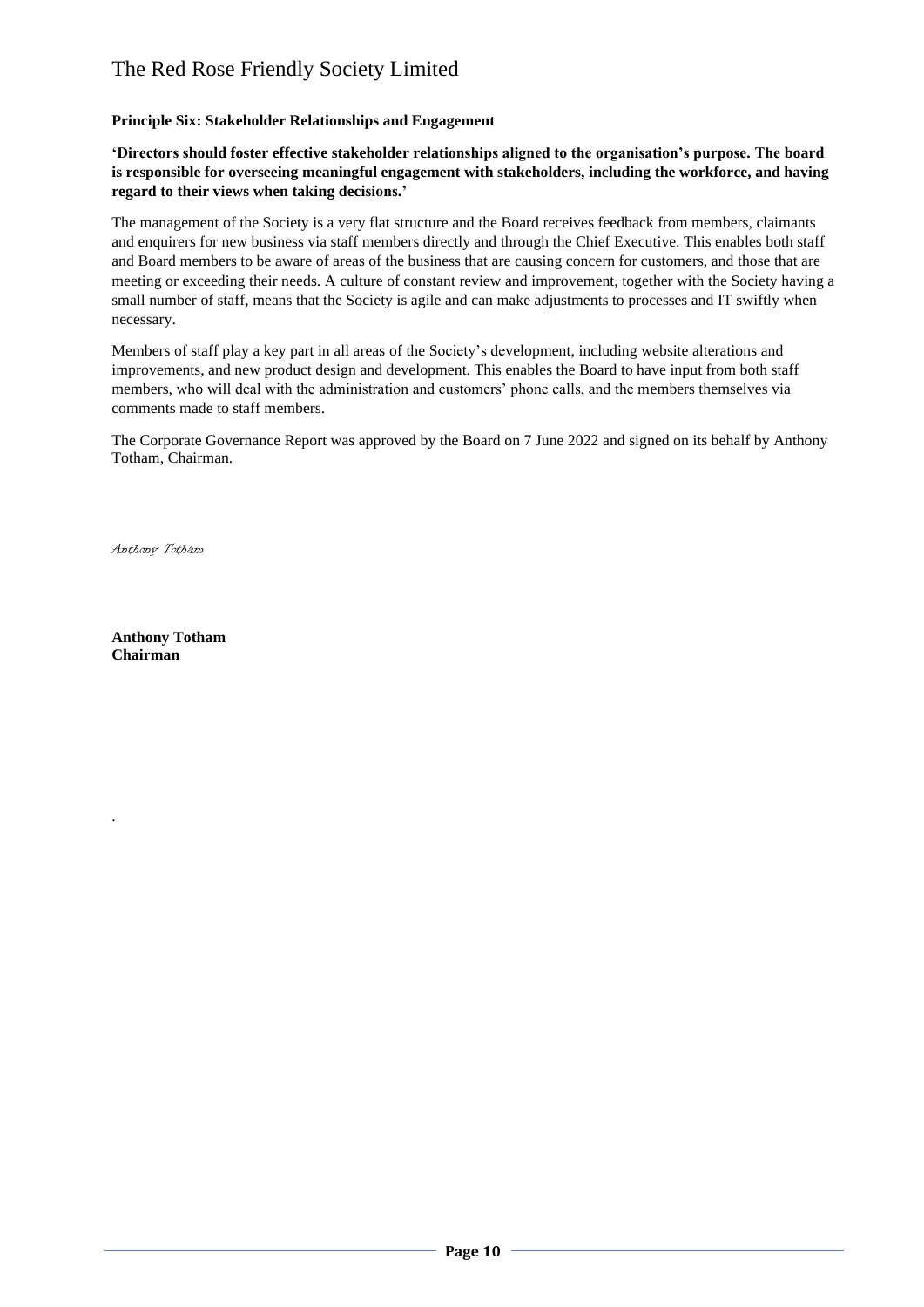#### **Board Report for the year ended 31 December 2021**

#### **Board**

| Chairman                | Anthony Totham FCA, CTA                                                                  |
|-------------------------|------------------------------------------------------------------------------------------|
| Non-executive Directors | Alan Guest CITP, MBCS<br>Anthony M Hedley FCA, Chartered FCSI<br><b>Timothy Williams</b> |
| Chief Executive         | Mark Sedgley ACII                                                                        |
| Secretary               | Mark Sedgley ACII                                                                        |

#### **Remuneration report**

Remuneration and fees paid to Board Members were as follows:

| Chairman        | £14.320 | $(2020: \pounds14,040)$ |
|-----------------|---------|-------------------------|
| Chief Executive | £95,226 | $(2020: \pounds94,860)$ |
| A Guest         | £9.547  | $(2020: \pounds9,360)$  |
| A M Hedley      | £9.547  | $(2020: \pounds9,360)$  |
| T Williams      | £9.547  | $(2020: \pounds9,360)$  |

The Chairman is a partner in Hayes & Co, the Society's internal auditor, which received fees of £4,800 (2020:  $£4,800$ ) for internal audit services during the year. The internal audit is managed by another partner in Hayes & Co and the reports are dealt with by the Audit Committee on which the Chairman does not sit.

#### **Attendance at Board meetings during 2021**

|                         | Possible | Actual |                             |
|-------------------------|----------|--------|-----------------------------|
| Anthony Totham          | 12       | 12     | Chairman                    |
| Mark Sedgley            | 12       | 12     | Chief Executive             |
| Alan Guest              | 12       | 12     | Non-executive Director      |
| Anthony M Hedley        | 12       | 12     | Non-executive Director      |
| <b>Timothy Williams</b> | 12       | 12     | Senior Independent Director |

#### **Red Rose Friendly Society objectives as set by the Board**

To ensure the financial viability and long term future of the Society, the following objectives have been set:

- To increase new business sales of existing products whilst remaining below the Solvency II technical provisions threshold of 25m Euro
- To maintain a strong position with existing members in areas where the Society is most active.
- To explore opportunities for increased sales in areas where the Society is most active.
- To examine the areas where the Society has a low level of activity and explore areas for expansion.

Whilst carrying out these activities, the Society will constantly review its range of products to ensure that they meet the requirements of its identified priorities and will

- Continue to monitor budgets of all of the Society's fixed and variable costs.
- Continue the risk management processes.
- Ensure that it is accountable for its activities by following the regulations and requirements of relevant Government regulators and agencies, the Corporate Governance Code and the written Rules of the Society.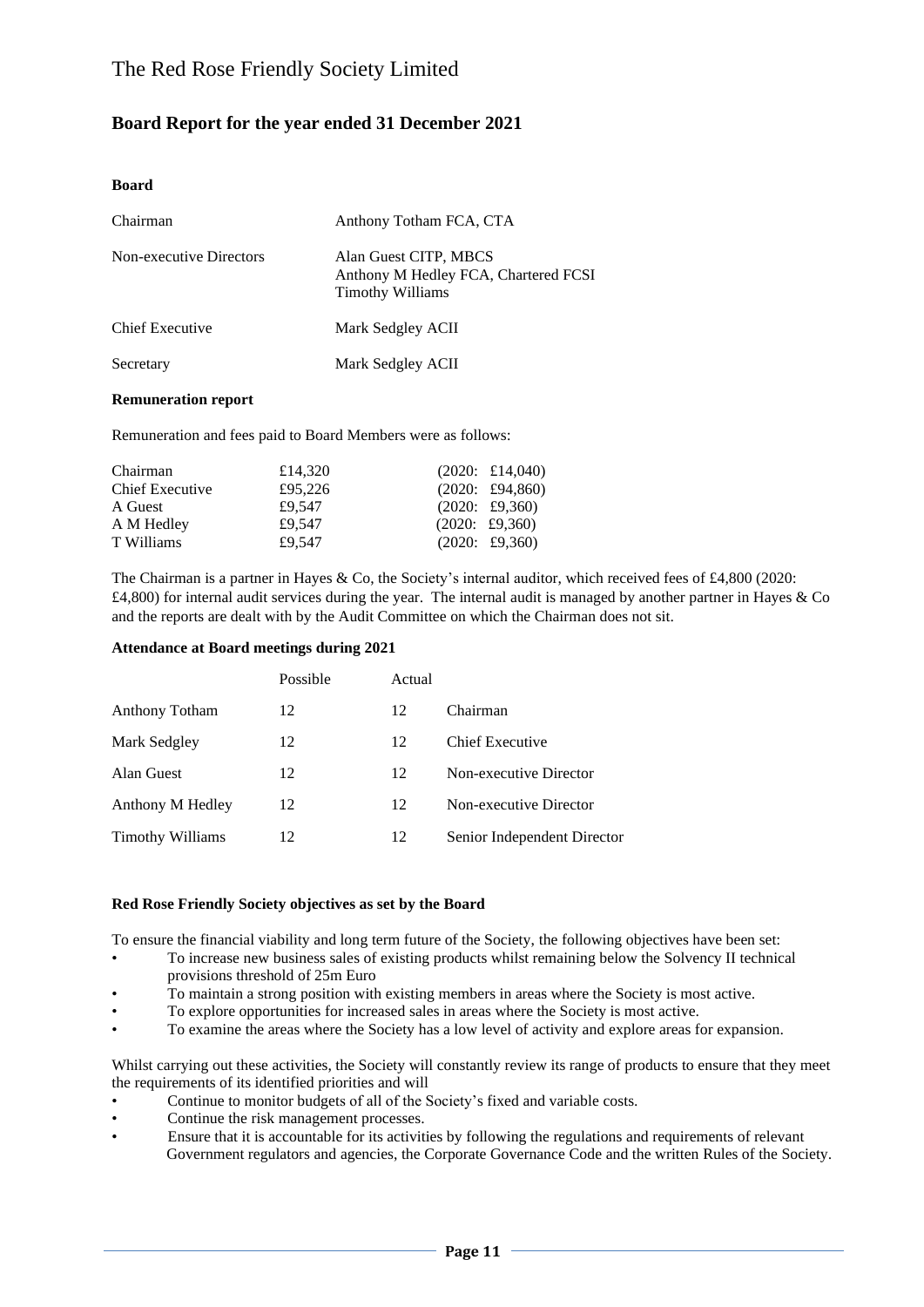#### **The challenges facing the Society can be summarised as follows:**

- To have a long term aim of maintaining the free assets at a level of 15% of non CTF Funds.
- Continued careful control of its budget.
- Ensuring sufficient volumes of new business are written to offset maturities and surrenders.
- The ability to increase bonus levels.
- Increasing the level of equity investment in the With-profits Fund without taking undue risk to the Society's solvency position.
- Ensuring that policyholder's expectations are met.

How will these challenges be met?

- Maintaining free assets will be assisted by increasing the level of investment in equities in our portfolio of investments.
- Tight control of the budget will continue, and there is a constant search for opportunities to reduce fixed and variable expenses wherever possible.
- It is one of the Board's priorities to increase the level of bonuses being paid to members, but any increase in bonus rates will need to be driven by improvements in solvency. The main mechanism by which this could be achieved is a reasonable period of above average investment returns (over 4% a year). Ongoing close monitoring of investment markets takes place by both the investment managers and Board members. The Board is very conscious that any significant fall in the value of its equity investments would impact on the level of solvency.

In agreement with the investment manager and the appropriate actuary, the Board has prepared an investment strategy plan for this event which involves disposal of equities at certain trigger points in the value of the equity holdings.

- The Board will continue to ensure that policyholders' expectations are met by keeping bonus levels at the highest level possible, ensuring that all policyholders are treated fairly in the distribution of bonuses through the asset share distribution method, and efficient customer service. This will be achieved also by ensuring claims are processed and paid out when due without any delay and by ensuring that members are treated with respect and consideration at all times by the staff and management.
- The Society will seek to build on its relationships with the local Asian heritage members as this now forms a significant proportion of all new business. Staff members have built up excellent relationships with these members and a significant amount of the Society's new business is achieved through recommendations.

#### **Sub Committees**

Meetings are also held of the Audit Committee and the Resources, Recruitment and Nominations Committee.

#### **Audit Committee**

**Members:** Anthony M Hedley (Chairman) Alan Guest Timothy Williams

The role of the Audit sub-Committee is:

- to monitor the integrity of the annual financial statements,
- to review significant financial reporting judgements contained in them,
- to review the Society's internal financial controls and risk management and monitor the formal announcements relating to the Society's performance,
- to review and monitor the effectiveness of the internal and external auditors' independence, objectivity and the effectiveness of the audit process.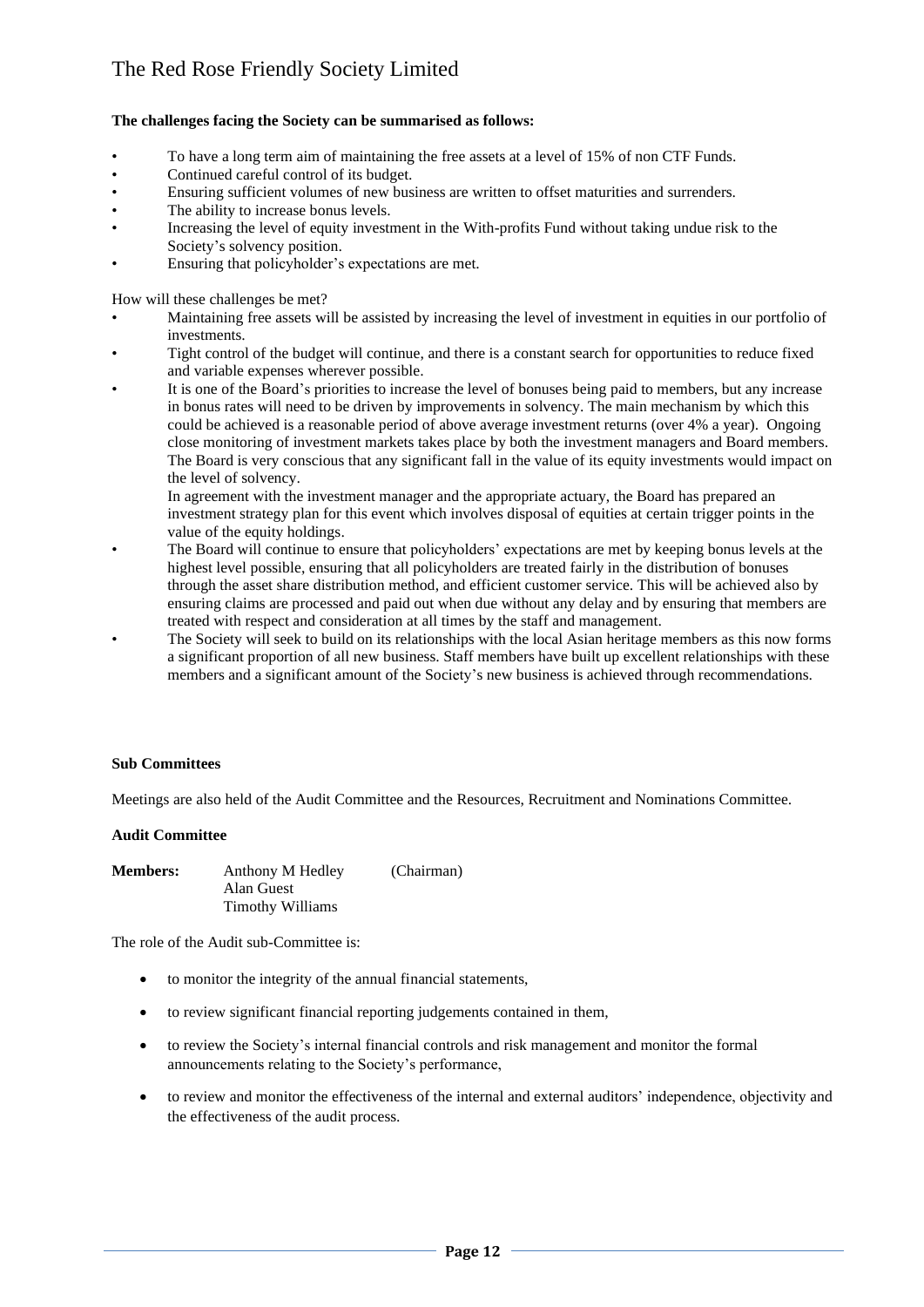#### **Resources, Remuneration & Nominations Committee**

Members: Anthony M Hedley (Chairman) Alan Guest

The role of this Committee is:

- to monitor the resources available within the Society,
- to monitor and advise on board/staff recruitment,
- to recommend to the Board the appropriate level of salary paid to executives and Directors.

This Committee meets as required to consider resources, recruitment and the organisational structure of the Society.

This Committee examines those skills and knowledge required for the Board both on an ongoing basis and also should there be a vacancy it assists with the appointment of senior members of the team.

The Committee reports directly to the full Board identifying any matters where it considers action or improvements within the structure of the Society are needed and makes recommendations as to how these could be achieved.

#### **Association of Financial Mutuals**

The Society is an active member of the Association of Financial Mutuals and has adopted its Charter as a condition of membership. This Charter lays down strict practices and principles for its members and a copy is available to any of our members upon request.

#### **Donations**

No donations were made during the year.

#### **Sponsorship**

No sponsorships were entered into in 2021.

#### **Appointment and provision of information to auditors**

Each of the persons who are Board members at the time when this Report of the Board is approved has confirmed that:

So far as the Board member is aware, there is no relevant audit information of which the Society's auditors are unaware, and each Board member has taken all steps that ought to have been taken as a Board member in order to be aware of any information needed by the Society's auditors in connection with preparing their report and to establish that the Society's auditors are aware of that information.

The Board Report was approved by the Board on 7 June 2022 and signed on its behalf by Anthony Totham, Chairman.

Anthony Totham

**Anthony Totham Chairman**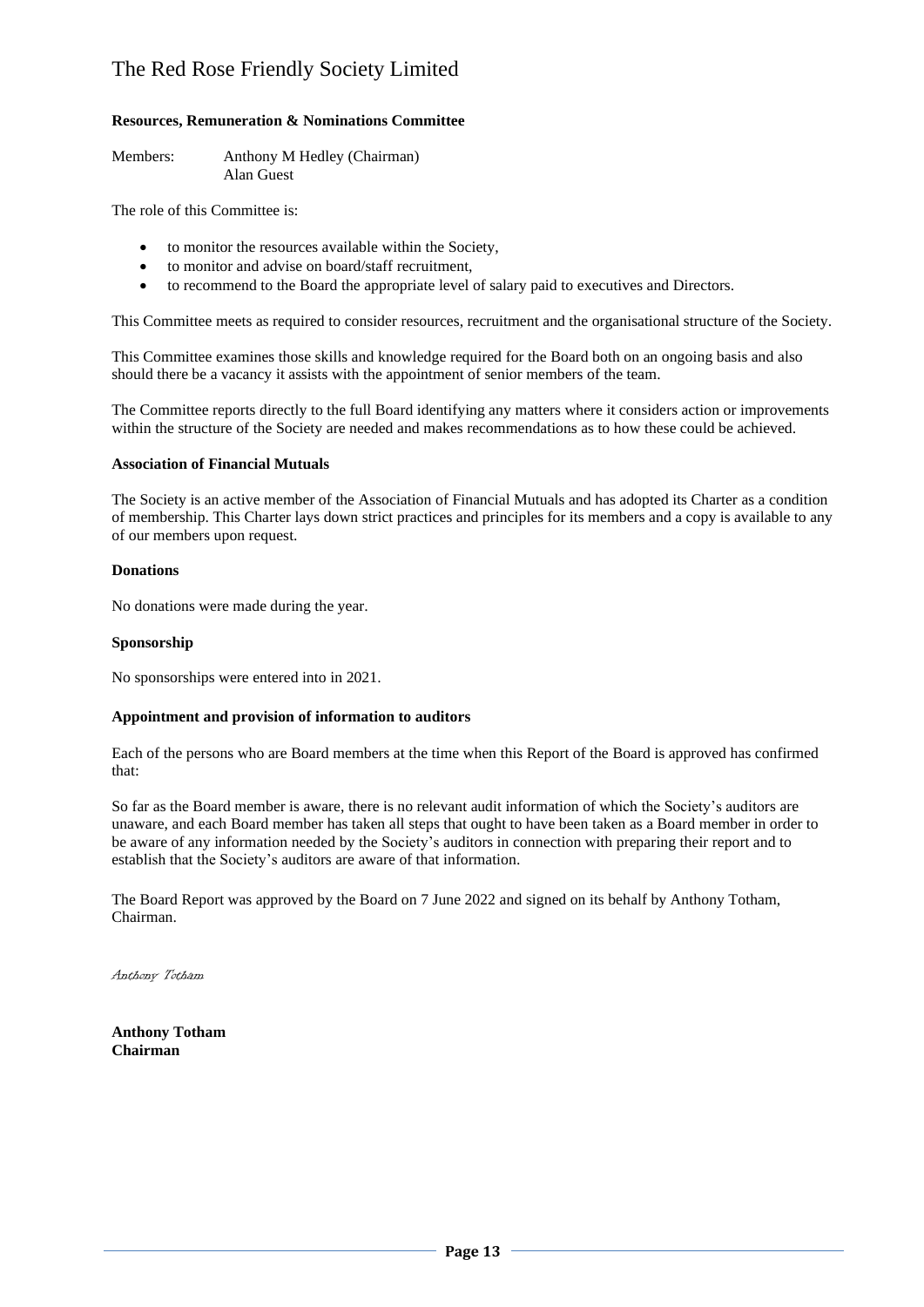#### **INDEPENDENT AUDITOR'S REPORT TO THE MEMBERS OF THE RED ROSE FRIENDLY SOCIETY LIMITED**

We have audited the financial statements of The Red Rose Friendly Society Limited for the year ended 31 December 2021 which comprise the Statement of Comprehensive Income, the Statement of Financial Position and the related notes. The financial reporting framework that has been applied in their preparation is applicable law and United Kingdom Accounting Standards (United Kingdom Generally Accepted Accounting Practice), including FRS 102 "The Financial Reporting Standard applicable in the UK and Republic of Ireland" and FRS 103 "Insurance Contracts".

In our opinion the financial statements:

- give a true and fair view of the state of the Society's affairs as at 31 December 2021 and of its deficit for the year then ended;
- have been properly prepared in accordance with UK Generally Accepted Accounting Practice, including FRS 102 and 103; and
- have been properly prepared in accordance with the Friendly Societies Act 1992.

#### **Basis for opinion**

We conducted our audit in accordance with International Standards on Auditing (UK) (ISAs (UK)) and applicable law. Our responsibilities under those standards are further described in the Auditor's responsibilities for the audit of the financial statements section of our report. We are independent of the Society in accordance with the ethical requirements that are relevant to our audit of the financial statements in the UK, including the FRC's Ethical Standard, and we have fulfilled our other ethical responsibilities in accordance with these requirements. We believe that the audit evidence we have obtained is sufficient and appropriate to provide a basis for our opinion.

#### **Conclusions relating to going concern**

In auditing the financial statements, we have concluded that the Board's use of the going concern basis of accounting in the preparation of the financial statements is appropriate.

Based on the work we have performed, we have not identified any material uncertainties relating to events or conditions that, individually or collectively, may cast significant doubt on the Society's ability to continue as a going concern for a period of at least twelve months from when the financial statements are authorised for issue.

Our responsibilities and the responsibilities of the Board with respect to going concern are described in the relevant sections of this report.

#### **An overview of the scope of our audit**

Our audit was scoped by obtaining an understanding of the Society and its environment, including internal control, and assessing the risks of material misstatement. Audit work to respond to the risks of material misstatement was performed directly by the audit engagement team.

#### **Our application of materiality**

We define materiality as the magnitude of misstatement in the financial statements that makes it probable that the economic decisions of a reasonably knowledgeable person would be changed or influenced. We use materiality both in planning the scope of our audit work and in evaluating the results. The application of materiality involves both quantitative and qualitative considerations.

We determined materiality to be £41,000 (2020: £48,000) which is approximately 5% of the Fund for Future Appropriations/ net assets. We consider net assets to be the most appropriate benchmark as it is a stable key performance indicator used by the Society in assessing performance.

On the basis of our risk assessment, together with our assessment of the Society's overall control environment, our judgement is that the overall performance materiality level should be 75% of planning materiality, namely £31,000 (2020: £36,000).

We have reported to the Board all audit differences in excess of £1,500 (2020: £1,800), as well as differences below that threshold that, in our view, warranted reporting on qualitative grounds.

At the conclusion of the audit, we re-assess the materiality levels based on the audited financial statements and then compare this with the planning materiality. The result of this assessment showed there was no significant change to final materiality and we are satisfied with the levels set at the planning stage.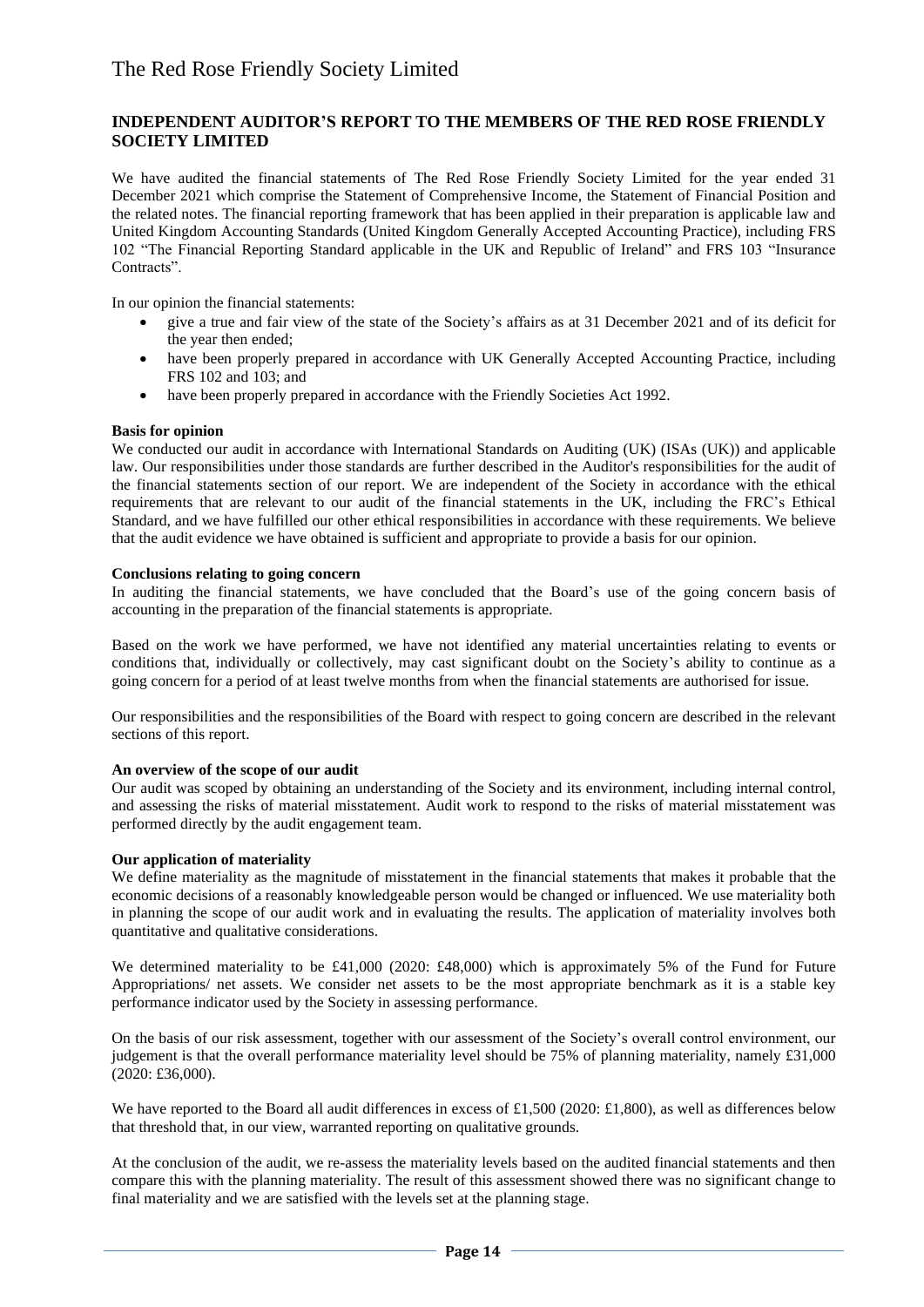#### **INDEPENDENT AUDITOR'S REPORT TO THE MEMBERS OF THE RED ROSE FRIENDLY SOCIETY LIMITED (continued)**

#### **Our assessment of the risks of material misstatement**

The specific risks of material misstatement set out below are those which had the greatest effect on the audit strategy, the allocation of resources in the audit and directing the efforts of the audit team.

| <b>Risk</b>                                    | How the scope of our audit responded to the risk                                                                   |
|------------------------------------------------|--------------------------------------------------------------------------------------------------------------------|
| Revenue is not recognised accurately and       | We documented systems and performed testing to confirm                                                             |
| completely.                                    | the systems appear to be operating as documented. We also                                                          |
|                                                | validated a sample of transactions.                                                                                |
|                                                | We checked investment income received to third party data                                                          |
|                                                | to test completeness.                                                                                              |
| The accounts are misstated due to the effects  | We reviewed bank transactions throughout the year and                                                              |
| of management override.                        | since the year end for material and round sum amounts and<br>evidenced these back to appropriate documentation and |
|                                                | authorisation.                                                                                                     |
|                                                | We reviewed journals and other transactions greater than                                                           |
|                                                | performance materiality to identify transactions of a higher                                                       |
|                                                | risk nature and substantiated these to appropriate evidence.                                                       |
|                                                | We reviewed the completeness of accounting estimates.                                                              |
|                                                | We checked the consistency and appropriateness of                                                                  |
|                                                | accounting policies and disclosures in the financial                                                               |
|                                                | statements.                                                                                                        |
| Technical provisions are materially misstated. | We assessed the competence of the actuary engaged by the<br>Society and reviewed his work.                         |
|                                                | We substantively tested the integrity of the Society's policy                                                      |
|                                                | administration data to ensure the data being used by the                                                           |
|                                                | actuary was accurate. The testing included sample checks                                                           |
|                                                | on premium income streams, claims paid and data integrity<br>checks on key fields.                                 |
|                                                | We reviewed the reasonableness of the assumptions used in                                                          |
|                                                | the calculation and considered the information provided by                                                         |
|                                                | the actuary as to whether those assumptions were reasonable                                                        |
|                                                | and the impact they had on the calculation.                                                                        |

The description of risks above should be read in conjunction with the significant issues considered by the Board discussed in note 4.

#### **Other Information**

The Board is responsible for the other information which comprises the information included in the Annual Report, other than the financial statements and our auditor's report thereon. Our opinion on the financial statements does not cover the other information and, except to the extent otherwise explicitly stated in our report, we do not express any form of assurance conclusion thereon.

In connection with our audit of the financial statements, our responsibility is to read the other information and, in doing so, consider whether the other information is materially inconsistent with the financial statements or our knowledge obtained in the audit or otherwise appears to be materially misstated. If we identify such material inconsistencies or apparent material misstatements, we are required to determine whether there is a material misstatement in the financial statements or a material misstatement of the other information. If, based on the work we have performed, we conclude that there is a material misstatement of this other information, we are required to report that fact. We have nothing to report in respect of these matters.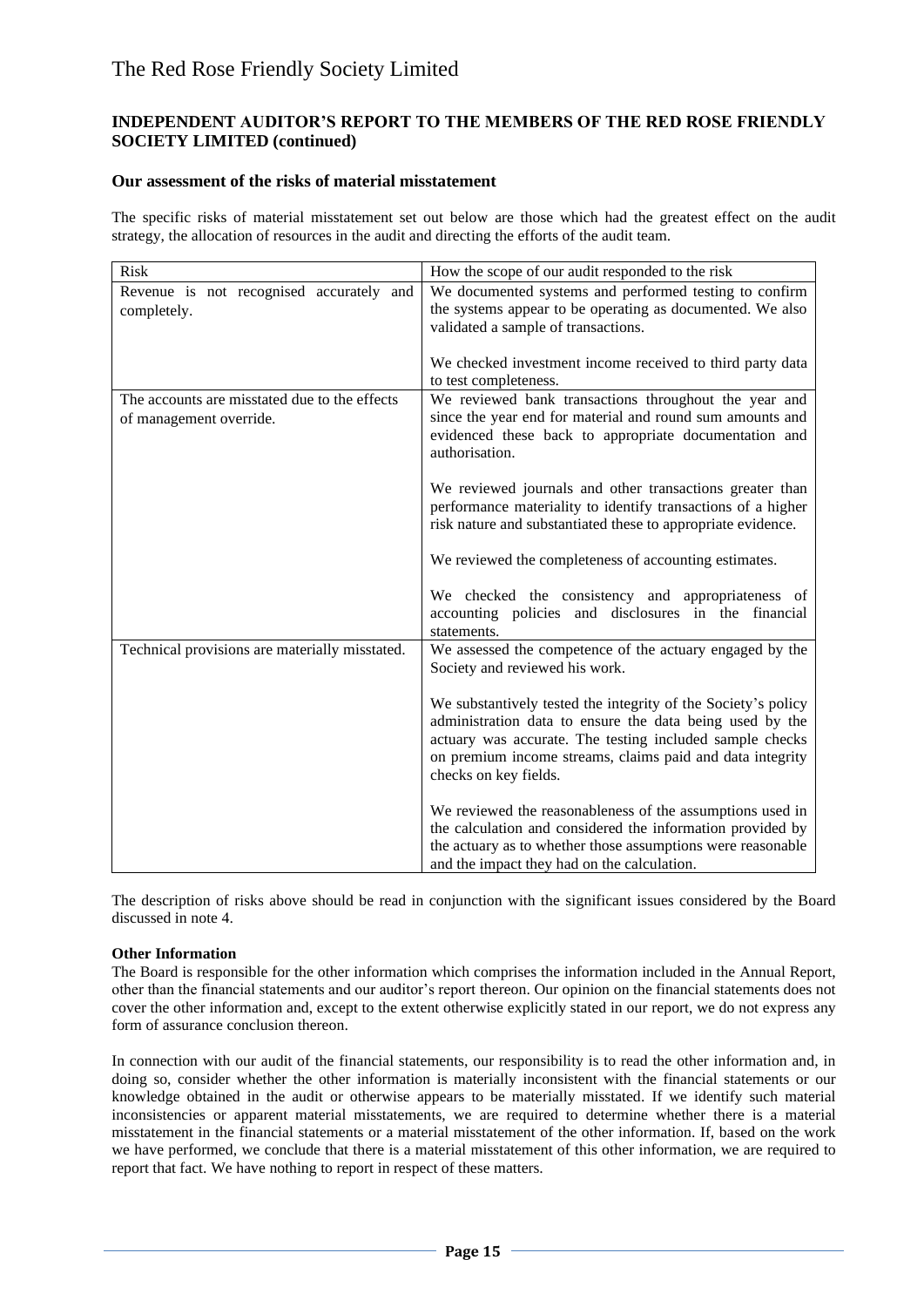#### **INDEPENDENT AUDITOR'S REPORT TO THE MEMBERS OF THE RED ROSE FRIENDLY SOCIETY LIMITED (continued)**

#### **Opinion on other matters prescribed by the Friendly Societies Act 1992**

In our opinion, based on the work undertaken in the course of the audit:

- the information given in the strategic report and the Board report for the financial year for which the financial statements are prepared is consistent with the financial statements; and
- the strategic report and the Board report have been prepared in accordance with applicable legal requirements.

In light of the knowledge and understanding of the Society and its environment obtained in the course of the audit, we have not identified any material misstatements in the strategic report or the Board report.

#### **Matters on which we are required to report by exception**

Under the Friendly Society Act 1992 we are required to report to you if, in our opinion:

- proper accounting records have not been kept; or
- the financial statements are not in agreement with the accounting records; or
- we have not received all the information and explanations and access to documents that we required for our audit.

We have nothing to report in respect of these matters.

#### **Responsibilities of the Board**

As explained more fully in the Board's Responsibilities Statement set out on page 7, the Board is responsible for the preparation of the financial statements and for being satisfied that they give a true and fair view, and for such internal control as the Board determines is necessary to enable the preparation of financial statements that are free from material misstatement, whether due to fraud or error.

In preparing the financial statements, the Board is responsible for assessing the Society's ability to continue as a going concern, disclosing, as applicable, matters related to going concern and using the going concern basis of accounting unless the Board either intends to liquidate the Society or to cease operations, or has no realistic alternative but to do so.

#### **Auditor's responsibilities for the audit of the financial statements**

Our objectives are to obtain reasonable assurance about whether the financial statements as a whole are free from material misstatement, whether due to fraud or error, and to issue an auditor's report that includes our opinion. Reasonable assurance is a high level of assurance but is not a guarantee that an audit conducted in accordance with ISAs (UK) will always detect a material misstatement when it exists. Misstatements can arise from fraud or error and are considered material if, individually or in aggregate, they could reasonably be expected to influence the economic decisions of users taken on the basis of these financial statements.

Irregularities, including fraud, are instances of non-compliance with laws and regulations. We design procedures in line with our responsibilities, outlined above, to detect material misstatements in respect of irregularities, including fraud. The extent to which our procedures are capable of detecting irregularities, including fraud, is detailed below:

- At the planning stage of the audit, to help us make appropriate risk assessments we gain an understanding of the laws and regulations which apply to the Society and how management seek to comply with them.
- During the audit we focus on relevant risk areas and review compliance with laws and regulations through making relevant enquiries and corroboration by, for example, reviewing Board Minutes and Subcommittee Minutes and other relevant reports and correspondence.
- We assess the risk of material misstatement in the financial statements through
	- I. Review of controls set in place by management
	- II. Enquiry of management as to whether they consider fraud or other irregularities may have occurred or where such opportunity might exist
	- III. Challenge of management assumptions with regard to accounting estimates
	- IV.Identification and testing of journal entries, particularly those which may appear to be unusual by size or nature.

Because of the inherent limitations of an audit, there is a risk that we will not detect all irregularities, including those leading to a material misstatement in the financial statements, or non-compliance with regulation. This risk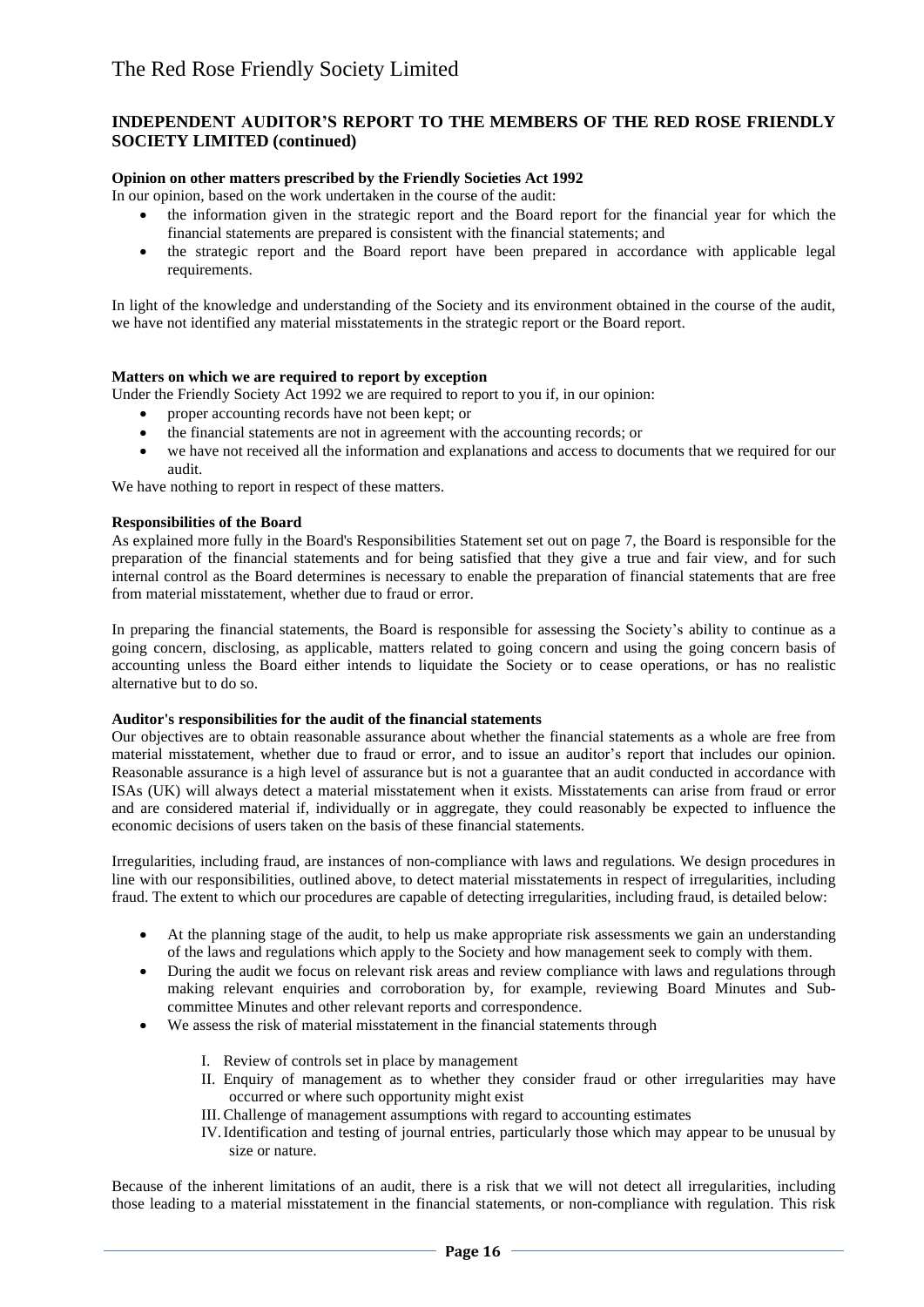#### **INDEPENDENT AUDITOR'S REPORT TO THE MEMBERS OF THE RED ROSE FRIENDLY SOCIETY LIMITED (continued)**

increases the more that compliance with a law or regulation is removed from the events and transactions reflected in the financial statements, as we are less likely to become aware of instances of non-compliance. The risk is also greater regarding irregularities occurring due to fraud rather than error, as fraud involves intentional concealment, forgery, collusion, omission or misrepresentation.

A further description of our responsibilities for the audit of the financial statements is located on the FRC's website at: http://www.frc.org.uk/auditorsresponsibilities. This description forms part of our auditor's report.

#### **Use of our report**

This report is made solely to the Society's members, as a body, in accordance with section 73 of the Friendly Societies Act 1992. Our audit work has been undertaken so that we might state to the Society's members those matters that we are required to state to them in an auditor's report and for no other purpose. To the fullest extent permitted by law, we do not accept or assume any responsibility to anyone other than the Society and the Society's members as a body, for our audit work, for this report, or for the opinions that we have formed.

Royce Peeling Green Limited

**Martin Chatten (Senior Statutory Auditor) For and on behalf of Royce Peeling Green Limited Chartered Accountants & Statutory Auditor** The Copper Room Deva City Office Park Trinity Way Manchester M3 7BG 7 June 2022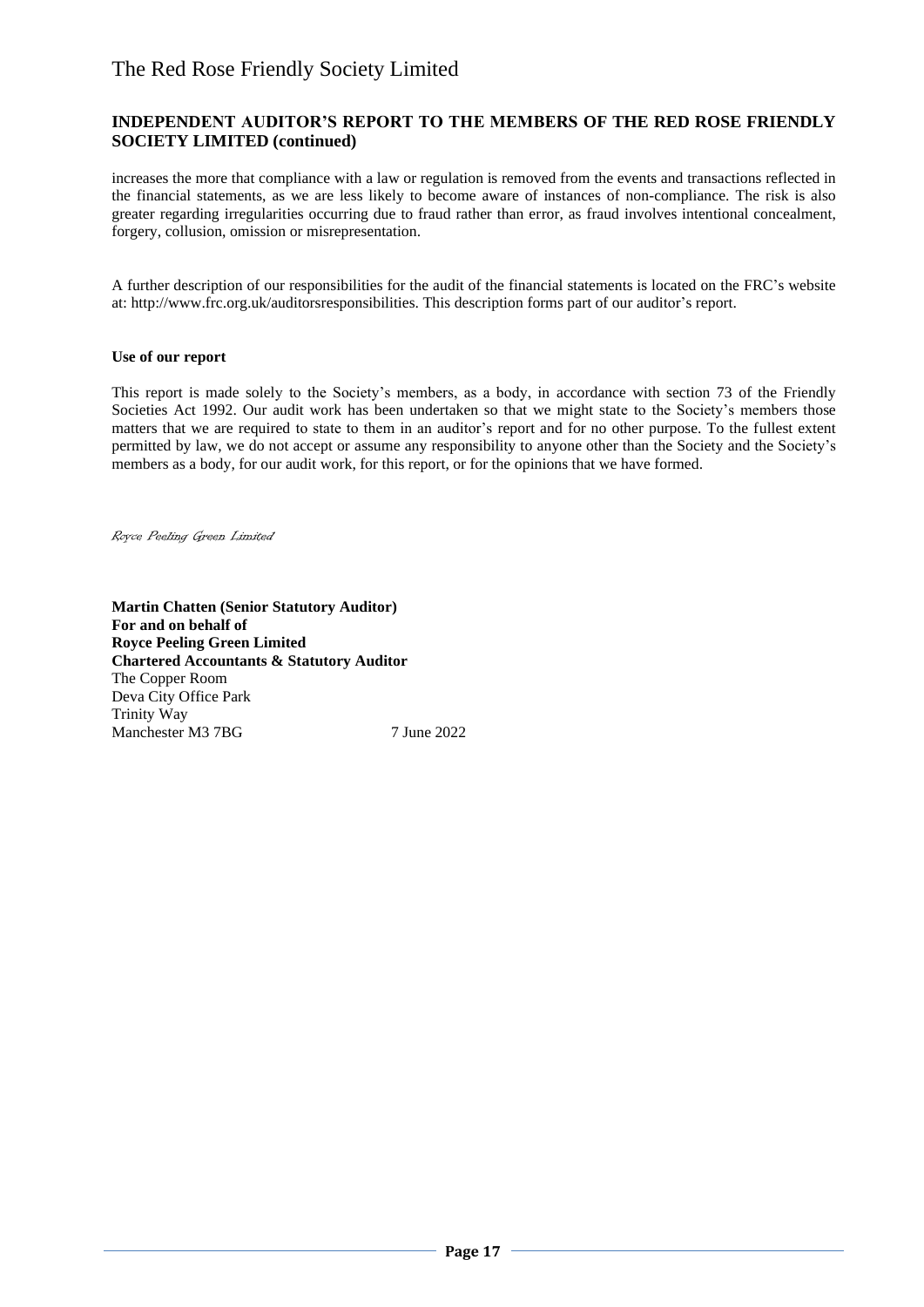# **STATEMENT OF COMPREHENSIVE INCOME for the year ended 31 December 2021**

| <b>Technical account: Long-Term Business</b>                | <b>Notes</b> | 2021           | 2020          |
|-------------------------------------------------------------|--------------|----------------|---------------|
|                                                             |              |                |               |
|                                                             |              | £              | $\pounds$     |
| Net Earned Premium Income                                   | 5            | 1,052,803      | 833,824       |
| <b>Investment Income</b>                                    | 6            | 129,352        | 141,910       |
| Unrealised gains on Investments                             | 7            | 1,802,311      | $\theta$      |
| Realised gains on Investments                               | 7            | 9,040          | $\Omega$      |
| Other income                                                |              | $\overline{0}$ | 30,061        |
| <b>Total technical income</b>                               |              | 2,993,506      | 1,005,795     |
| Gross benefits and claims                                   | 8            | 1,298,624      | 904,970       |
| Claims ceded to reinsurers                                  | 8            | $\overline{0}$ | $\theta$      |
| <b>Net benefits and claims</b>                              |              | 1,298,624      | 904,970       |
| Change in Long Term Business liabilities                    | 17           | 1,420,613      | (1, 193, 805) |
| Bonuses and rebates                                         | 9            | 18,850         | 33,927        |
| Net operating expenses                                      | 10           | 363,596        | 373,667       |
| Investment expenses and charges                             | 11           | 21,844         | 23,369        |
| Unrealised losses on investments                            | 7            | $\overline{0}$ | 938,550       |
| Realised losses on investments                              | 7            | 4,967          | 611,644       |
| Tax attributable to the long-term business                  |              | $\theta$       | $\theta$      |
| Transfer to/(from) the Fund for Future Appropriations       | 16           | (134,988)      | (686, 527)    |
|                                                             |              | 1,694,882      | 100,825       |
| <b>Balance on the Technical account: Long-Term Business</b> |              | $\bf{0}$       | $\bf{0}$      |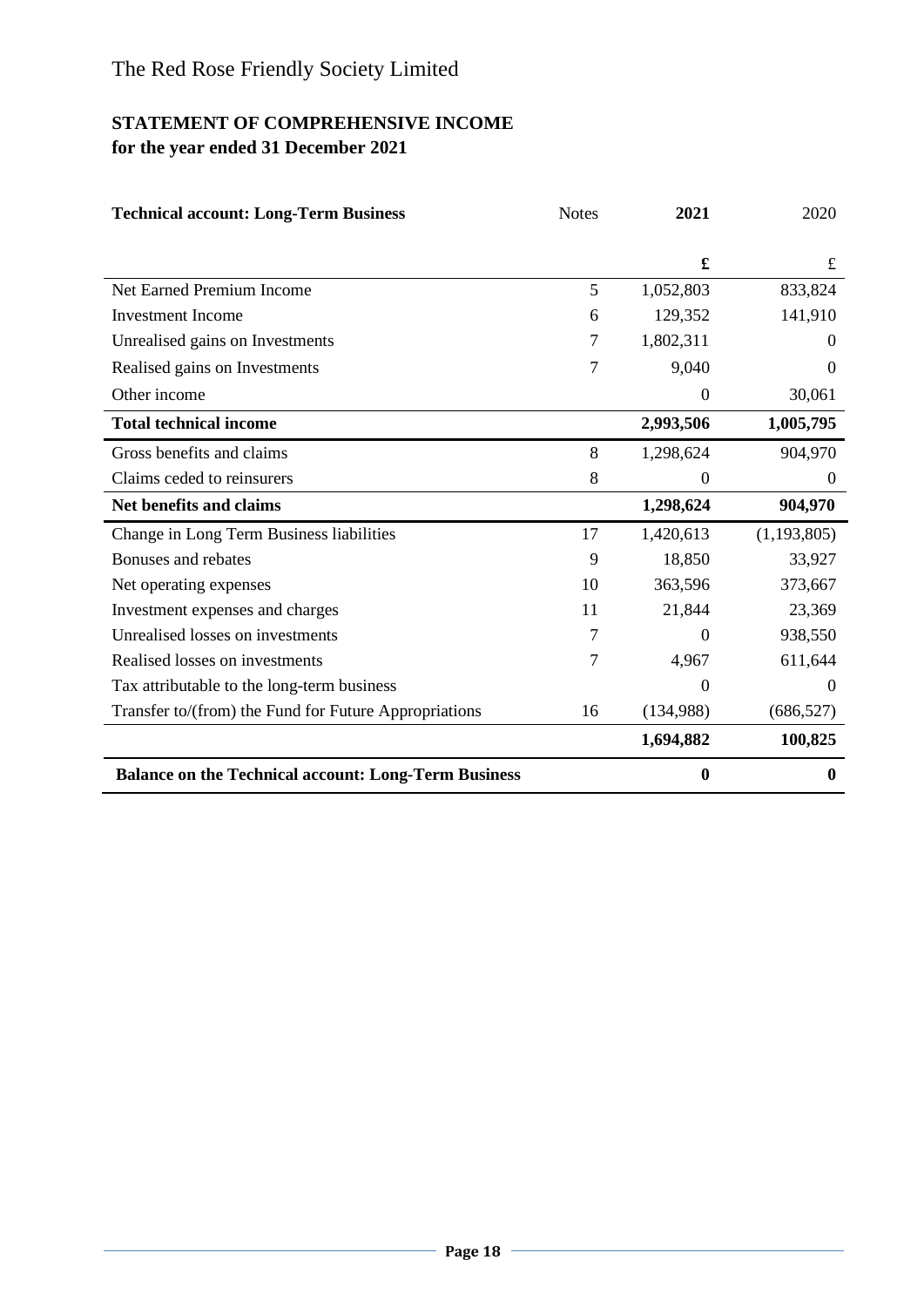#### **STATEMENT OF FINANCIAL POSITION at 31 December 2021**

|                                                    | <b>Notes</b> | 2021        | 2020             |
|----------------------------------------------------|--------------|-------------|------------------|
|                                                    |              | $\mathbf f$ | $\pounds$        |
| <b>Assets</b>                                      |              |             |                  |
| <b>Investments</b>                                 |              |             |                  |
| Investment in subsidiary undertakings              | 13           | 3,000       | 3,000            |
| Other financial investments                        | 13           | 5,889,209   | 6,475,712        |
|                                                    |              | 5,892,209   | 6,478,712        |
| <b>Assets held to cover linked liabilities</b>     | 13           | 12,767,493  | 10,657,247       |
| <b>Debtors</b>                                     |              |             |                  |
| Other debtors                                      | 14           | 11,493      | 15,505           |
| <b>Other assets</b>                                |              |             |                  |
| Tangible assets                                    | 15           | 221,973     | 229,086          |
| Other financial assets<br>$\overline{\phantom{a}}$ |              | 0           | $\mathbf{0}$     |
| Cash at bank and in hand                           |              | 103,715     | 274,322          |
| Prepayments and accrued income                     |              |             |                  |
| Other prepayments & accrued income                 |              | 8,989       | 11,164           |
| <b>Total assets</b>                                |              | 19,005,872  | 17,666,036       |
| <b>Liabilities</b>                                 |              |             |                  |
| <b>Fund for future appropriations</b>              | 16           | 824,926     | 959,914          |
| <b>Technical provisions</b>                        |              |             |                  |
| Long term business                                 | 17           | 5,086,118   | 5,756,901        |
| Claims outstanding                                 |              | 255,048     | 219,916          |
| <b>Technical provision for linked liabilities</b>  | 18           | 12,767,493  | 10,657,247       |
| Claims outstanding                                 |              | 0           | $\boldsymbol{0}$ |
| <b>Creditors</b>                                   |              |             |                  |
| Other creditors                                    |              | 72,287      | 72,058           |
| <b>Total liabilities</b>                           |              | 19,005,872  | 17,666,036       |

The financial statements on pages 18 to 40 were approved by the Board of Directors on 7 June 2022 and signed on its behalf by:

Anthony Totham Mark Sedgley

Anthony Totham Mark Sedgley Chairman Chief Executive 7 June 2022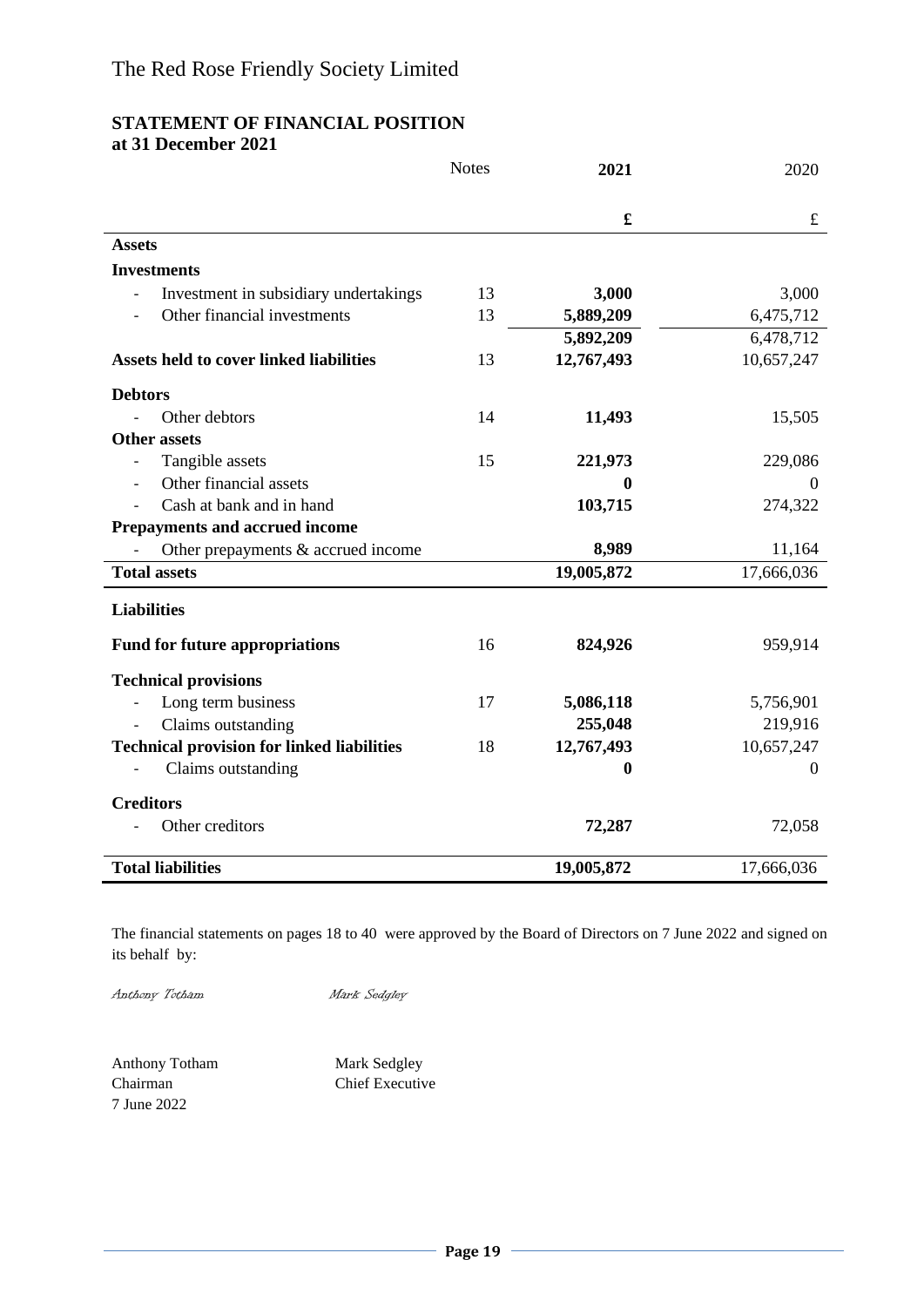#### **1. Significant accounting policies**

The principal accounting policies applied in the preparation of these financial statements are set out below. These policies have been applied consistently to all the years presented, unless otherwise stated.

#### **1.1 Basis of preparation**

The financial statements have been prepared in accordance with Financial Reporting Standard 102 and Financial Reporting Standard 103 as issued by the Financial Reporting Council and the Friendly Societies (Accounts and Related Provisions) Regulations 1994 ('the Regulations').

In accordance with FRS 103 on Insurance Contracts, the Society has applied existing accounting practices for insurance contracts, modified as appropriate to comply with applicable standards.

The financial statements have been prepared on the historical cost basis, except for the revaluation of certain financial instruments. The principal accounting policies that have been applied consistently by the Society and its subsidiaries to all periods presented in these financial statements are set out below.

The preparation of financial statements in conformity with FRS 102 requires the use of certain critical accounting estimates. It also requires the Board to exercise its judgement in the process of applying the accounting policies selected for use by the Society. The areas involving a higher degree of judgement or complexity, or areas where assumptions and estimates are significant to the financial statements are disclosed in note 2. Use of available information and application of judgement are inherent in the formation of estimates. Actual outcomes in the future could differ from such estimates.

Consolidated accounts have not been prepared on the grounds that the results and balances of the subsidiaries, which are dormant, are not material.

#### **1.2 Going Concern**

After making enquiries, the Directors have a reasonable expectation that the Society has adequate resources to continue in operational existence for the foreseeable future. The Covid-19 outbreak that happened in 2020 has continued to impact to the Society, not only in the Society's investments, insurance risk, income from new business and also operationally. As set out in note 3 the Society has capital in excess of the regulatory capital requirement for a non-directive society as at 31 December 2021 therefore the Board believes it is appropriate to prepare the financial statements on a going concern basis. The Society therefore continues to adopt the going concern basis in preparing its financial statements.

#### **1.3 Accounting for net earned premiums**

Regular premiums on long-term insurance and participating investment contracts are recognised as income when received. For single premium business, recognition occurs on the date from which the policy is effective. Reinsurance premiums payable are accounted for when due for payment.

#### **1.4 Accounting for investment income**

Investment income includes dividends and interest from investments. Dividend income is recognised when the right to receive payment is established. Other investment income is included on an accruals basis.

#### **1.5 Accounting for net gains/(losses) on investments**

Realised gains and losses on investments are calculated as the difference between net sales proceeds and their valuation at the last Statement of Financial Position date or, where purchased during the year, the purchase price.

Unrealised gains and losses on investments represent the difference between the valuation of fair value assets at the Statement of Financial Position date and their valuation at the previous Statement of Financial Position date or, where purchased during the year, the purchase price.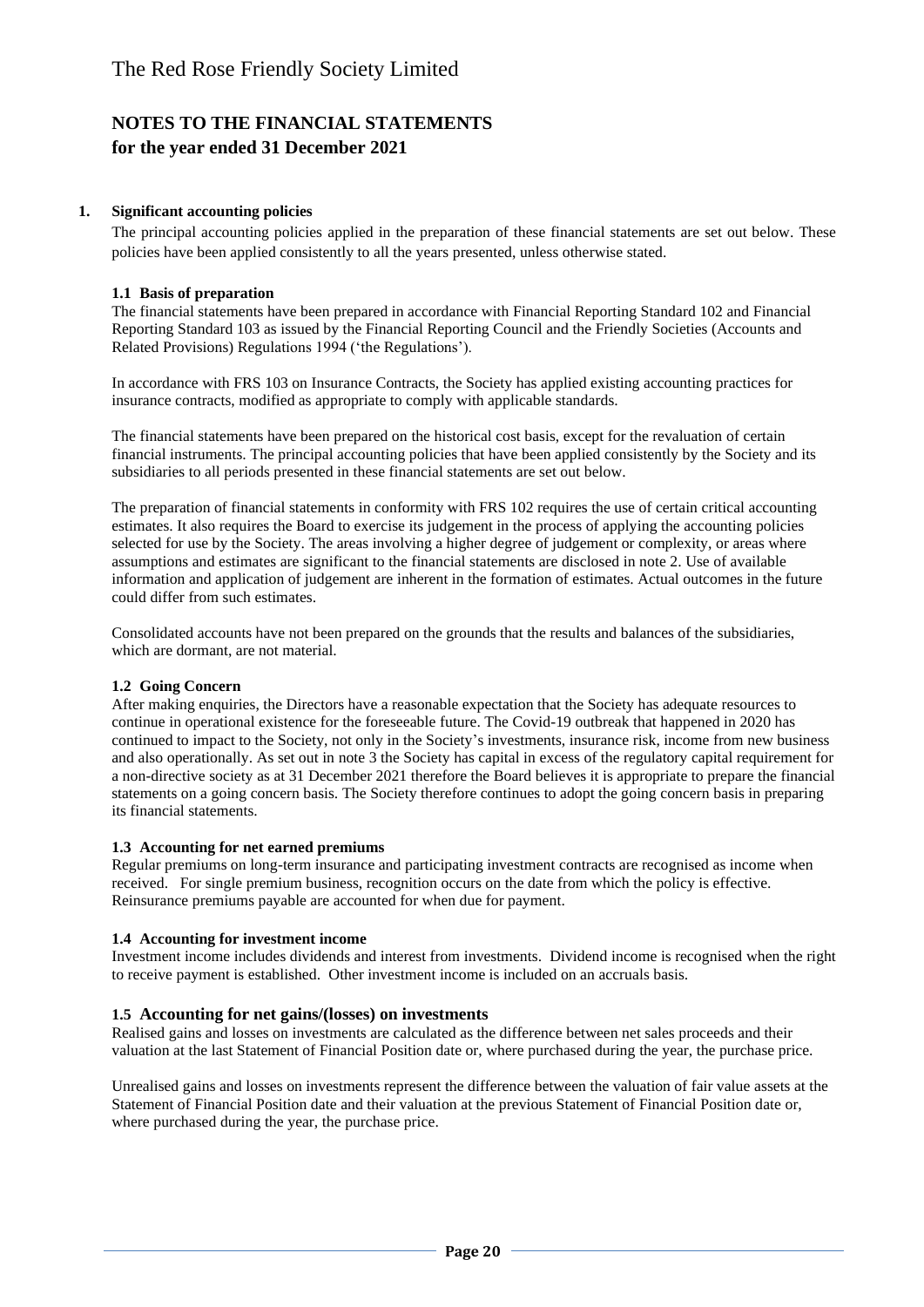#### **1. Significant accounting policies (continued)**

#### **1.6 Accounting for other income**

Other income primarily relates to ground rents and is recognised when received by the Society.

#### **1.7 Accounting for claims and benefits**

Maturity claims are accounted for when due for payment. Surrenders are accounted for on the earlier of the date when paid or when the policy ceases to be included within the long-term insurance contract liability.

Death claims are accounted for when the Society is notified. The value of claims on participating contracts includes bonuses paid or payable. Reinsurance recoveries are accounted for in the same period as the related claim.

#### **1.8 Accounting for long term insurance liabilities**

The long-term business provision is determined by the Board on the advice of the Appropriate Actuary as part of the annual actuarial valuation of the Society's long-term business. The provision is initially determined in accordance with the requirements of the Prudential Sourcebook for Insurers. In accordance with normal insurance practice, certain reserves required for the statutory valuation returns are not required to be included in these accounts that are designed to present a true and fair view. This adjusted basis is referred to as the modified statutory solvency basis. This makes sufficient provision for future expenses of fulfilling the long-term contracts and includes a provision for existing reversionary bonuses and current reversionary bonuses declared as a result of the valuation. Future reversionary bonuses are implicitly provided for by use of valuation rates of interest below those expected. No provision is made for terminal bonuses, which can be varied at any time depending on investment conditions. These liabilities are calculated using historic Society experience.

#### **1.9 Accounting for mutual bonuses**

Bonuses to policyholders are recognised in the Technical Account Long-Term Business when declared and terminal bonuses when paid.

#### **1.10 Accounting for Financial Investment**

Financial Assets are designated upon initial recognition at fair value through profit and loss on the Statement of Financial Position.

The fair value is based upon quoted prices on the statement of financial position date.

Net gains or loss arising from changes in the fair value are presented in the Statement of Comprehensive Income within 'unrealised gain on investments' or 'unrealised losses on investments' in the period in which they arise.

#### **1.11 Accounting for property, plant and equipment**

Property, plant and equipment are stated at cost less accumulated depreciation and any recognised impairment loss.

Subsequent costs are included in the asset's carrying amount or recognised as a separate asset, as appropriate, only when it is probable that future economic benefits associated with the item will flow to the Society and the cost of the item can be measured reliably. The carrying amount of the replaced part is derecognised. All other repairs and maintenance are charged to the income statement during the financial period in which they are incurred.

The residual values and useful lives of property, plant and equipment are reviewed, and adjusted if appropriate, at the end of each reporting period if there are indicators of change. The carrying amount of an asset is written down immediately to its recoverable amount if the asset's carrying amount is assessed as greater than its estimated recoverable amount.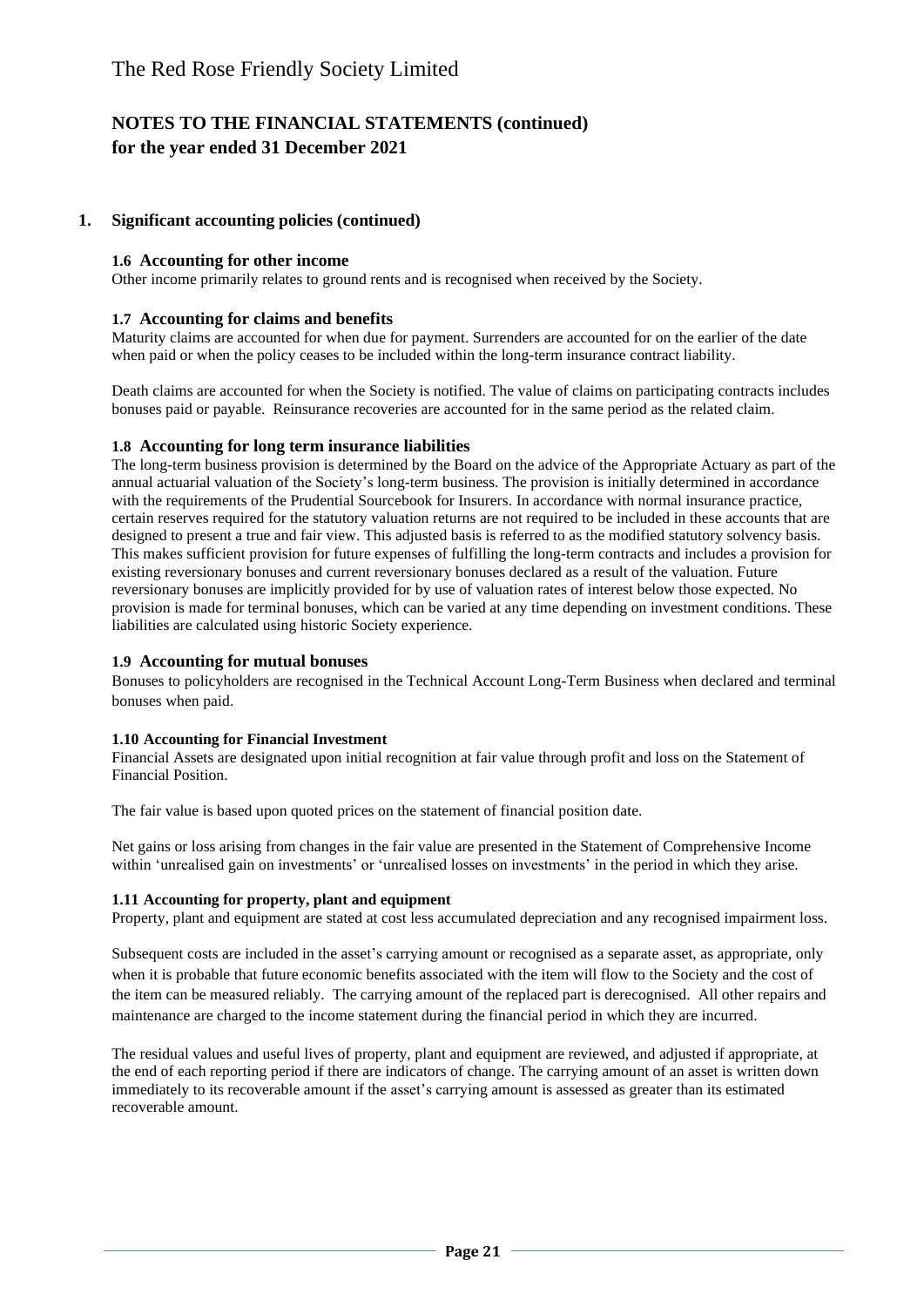#### **1. Significant accounting policies (continued)**

Depreciation is charged on assets so as to write off the cost or valuation of assets, over their estimated useful lives, less estimated residual value, using the straight-line method on the following bases:

| Long Leasehold Property          | 2%    |
|----------------------------------|-------|
| Fixtures, Fittings and Furniture | 12.5% |
| Computer Equipment               | 33.3% |

#### **1.12 Accounting for impairments of non financial assets**

At each reporting date, the Society reviews the carrying amounts of its tangible assets, to determine whether there is any indication that those assets have suffered an impairment loss. If any such indication exists, the recoverable amount of the asset is estimated in order to determine the extent of the impairment loss (if any). Where it is not possible to estimate the recoverable amount of an individual asset, the Society estimates the recoverable amount of the cash-generating unit to which the asset belongs.

If the recoverable amount of an asset (or cash-generating unit) is estimated to be less than its carrying amount, the carrying amount of the asset (cash-generating unit) is reduced to its recoverable amount. An impairment loss is recognised as an expense immediately, unless the relevant asset is carried at a revalued amount, in which case the impairment loss is treated as a revaluation decrease. Where an impairment loss subsequently reverses, the carrying amount of the asset (cash-generating unit) is increased to the revised estimate of its recoverable amount, but so that the increased carrying amount does not exceed the carrying amount that would have been determined had no impairment loss been recognised for the asset (cash-generating unit) in prior years. A reversal of an impairment loss is recognised as income immediately, unless the relevant asset is carried at a revalued amount, in which case the reversal of the impairment loss is treated as a revaluation

#### **1.13 Accounting for cash and cash equivalents**

Cash and cash equivalents consist of cash on hand and balances with banks, and investments in money market instruments which are readily convertible, being those with original maturities of three months or less.

Cash and cash equivalents are measured at market value.

#### **1.14 Accounting for leases**

Rentals payable under operating leases are charged to income on a straight-line basis over the term of the relevant lease.

#### **1.15 Accounting for retirement benefits**

The Society has an Auto Enrolment Pension Scheme.

Payments to defined contribution retirement benefit plans are charged as an expense as they fall due. Payments made to state-managed retirement benefit schemes are dealt with as payments to defined contribution plans where the Society's obligations under the schemes are equivalent to those arising in a defined contribution retirement benefit plan.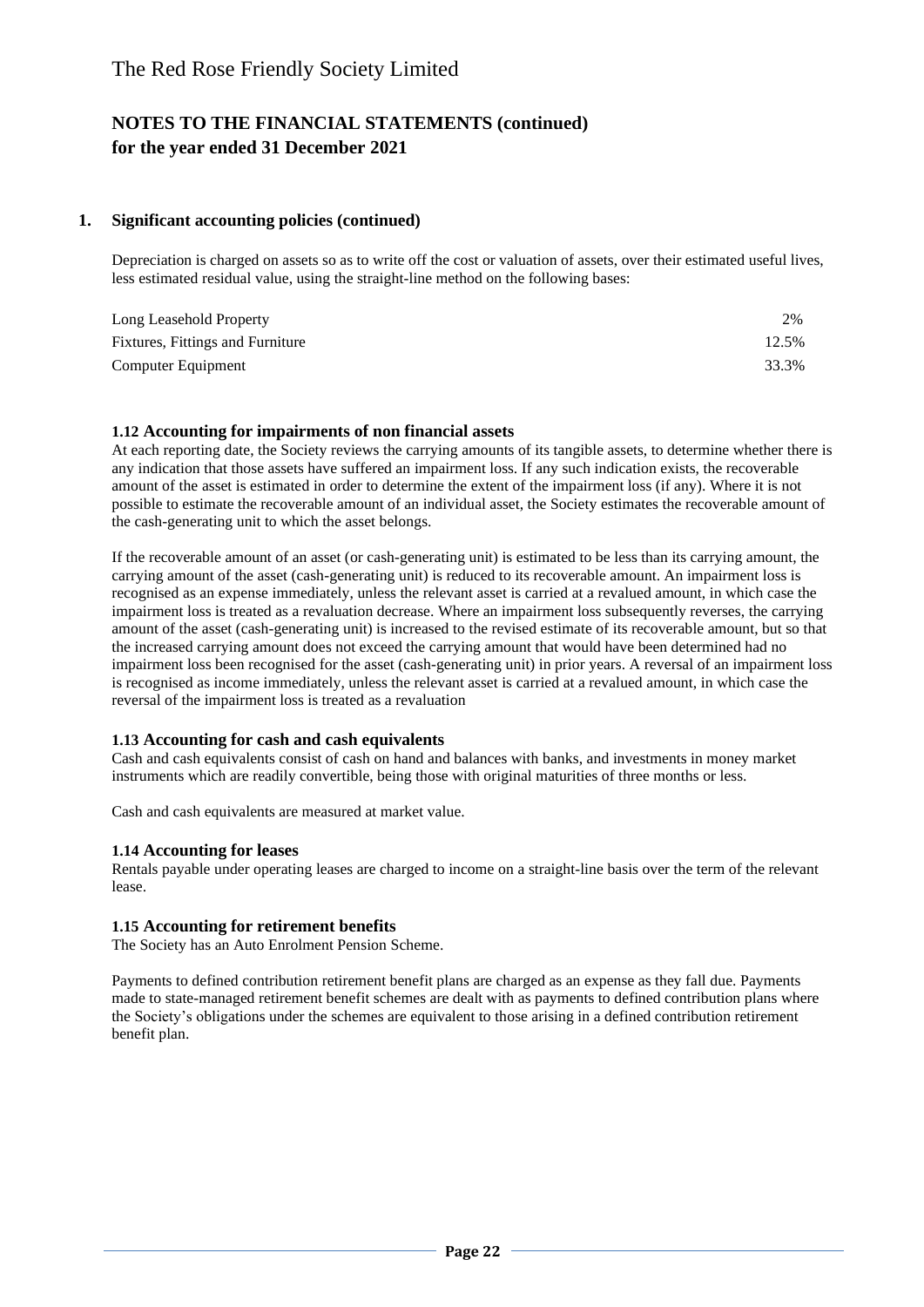#### **1. Significant accounting policies (continued)**

#### **1.16 Accounting for deferred acquisition costs**

In respect of insurance contracts, acquisition costs comprise all direct and indirect costs incurred in writing new contracts. Acquisition costs are written off in the year in which they are incurred so no deferred acquisition costs will be carried forward.

#### **1.17 Accounting for foreign currencies**

Investment assets and liabilities denominated in foreign currencies are translated to sterling at rates of exchange ruling at the year end date. Purchases and sales of investments denominated in foreign currencies are translated at the rates prevailing at the dates of the transactions. Exchange gains and losses are dealt with in that part of the Statement of Comprehensive Income in which the underlying transaction is reported.

Currently all assets are denominated in sterling.

#### **1.18 Accounting for the Fund for Future Appropriations**

The Fund for Future Appropriations represents the excess of assets over and above the long-term insurance contract liabilities and other liabilities. It represents amounts that have yet to be formally declared as bonuses for the participating contract policyholders together with the free assets of the Society. Any profit or loss for the year arising through the Statement of Comprehensive Income is transferred to or from the Fund for Future Appropriations.

#### **1.19 Statement of Cash Flows**

As a Mutual Life Assurance Society, under FRS102 the Society is exempt from the requirements to prepare a cash flow statement.

#### **1.20 Accounting for Taxation**

The Society recognises a current tax liability on the taxable profits of its taxable business. It also takes into account taxation deferred because of timing differences between the treatment of certain items for taxation and accounting purposes. Provision is made for deferred tax only to the extent that it is material and that it is probable that a liability will crystalize.

#### **2. Critical accounting judgements and estimates**

In preparing the financial statements, the Board is required to make estimates and assumptions which affect reported income, expenses, assets, liabilities and disclosure of contingent assets and liabilities. Use of available information and application of judgement are inherent in the formation of estimates, together with past experience and expectations of future events that are believed to be reasonable under the circumstances. Actual results in the future could differ from such estimates.

#### **Fair value of financial assets**

Market observable inputs are used wherever possible. In the absence of an active market, estimation of fair value is achieved by using valuation techniques such as recent arm's length transactions, discounted cash flow analysis and option pricing models. For discounted cash flow analysis, estimated future cash flows and discount rates are based on current market information and rates applicable to financial instruments with similar yields, credit quality and maturity characteristics. This valuation will also take into account the marketability of the assets being valued.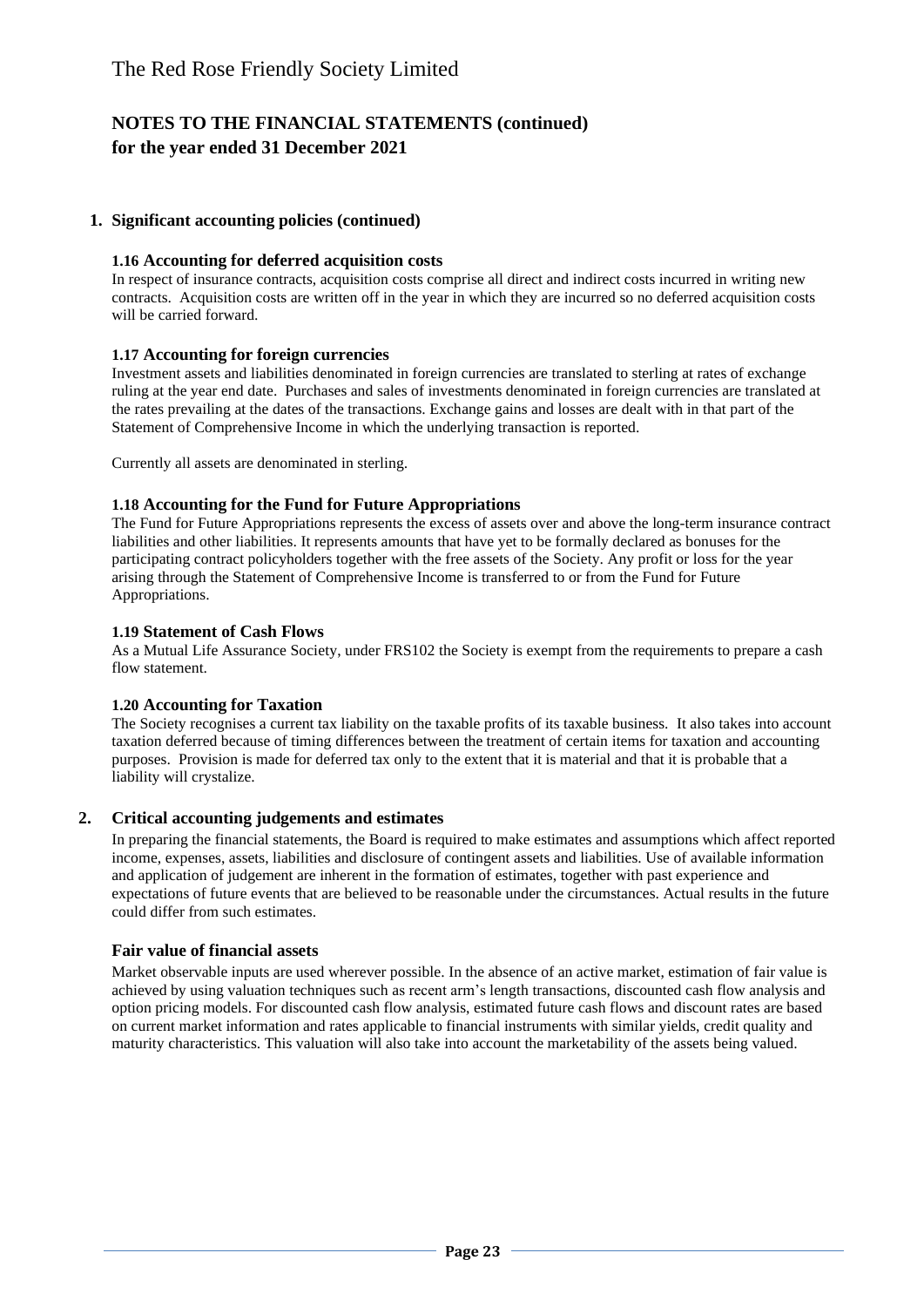#### **2. Critical accounting (continued)**

#### **Long term business provision**

The valuation of participating contract liabilities is based on assumptions reflecting the best estimate at the time. The valuation of non-participating insurance contracts is based on prudent assumptions; a separate calculation is also performed to assess the non-participating value of in-force business which is based on best estimate assumptions allowing for a margin of risk and adverse deviation. All contracts are subject to a liability adequacy test, which reflects the Board's best current estimate of future cash flows.

The assumptions used for mortality are based on standard industry tables, adjusted where appropriate to reflect the Society's own experience. The assumptions used for investment returns, expenses and mortality are based on current market yields, product characteristics, and relevant claims experience.

The assumptions used for discount rates are based on current market risk rates, adjusted for the Society's own risk exposure. Due to the long-term nature of these obligations, the estimates are subject to significant uncertainty.

#### **3. Capital Management**

#### **Policies and objectives**

The Society's objectives in managing capital are:

- (i) The Society will always have sufficient funds available to meet its contractual obligations to policyholders
- (ii) The Society's exposure to risk is managed to ensure that the capital resources available always meet the minimum capital requirements set out by the PRA
- (iii) To give confidence to policyholders and other stakeholders who have relationships with the Society and
- (iv) The Society will have sufficient capital resources available to fund its growth expectations

These objectives are reviewed at least annually, and benchmarks are set by which to judge the adequacy of the Society's capital. The capital position is monitored against those benchmarks to ensure that sufficient capital is available to the Society.

The assessment depends on various actuarial and other assumptions about potential changes in market prices, future operating experience and the actions management would take in the event of particular adverse changes in market conditions.

The capital requirement is the statutory minimum capital requirement as required in the PRA Rulebook.

Management intends to maintain surplus capital in excess of the PRA's total requirements and to maintain an appropriate additional margin over this to absorb changes in both capital and capital requirements.

The Society complied with all externally imposed capital requirements which it was subject to throughout the reporting period.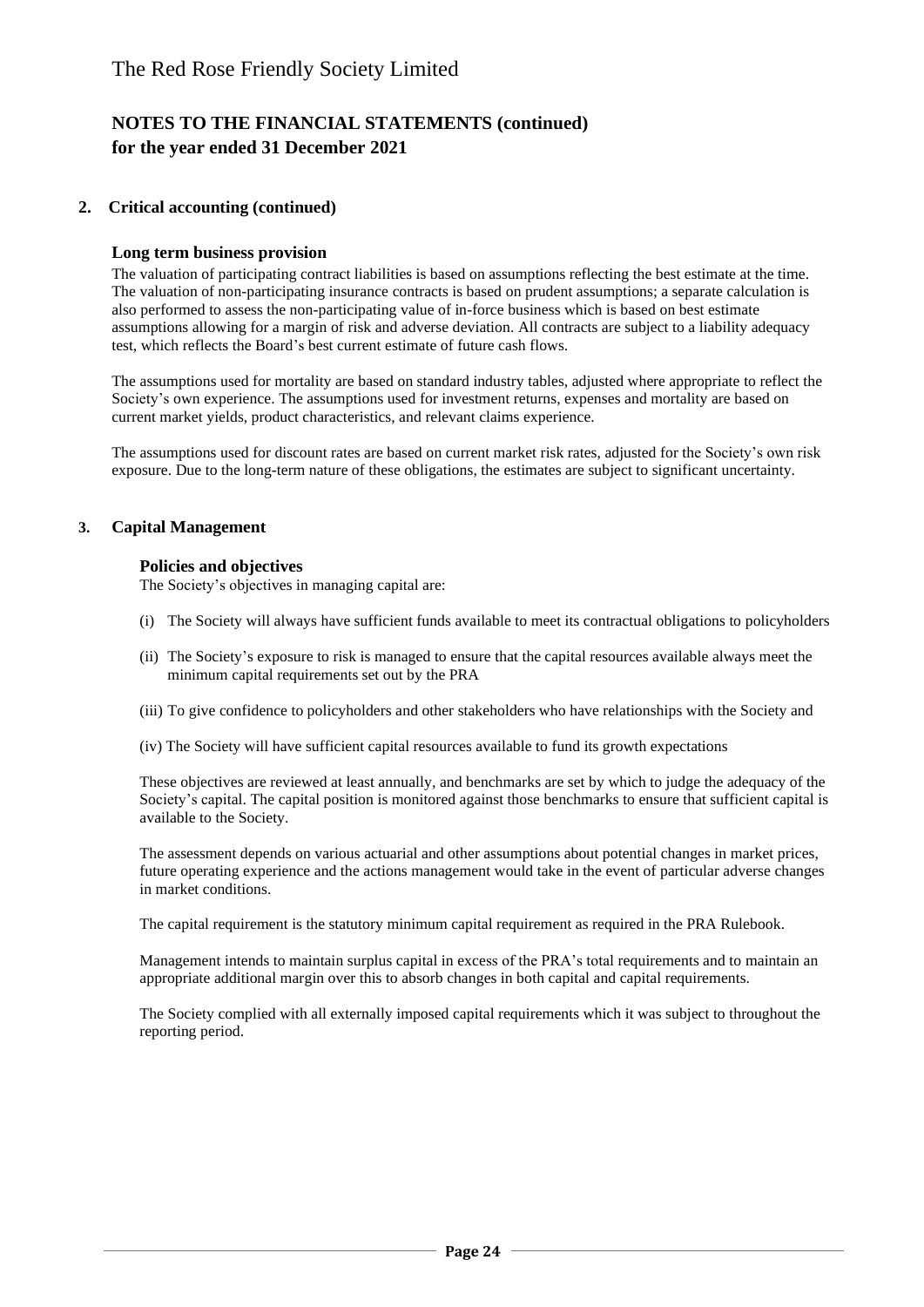#### **3. Capital management (continued)**

#### **Capital Statement**

The following table sets out the capital available:

|                                                              | 2021      |         | 2020      |         |
|--------------------------------------------------------------|-----------|---------|-----------|---------|
|                                                              | £         |         | £         |         |
| Fund for future appropriations                               | 824,926   |         | 959,914   |         |
| Less: Inadmissible assets                                    | (9,450)   |         | (9,599)   |         |
| Adjustments for valuation differences                        | (115,000) |         | (132,000) |         |
|                                                              |           | 700,476 |           | 818,315 |
| Capital available to meet regulatory capital<br>requirements |           | 700,476 |           | 818,315 |
| Regulatory capital requirements                              |           | 560,000 |           | 560,000 |
| Capital in excess of regulatory capital<br>requirements      |           | 140,476 |           | 258,315 |

The movement in capital resources is as follows

|                                                      | Amount<br>£000s |
|------------------------------------------------------|-----------------|
| Capital available as at 1 January<br>2021            | 818             |
| Change in valuation basis                            | 95              |
| Change in expense overrun<br>reserve                 | 12              |
| Cost of reversionary bonus                           | (19)            |
| Investment surplus                                   | 97              |
| Expense loading                                      | (142)           |
| Change in resilience reserve                         | 5               |
| Economic factors                                     | 31              |
| Valuation surplus                                    | (197)           |
| Model changes                                        | 0               |
| Available capital resource as at 31<br>December 2021 | 700             |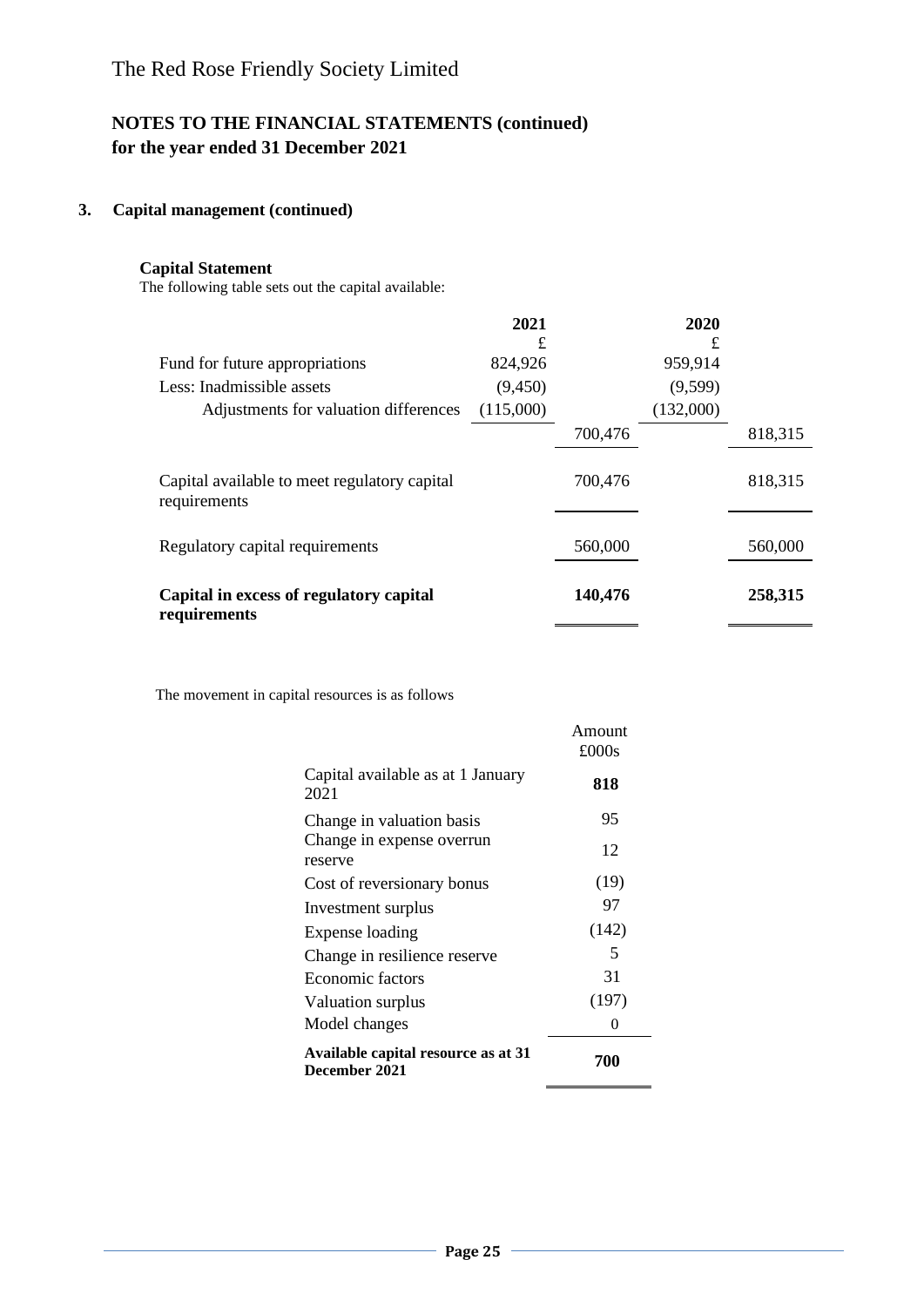#### **3. Capital management (continued)**

#### **Measurement and monitoring of capital**

The capital position of the Society is monitored on a regular basis and reviewed quarterly by the Board of Management.

In the event that sufficient capital is not available, action would be taken to reduce the amount of risk accepted thereby reducing the capital requirement through, for example, reinsurance, reducing business volumes or a change in investment strategy.

#### **Available capital – Long term insurance contracts**

The liabilities in respect of the Society's participating (with-profits) business are determined in accordance with the regulations of the PRA. The Society does not write sufficient business nor have sufficient reserves to be included in the EU Directive on Solvency (Directive 2009/138/EC) requirements. The Society is a non-directive friendly society i.e. a non-solvency 2 firm under the PRA rulebook

The assets are taken at market value. The whole of the available capital resources is available to meet the regulatory and other solvency requirements of the fund.

#### **Sensitivity of long-term insurance contract liabilities**

The value of the long term insurance contract liabilities is sensitive to changes in market conditions and to the demographic assumptions used in the calculations, such as mortality.

#### Market conditions

Assumptions are made about future investment returns and interest rates when valuing the liabilities, based on current market conditions. These also have an effect on the value placed on the assets held to support the liabilities. An adverse change in market conditions may therefore reduce the level of the available capital resources.

#### Demographic assumptions

Changes in mortality, lapse or expense experience by the Society may result in the need to change the assumptions used to value the liabilities. This may increase or reduce the value placed on liabilities. The sensitivity of the liabilities to changes in the assumptions varies according to the type of business. For example, a change in mortality rates has a greater impact on whole life liabilities than ISAs.

#### **4. Risk management and control**

The table below sets out the exposure to life insurance risk using the regulatory value of liabilities after allowing for the cost of the declared reversionary bonus:

|                                       | 2021       | 2020       |
|---------------------------------------|------------|------------|
|                                       | £          | £          |
| <b>Ordinary Business</b>              | 4,626,909  | 5,265,590  |
| <b>Industrial Business</b>            | 459,209    | 491,311    |
| $CTF$ and $ISA's$                     | 12,767,493 | 10,657,247 |
| <b>Total policyholder liabilities</b> | 17,853,611 | 16,414,148 |

FRS 103 requires a Society which issues insurance contracts to make certain disclosures regarding their insurance risk. The required information is summarised below.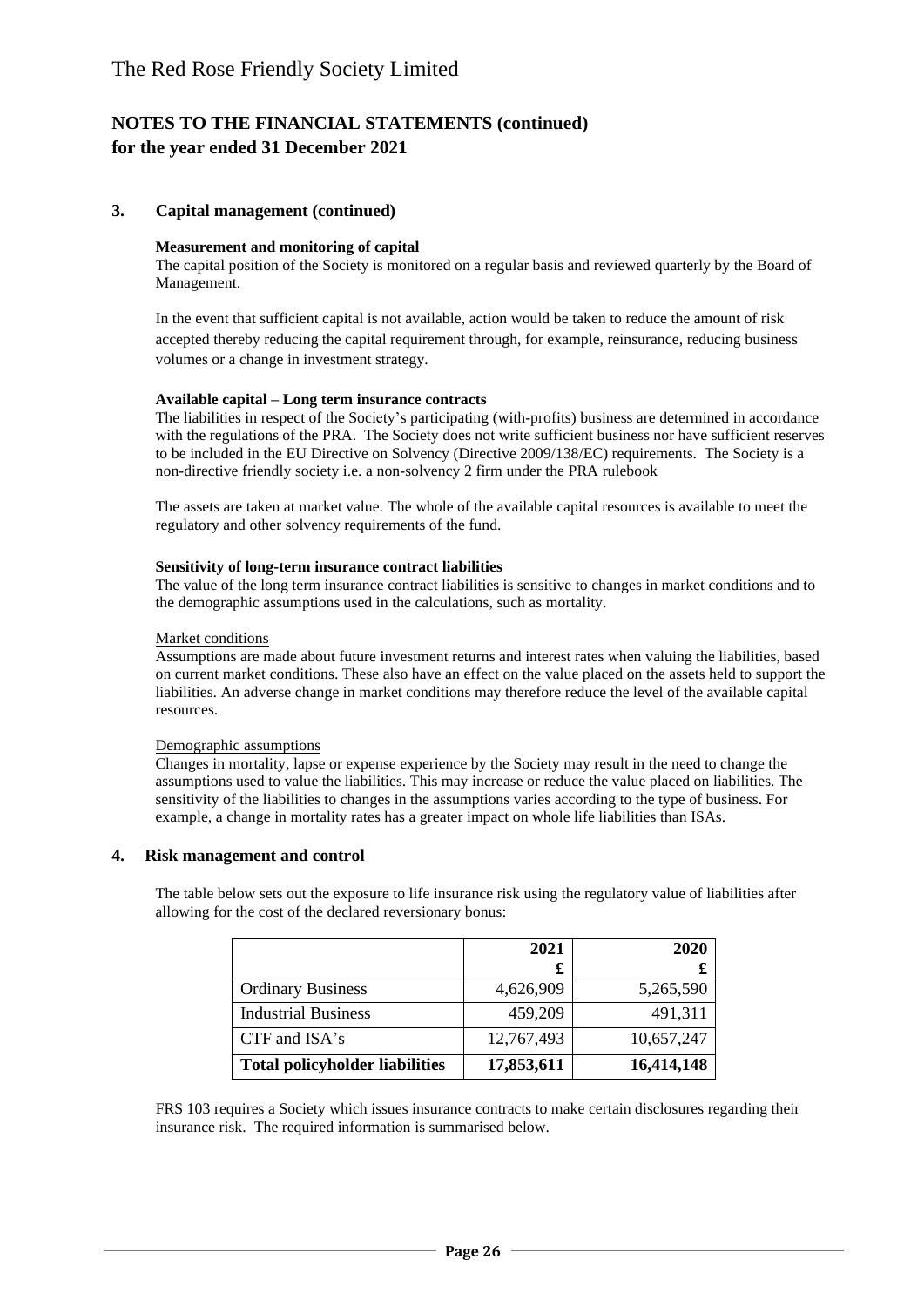#### **4. Risk management and control (continued)**

a) Objectives, policies and processes for managing risks arising from insurance contracts and the methods used to manage those risks:

The Society is principally exposed to risks in relation to lapses, expenses, market, credit and liquidity.

The objective of the Society is to minimise those risks (such as expenses) which are seen as primarily negative in their impact on the Society or policyholders and to carefully monitor and balance those risks (such as market risk) where a positive outcome is of benefit to the members and policyholders.

The principal methods involve:

- i. Holding reserves to meet the obligations of the Society,
- ii. Monitoring and managing internal and externally generated reports that provide information about the performance or level of key indicators,
- iii. Closely matching investments to policy liabilities where those liabilities are tightly defined,
- iv. Actively managing the investment portfolio after taking advice from the Appropriate Actuary about the nature and term of the liabilities and the parameters appropriate to limit downside risks
- b) Nature and extent of risks arising from insurance contracts

#### **Insurance risk**

Insurance risk is risk of loss due to actual experience differing from the experience assumed when a product was designed and priced with respect to claims, policyholder behaviour and expenses.

The Society sells insurance and financial investment products. The types of products include life, participating and non-participating insurance. A variety of assumptions are made when a product is designed and priced. The assumptions are based on Society and industry past experience, current internal data, external market indices and benchmarks which reflect current observable market prices and other published information.

These assumptions are used to develop the initial measurement of insurance contract liabilities and form the insurance risk. The setting of these assumptions requires a significant amount of professional judgment and therefore, actual experience may be materially different from assumed experience which results in the nature of the insurance risk exposure.

To the extent that emerging experience is more favourable than assumed in the measurement of insurance contract liabilities, surplus will emerge. If emerging experience is less favourable, losses will result. The Society's objective is to ensure that sufficient insurance contract reserves have been set up to cover these obligations.

The following risk factors are components of insurance risk:

#### *Mortality risk*

This is the risk that death claims are different than those assumed in pricing or the most recent valuation of actuarial liabilities, adversely impacting income. This risk includes both mis-estimation in pricing, and adverse experience resulting from any combination of weak underwriting, anti-selection by policyholders, or improper claims assessment.

#### *Lapse risk*

This is the risk that withdrawals and lapse rates are different than those assumed. This risk can occur on both insurance and investment contracts.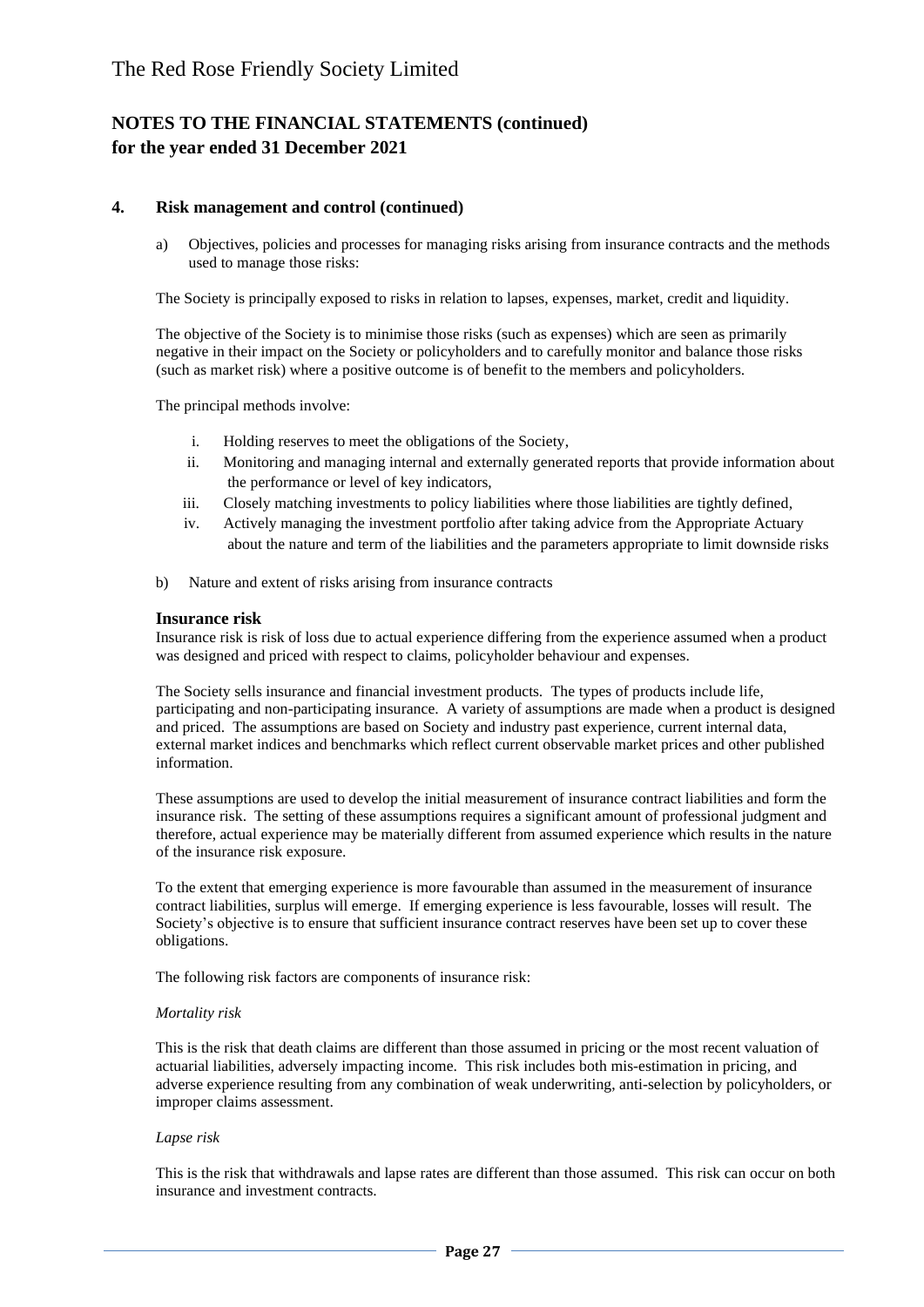#### **4. Risk management and control (continued)**

Lapses that are higher than assumed are usually detrimental, especially if they occur prior to recovering costs to issue a policy, or at a time when the guarantees underlying the with-profits contracts are onerous.

#### *Expense risk*

This is the risk that maintenance expense levels will be higher than those assumed. This can arise from an increase in the unit costs or an increase in expense inflation relating to economic conditions. This risk can occur on insurance and investment contracts.

The Society manages insurance risk by establishing Board approved policies and guidelines for product development and product pricing which require that all material risks be provided for at the time of product design and pricing of new products and expenses are closely monitored.

The table below sets out the impact on the long term contract liabilities for movement in key assumptions:

|                                        | Increase in policyholder |
|----------------------------------------|--------------------------|
|                                        | liabilities              |
|                                        | $\pounds000s$            |
| Increase in mortality rates by 15%     | 60                       |
| Increase in expenses by 10%            | 46                       |
| Decrease in valuation interest by 0.5% | 154                      |

#### **Credit risk**

Credit risk is the risk of loss resulting from the failure of a borrower or counterparty to fulfil its payment obligations. Worsening or continued poor economic conditions could result in borrower or counterparty defaults or downgrades and could lead to increased provisions or impairments related to the Society's invested assets and an increase in provisions for future credit impairments to be included in insurance contract liabilities. The Board approved Investment Policy sets out the policies and procedures to manage these risks.

Asset portfolios are monitored and reviewed regularly by the Board.

#### **i) Maximum exposure to credit risk**

The Society's maximum exposure to credit risk related to financial instruments and other assets is the carrying value of those assets, net of any allowances for losses. The Society's maximum credit exposure is as follows:

| <b>Assets</b>                              | 2021       | 2020       |
|--------------------------------------------|------------|------------|
|                                            | £          |            |
| <b>Bonds</b>                               | 4,323,910  | 6,156,768  |
| Equities                                   | 1,041,390  |            |
| Deposits & Debts                           | 103,715    | 274,322    |
| Other investments – non linked<br>benefits | 523,909    | 318,944    |
| Other investments – for linked<br>benefits | 12,767,493 | 10,657,247 |
| <b>Total</b>                               | 18,760,417 | 17,407,281 |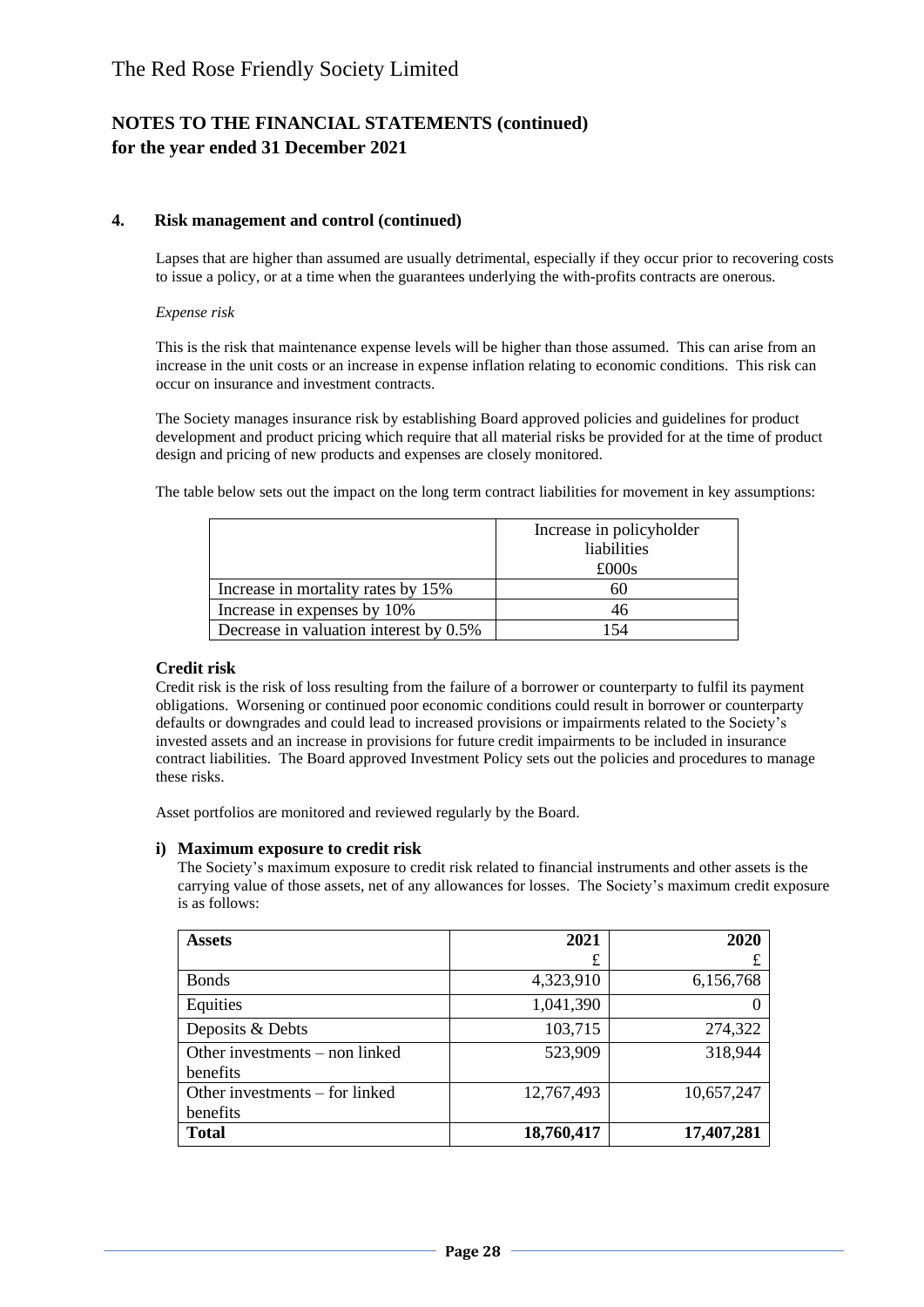#### **4. Risk management and control (continued)**

#### **ii) Concentration of credit risk**

Concentration of credit risk arises from exposures to a single debtor, a group of related debtors or groups of debtors that have similar credit risk characteristics.

The Society has investment targets and limits to ensure that portfolios are widely diversified across asset classes and individual investment risks.

 Total exposure includes the sum of the Society's investment in bonds, equities, money market Instruments and financial instruments.

#### **Bonds and other fixed-term securities**

Other than constraints imposed by liquidity requirements, there is no upper limit to the amount of the Society's total assets that can be invested in bonds.

The following table provides details of the carrying value of bonds by type.

|                         | 2021      |
|-------------------------|-----------|
|                         | £         |
| Government Bonds        | 682,966   |
| <b>Bond Collectives</b> | 3,640,944 |
|                         |           |
|                         | 4,323,910 |

#### **Equities**

Investments in equities are limited to 35% of total assets.

Equities held by sector are shown below:

|                                     | 2021      |
|-------------------------------------|-----------|
|                                     | £         |
| Energy                              | 37,550    |
| Materials                           | 45,176    |
| Industrials                         | 46,081    |
| <b>Consumer Discretionary</b>       | 35,063    |
| <b>Consumer Staples</b>             | 55,901    |
| <b>Health Care</b>                  | 37,296    |
| <b>Financials</b>                   | 84,226    |
| <b>Information Technology</b>       | 24,885    |
| Utilities                           | 9,538     |
| <b>Real Estate</b>                  | 19,268    |
| UK Collectives                      | 43,335    |
| <b>Overseas Collectives</b>         | 532,189   |
| <b>Emerging Markets Collectives</b> | 70,882    |
|                                     | 1.041.390 |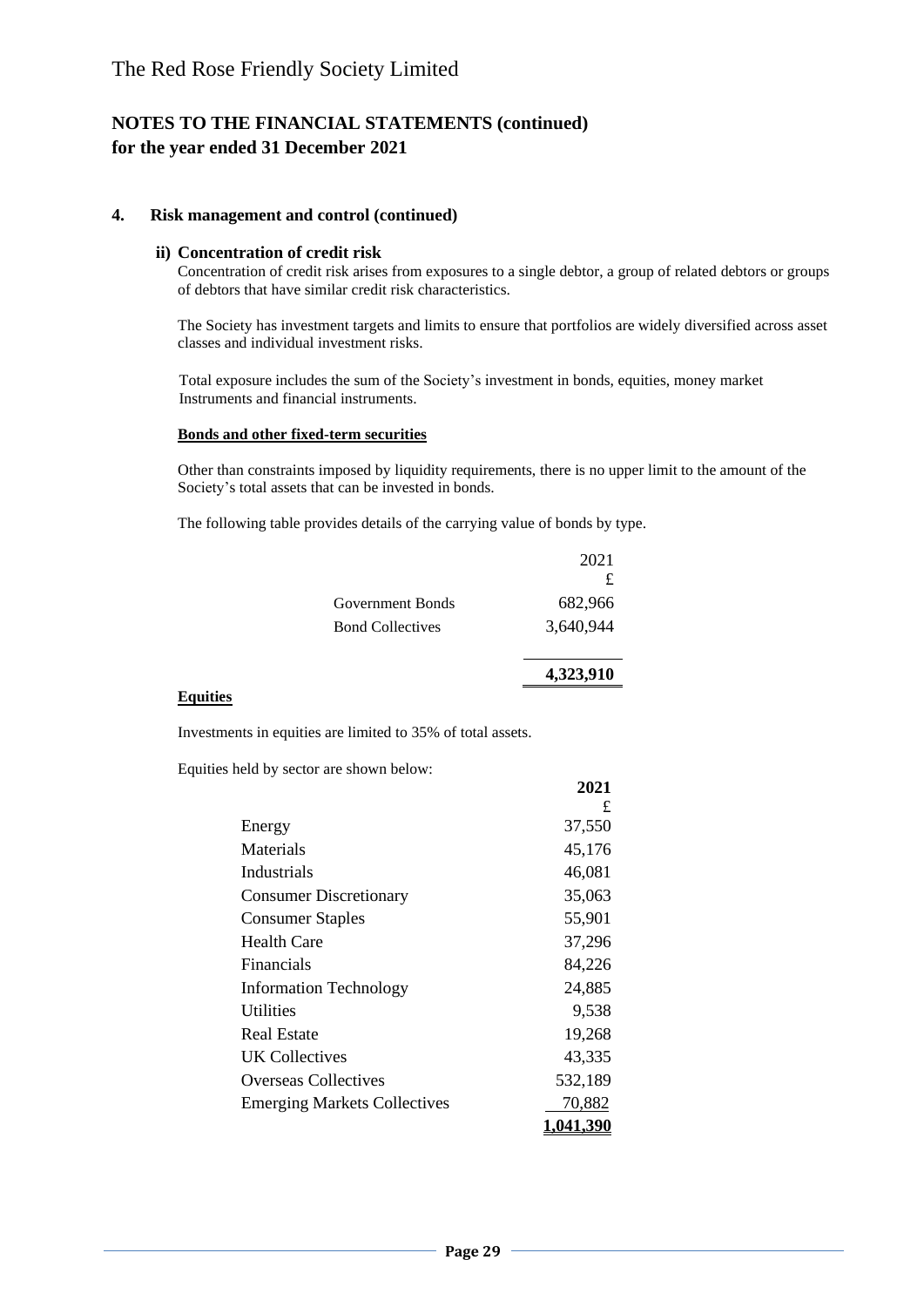#### **4. Risk management and control (continued)**

#### **Investment land and buildings**

No land and building investments were held by the Society at 31 December 2021 apart from the Society's office property.

#### **Liquidity risk**

Liquidity risk is the risk that the Society cannot meet its obligations associated with financial liabilities as they fall due. The Society has adopted an appropriate liquidity risk management framework for the management of the Society's liquidity requirements. The Society manages liquidity risk by maintaining a proportion of its assets in cash and investing in marketable securities and by continuously monitoring forecast and actual cash flows and matching the maturity profiles of assets and liabilities. Liquidity management ensures that the Society has sufficient access to funds necessary to cover insurance claims, surrenders, withdrawals and maturing liabilities.

There were no changes in the Society's liquidity risk exposure in the financial year nor to the objectives, policies and processes for managing liquidity risk.

#### **Market risk**

Market risk is the risk of adverse financial impact as a consequence of market movements such as currency exchange rates, interest rates and other price changes. Market risk arises due to fluctuations in both the value of assets held and the value of liabilities. The objective of the Society in managing its market risk is to ensure risk is managed in line with the Society's risk appetite.

The Society has established policies and procedures in order to manage market risk and methods to measure it.

There were no significant changes in the Society's market risk exposure in the financial year nor to the objectives, policies and processes for managing market risk.

Below are the key factors that underlie market risk:

#### **i) Currency risk**

The Society denominates all of its insurance and investment contracts in Sterling.

As part of its investment diversification policy, the Society can hold certain investments denominated in foreign currencies. As a result, foreign exchange risk may arise from assets denominated in these currencies.

Currently all assets are denominated in Sterling.

#### **ii) Interest rate risk**

Interest rate risk is the risk that the value of future cash flows of a financial instrument will fluctuate because of changes in market interest rates.

The Society is exposed to interest rate risk as the Society invests in long term securities at both fixed and floating interest rates. The risk is managed by the Society by maintaining an appropriate mix between fixed and floating rate borrowings.

Interest rate risk also exists in products sold by the Society. The Society has no significant concentration of interest rate risk. The Society manages this risk by adopting close asset/liability matching criteria, to minimise the impact of mismatches between asset and liability values arising from interest rate movements.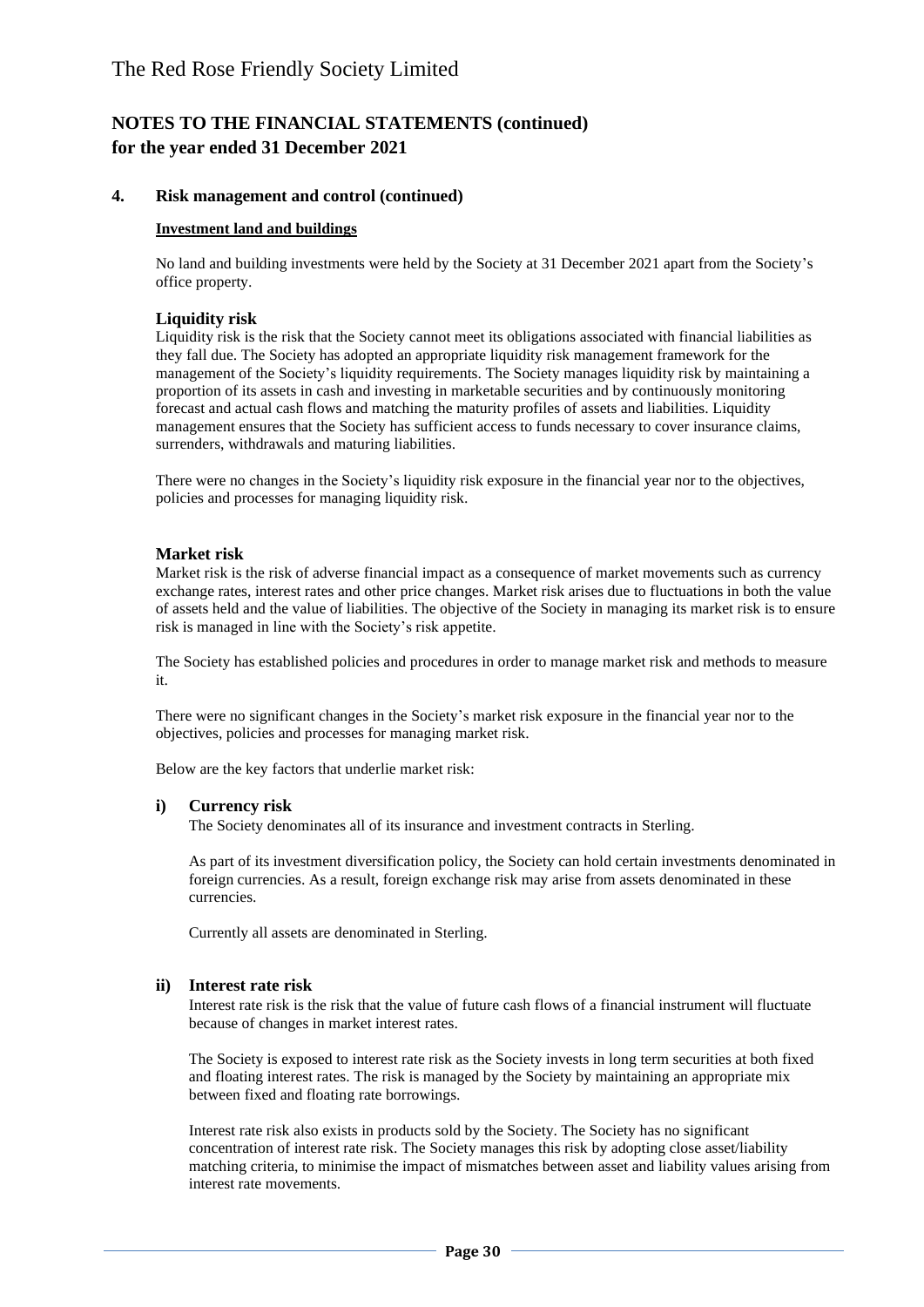#### **4. Risk management and control (continued)**

#### **iii) Equity market risk**

The Society invests in equities it is exposed to price risk arising from fluctuations in the value of equities as a result of changes in the market prices.

This is a significant risk for the Society. Assets held to provide returns on with profit policies comprise a substantial portion of equity assets. The positive return on these assets is used to provide part of the addition of bonuses to the with profit policies. The risk is managed by the Society maintaining an appropriate mix of investment instruments, actively monitoring the level of prices in the stock markets and having the right to apply a market value reduction if policies are surrendered at a time when equity markets are stressed.

Summary of current market risk sensitivities

|                                  | Change          |
|----------------------------------|-----------------|
|                                  | in              |
|                                  | surplus         |
|                                  | assets          |
|                                  | $(\pounds000s)$ |
|                                  |                 |
| Fixed interest yields rise by 1% | (117)           |
| Fixed interest yields fall by 1% | 136             |
| Equity values fall by 10%        | (191)           |
| Equity values rise by 10%        | 191             |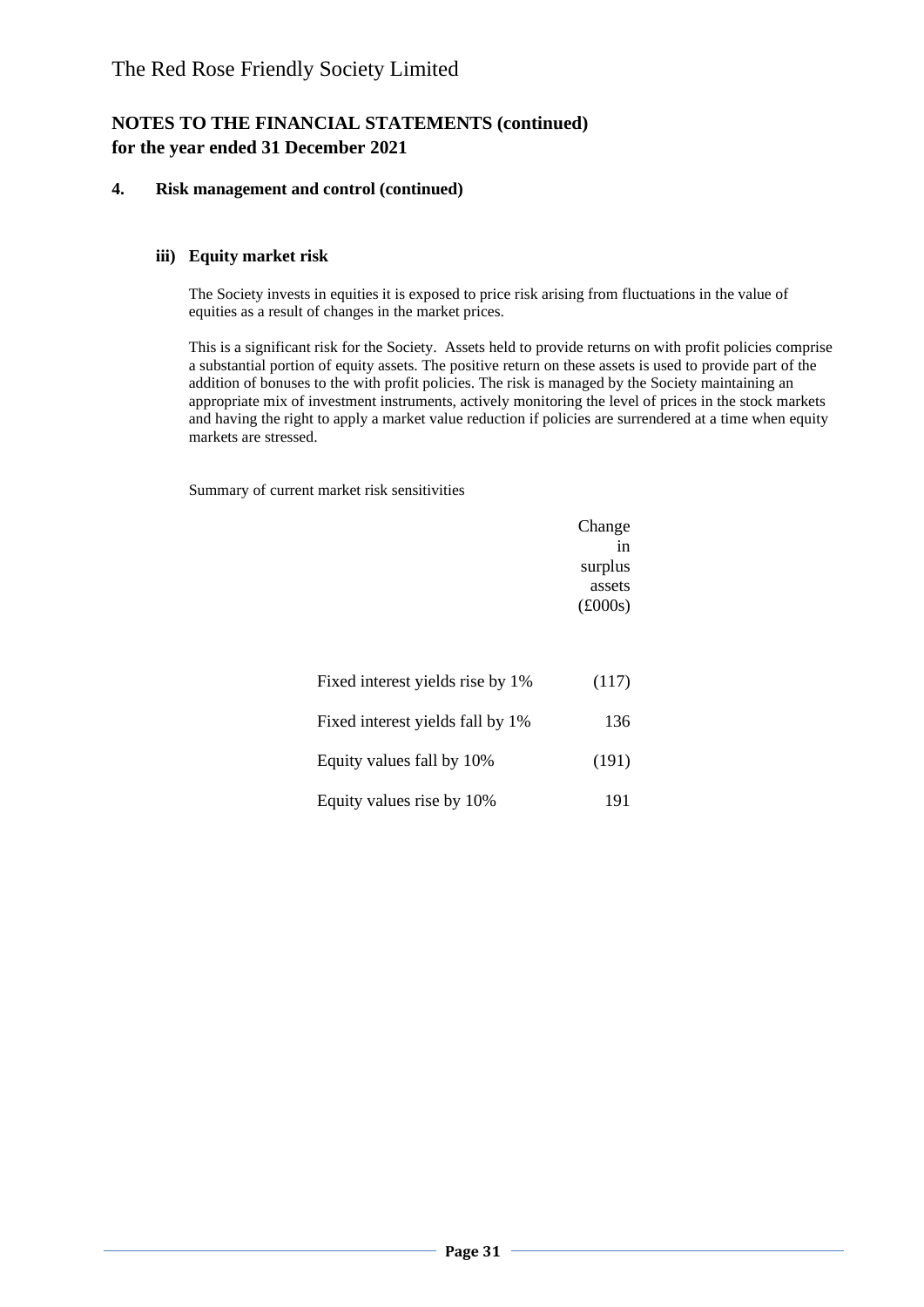#### **5. Earned Premium Income**

|                                                                        | 2021                 | 2020                     |
|------------------------------------------------------------------------|----------------------|--------------------------|
|                                                                        | £                    | £                        |
| Gross premiums written                                                 | 1,052,803            | 833,824                  |
| Outward reinsurance premiums                                           | $\boldsymbol{0}$     | $\mathbf{0}$             |
| <b>Net Earned Premium Income</b>                                       | 1,052,803            | 833,824                  |
| All contracts are written in the UK.                                   |                      |                          |
| <b>Investment Income</b><br>6.                                         |                      |                          |
|                                                                        | 2021                 | 2020                     |
|                                                                        | £                    | £                        |
| Income from investments at fair value through income:                  |                      |                          |
| Interest income                                                        | 120,773              | 101,909                  |
| Dividend income                                                        | 8,879                | 40,001                   |
| <b>Investment Income</b>                                               | 129,352              | 141,910                  |
| 7. Net unrealised gain/(loss) on investments                           | 2021                 | 2020                     |
|                                                                        | £                    | £                        |
| Investments at fair value through income:                              |                      |                          |
| Non linked Investments<br>$\overline{a}$                               | (120, 608)           | 125,961                  |
| <b>Linked Investments</b>                                              | 1,922,919            | (1,064,511)              |
| Investments in Society undertakings                                    | $\Omega$             | $\Omega$                 |
| Net gain/(loss) on investments                                         | 1,802,311            | (938, 550)               |
| Net realised gain/(loss) on investments                                |                      |                          |
|                                                                        | 2021                 | 2020                     |
|                                                                        | $\pmb{\mathfrak{L}}$ | £                        |
|                                                                        |                      |                          |
|                                                                        | (4,967)              |                          |
| Non linked Investments                                                 |                      |                          |
| Investments at fair value through income:<br><b>Linked Investments</b> | 9,040                | (478, 258)<br>(133, 386) |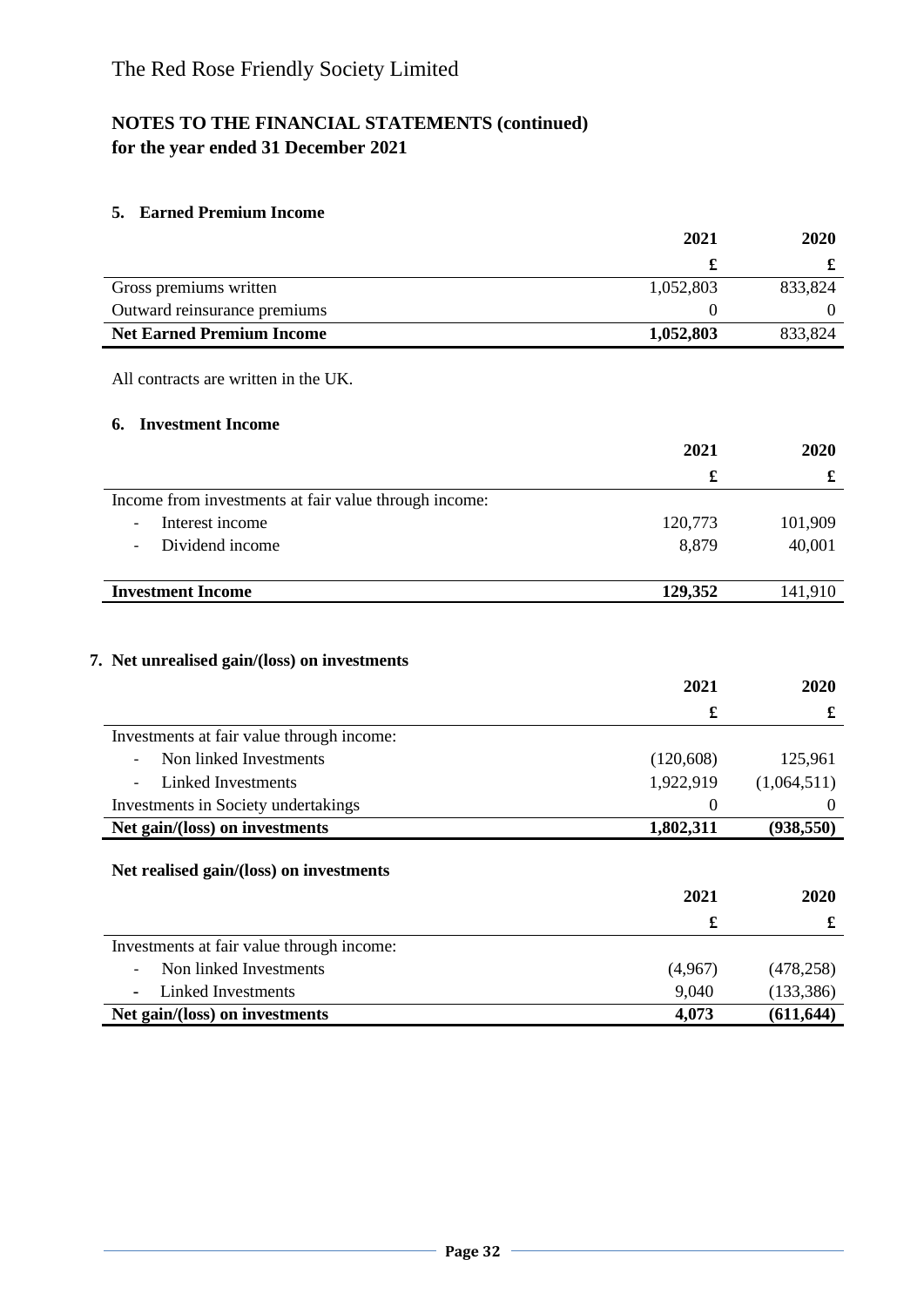#### **8. Claims Incurred**

|                                   | 2021      | 2020    |
|-----------------------------------|-----------|---------|
|                                   | £         | æ       |
| Long-term insurance               |           |         |
| Benefits and claims paid          | 1,298,624 | 904,970 |
|                                   | 1,298,624 | 904,970 |
| <b>Claims ceded to reinsurers</b> | 0         |         |
| <b>Total Claims Incurred</b>      | 1,298,624 | 904,970 |

#### **9. Bonuses and rebates**

The Board declared a mutual bonus of £18,850 (2020: £33,927) in respect of the year ended 31 December 2021, for those participating policies.

#### **10. Net operating expenses**

|                         | 2021    | 2020    |
|-------------------------|---------|---------|
|                         | £       | £       |
| Long-term insurance     |         |         |
| Acquisition costs       | 109,680 | 107,432 |
| Administrative expenses | 253,916 | 266,235 |
| Net operating expenses  | 363,596 | 373,667 |

Net operating expenses include the following:

|                                                                               | 2021   | 2020   |
|-------------------------------------------------------------------------------|--------|--------|
|                                                                               | £      | £      |
| Long-term insurance                                                           |        |        |
| Fees payable to the Society's auditor for the audit of the annual<br>accounts | 17,700 | 17,400 |
| Depreciation on tangible fixed assets                                         | 7,603  | 8,533  |
| Operating lease rental charges                                                | 2,848  | 2,848  |

### **11. Investment expenses and charges**

|                                        | 2021   | 2020   |
|----------------------------------------|--------|--------|
|                                        |        |        |
| Investment management expenses         | 21,844 | 23,369 |
| <b>Investment expenses and charges</b> | 21,844 | 23,369 |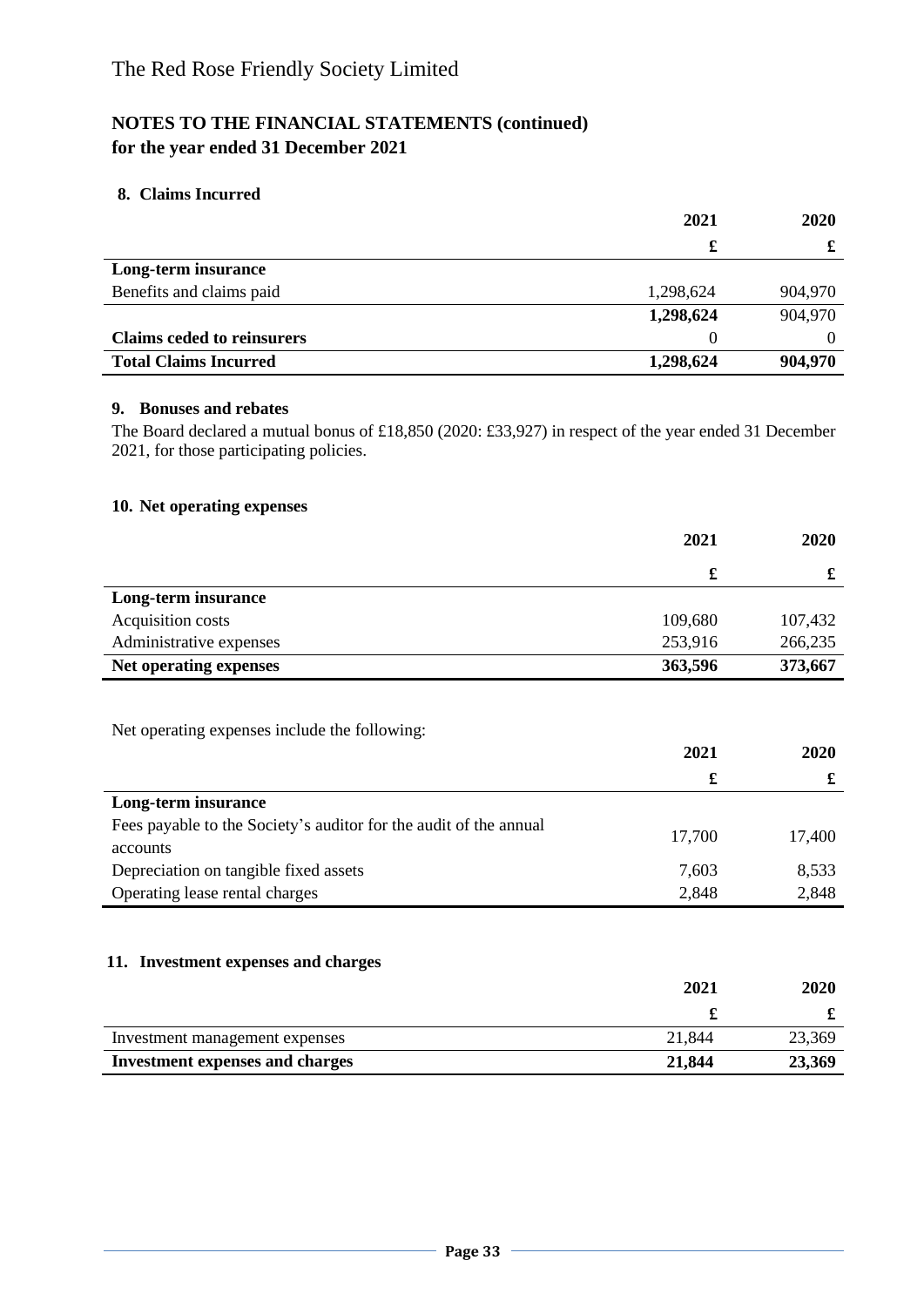#### **12. Employee benefits expense**

|                                  | 2021    | 2020    |
|----------------------------------|---------|---------|
|                                  | £       |         |
| Wages and salaries               | 207,364 | 199,477 |
| Social security costs            | 13,379  | 12,058  |
| Pension costs                    | 10,183  | 9,666   |
| <b>Employee benefits expense</b> | 230,926 | 221,201 |

The number of employees during the year, including executive directors, calculated on a monthly average basis was as follows:

|                             | 2021 | 2020 |
|-----------------------------|------|------|
| Board and senior management |      |      |
| Administration              |      |      |
|                             |      |      |

The aggregate remuneration of key management personnel, being the Executive Directors and members of the management team, was as follows:

|                                                | 2021    | 2020    |
|------------------------------------------------|---------|---------|
|                                                |         |         |
| Wages and salaries (including social security) | 122,223 | 121,503 |
| Pension costs                                  | 9,286   | 9,267   |
| Key management remuneration                    | 131,509 | 130,770 |

Full details of directors' emoluments are contained in the Remuneration report on page 11.

#### **13. Investments**

#### **a) Investments in Subsidiary undertakings**

|                                                  | 2021              | 2020  |
|--------------------------------------------------|-------------------|-------|
|                                                  | x                 | æ     |
|                                                  |                   |       |
| Cost less provisions at 1 January 2021           | 3,000             | 3,000 |
| Additions                                        |                   |       |
| Reduction in carrying value including write offs | $\mathbf{\Omega}$ |       |
| Cost at 31 December 2021                         | 3,000             | 3,000 |

The Society has examined the carrying value of its subsidiaries and concluded that a provision for impairment was not necessary in regard to these investments in 2021.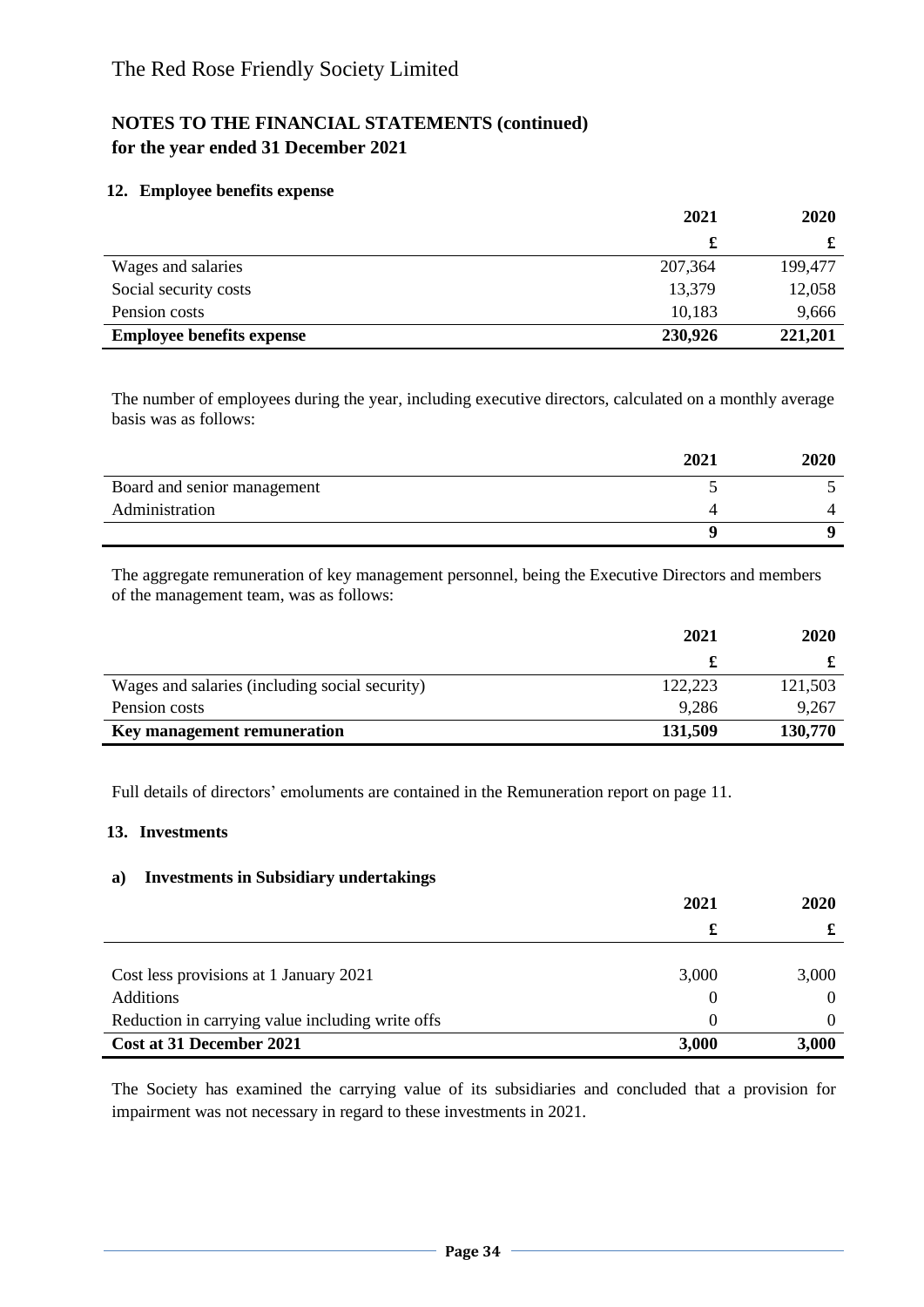### **b) Other financial investments**

|                                                                  | 2021      | 2020      |
|------------------------------------------------------------------|-----------|-----------|
|                                                                  | £         | £         |
| Financial assets – Fair value through income                     |           |           |
| Shares, other variable yield securities and units in unit trusts |           |           |
| UK listed<br>$\overline{a}$                                      | 1,041,390 | $\Omega$  |
| UK unlisted                                                      | 523,909   | 318,944   |
| Overseas listed                                                  |           | $\theta$  |
| Overseas unlisted                                                | $\Omega$  | $\Omega$  |
| Bond and other fixed income securities                           |           |           |
| UK listed<br>$\overline{a}$                                      | 4,323,910 | 6,156,768 |
| UK unlisted                                                      | $\theta$  | $\theta$  |
|                                                                  | 5,889,209 | 6,475,712 |
| Financial assets – at market value                               |           |           |
| Deposits with credit institutions                                | $\Omega$  | $\theta$  |
|                                                                  | 5,889,209 | 6,475,712 |
|                                                                  |           |           |

### **c) Assets held to cover linked liabilities**

|                                                                  | 2021             | 2020           |
|------------------------------------------------------------------|------------------|----------------|
|                                                                  | £                | £              |
| Financial assets – Fair value through income                     |                  |                |
| Shares, other variable yield securities and units in unit trusts |                  |                |
| <b>UK</b> listed<br>$\overline{\phantom{0}}$                     | $\boldsymbol{0}$ | $\theta$       |
| UK unlisted                                                      | 12,767,493       | 10,657,247     |
| Overseas listed                                                  | $\Omega$         | $\theta$       |
| Overseas unlisted                                                | 0                | $\overline{0}$ |
| Bonds and other fixed income securities                          |                  |                |
| UK listed<br>$\overline{\phantom{0}}$                            | $\boldsymbol{0}$ | $\theta$       |
|                                                                  | 12,767,493       | 10,657,247     |
| <b>Debtors</b><br>14.                                            |                  |                |
|                                                                  | 2021             | 2020           |
|                                                                  |                  |                |
|                                                                  | £                | £              |
| Due from members                                                 | $\Omega$         | $\theta$       |
| Loans to subsidiaries                                            | $\theta$         | 1,310          |
| Prepayments                                                      | 11,493           | 14,195         |
|                                                                  | 11,493           | 15,505         |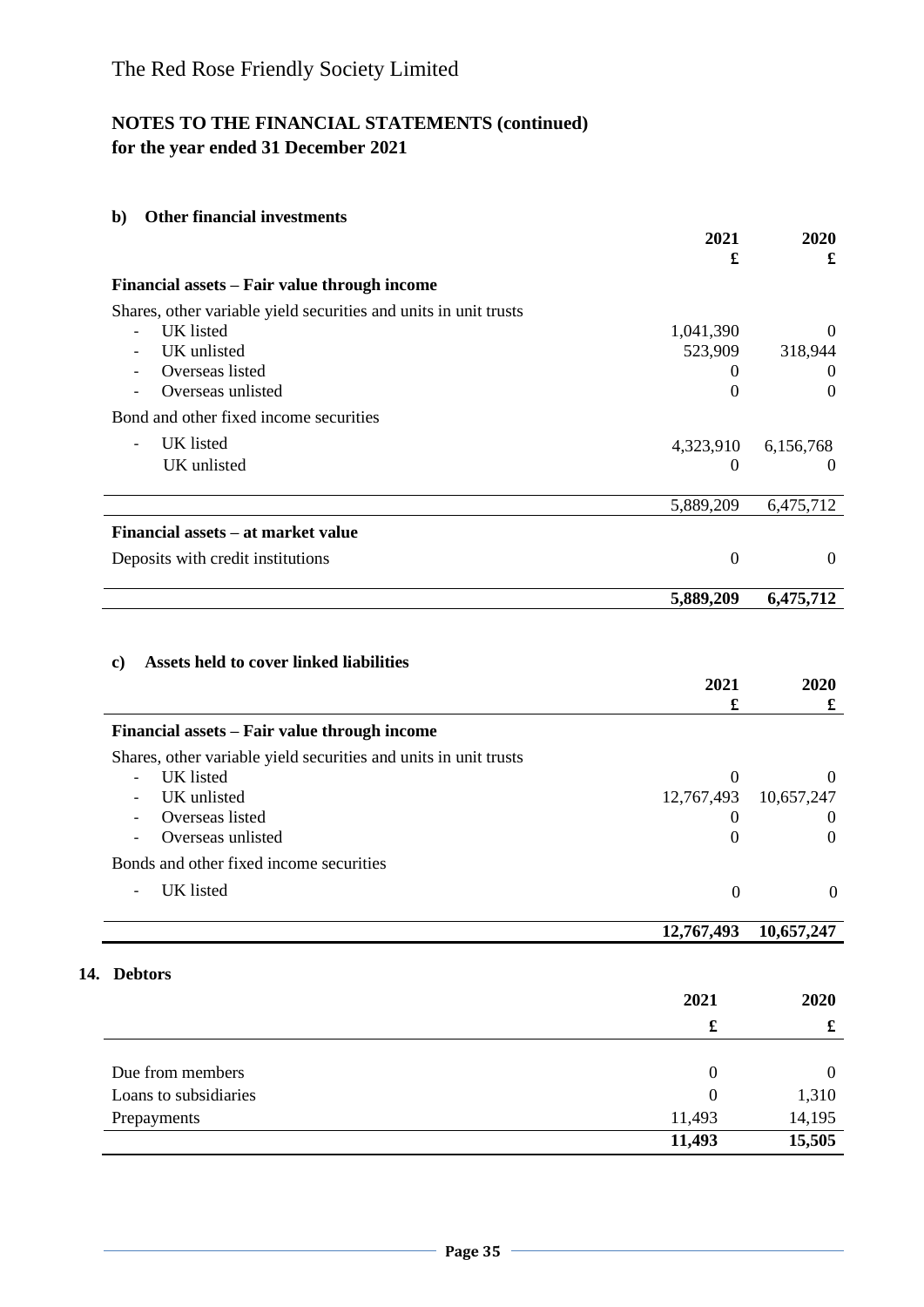#### **15. Tangible assets**

|                                 | <b>Long Leasehold</b><br><b>Properties</b> | <b>Computers</b><br>and Office | <b>Total</b> |
|---------------------------------|--------------------------------------------|--------------------------------|--------------|
|                                 |                                            | Equipment                      |              |
|                                 | £                                          | £                              | £            |
| <b>Cost</b>                     |                                            |                                |              |
| At 1 January 2021               | 250,000                                    | 67,042                         | 317,042      |
| <b>Additions</b>                |                                            | 490                            | 490          |
| Disposals                       | 0                                          | $\theta$                       | $\theta$     |
| At 31 December 2021             | 250,000                                    | 67,532                         | 317,532      |
| <b>Accumulated Depreciation</b> |                                            |                                |              |
| At 1 January 2021               | 30,000                                     | 57,956                         | 87,956       |
| Provided in the year            | 5,000                                      | 2,603                          | 7,603        |
| Disposals                       | $\Omega$                                   | 0                              | 0            |
| As 31 December 2021             | 35,000                                     | 60,559                         | 95,559       |
| <b>Net Book Value</b>           |                                            |                                |              |
| At 31 December 2021             | 215,000                                    | 6,973                          | 221,973      |
| At 31 December 2020             | 220,000                                    | 9,086                          | 229,086      |

The leasehold land and buildings included above were recognised using a previous valuation by the Board after taking appropriate advice, based upon an open market existing use value, as a deemed cost on transition to FRS 102. These assets are being depreciated from their valuation date of 31 December 2014. The historic cost of these assets is £203,455 (2020 - £203,455).

#### **16. Fund for Future Appropriations**

|                                                            | 2021      | 2020       |
|------------------------------------------------------------|-----------|------------|
|                                                            |           |            |
| Long-term business                                         |           |            |
| At 1 January 2021                                          | 959,914   | 1,646,441  |
| Transfer included within comprehensive income for the year | (134,988) | (686, 527) |
| At 31 December 2021                                        | 824,926   | 959,914    |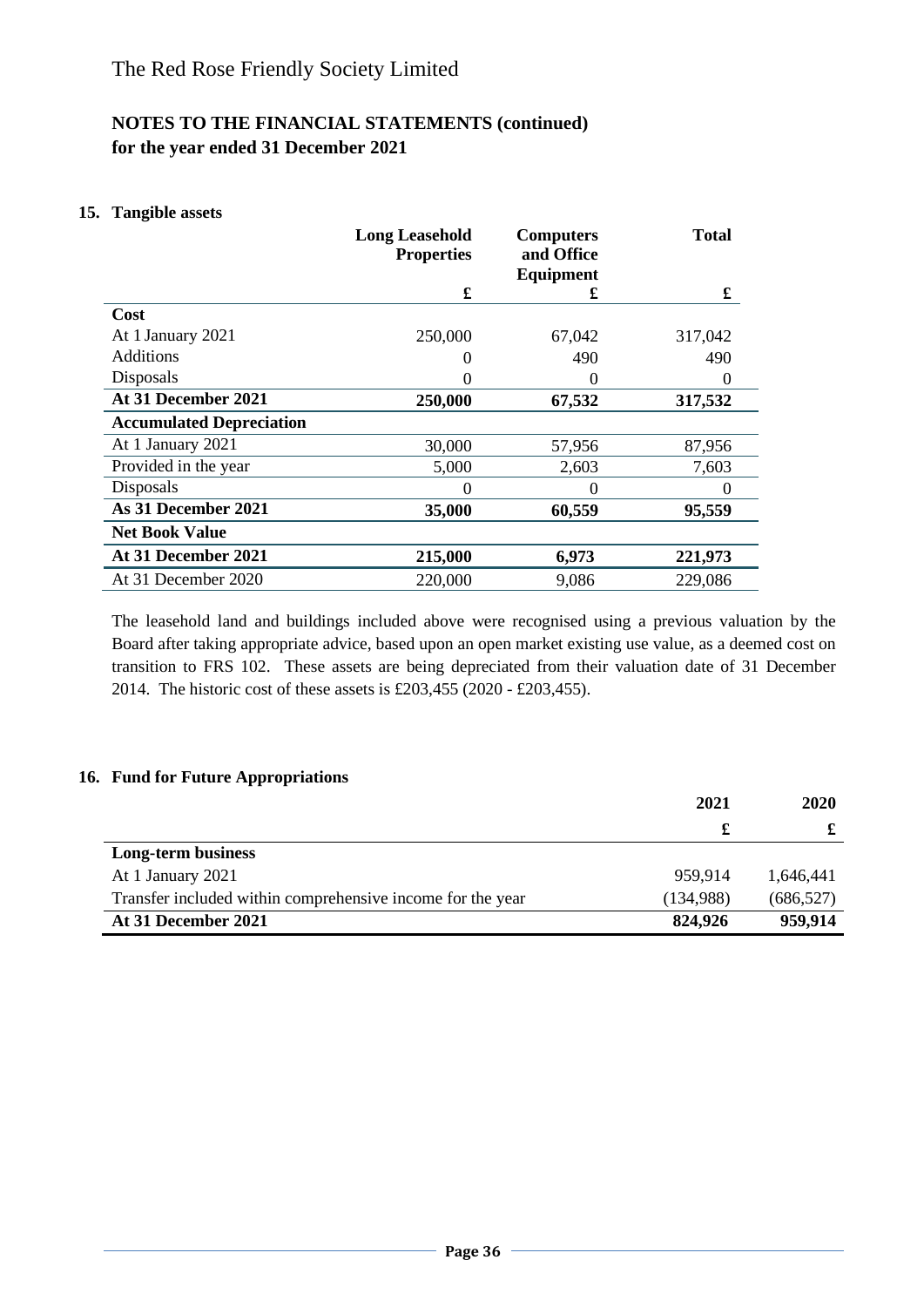#### **17. Long-term business provision**

#### **a) Analysis of insurance contract liabilities**

|                                                        | 2021<br>£ | 2020      |
|--------------------------------------------------------|-----------|-----------|
| Participating insurance contract<br><i>liabilities</i> | 4,405,020 | 4,937,553 |
| Non-participating insurance contract<br>liabilities    | 681.098   | 819.348   |
| <b>Total insurance contract liabilities</b>            | 5,086,118 | 5,756,901 |

#### **b) Movement in long-term insurance contract liabilities**

|                                                | 2021       | 2020        |
|------------------------------------------------|------------|-------------|
|                                                | £          | £           |
| At 1 January 2021                              | 5,756,901  | 5,961,646   |
| Mortality assumption change                    |            | (2,934)     |
| Valuation interest rate change                 | (95, 441)  | 33,124      |
| Policy movements                               | (594, 192) | (268, 862)  |
| Cost of bonus                                  | 18,850     | 33,927      |
| At 31 December 2021                            | 5,086,118  | 5,756,901   |
| 18. Technical provision for linked liabilities |            |             |
|                                                | 2021       | 2020        |
| Linked fund                                    | £          | £           |
| At 1 January 2021                              | 10,657,247 | 11,612,378  |
| Premiums received                              | 545,764    | 267,707     |
| Deaths, maturities, surrenders and transfers   | (178,301)  | (27, 544)   |
| Investment income and growth                   | 1,386,181  | (1,195,294) |

#### **19. Lease commitments**

|                                  | 2021   | 2020   |
|----------------------------------|--------|--------|
| Non cancellable operating leases |        |        |
| Within one year                  | 2,778  | 2,778  |
| Between one and five years       | 11.750 | 11,750 |
| In more than 5 years             | 24,872 | 27,650 |

The Operating leases relate to photocopiers, franking machine and a 125 year lease on the Society's premises. This commenced in March 1996 with a ground rent of £300 p.a. payable.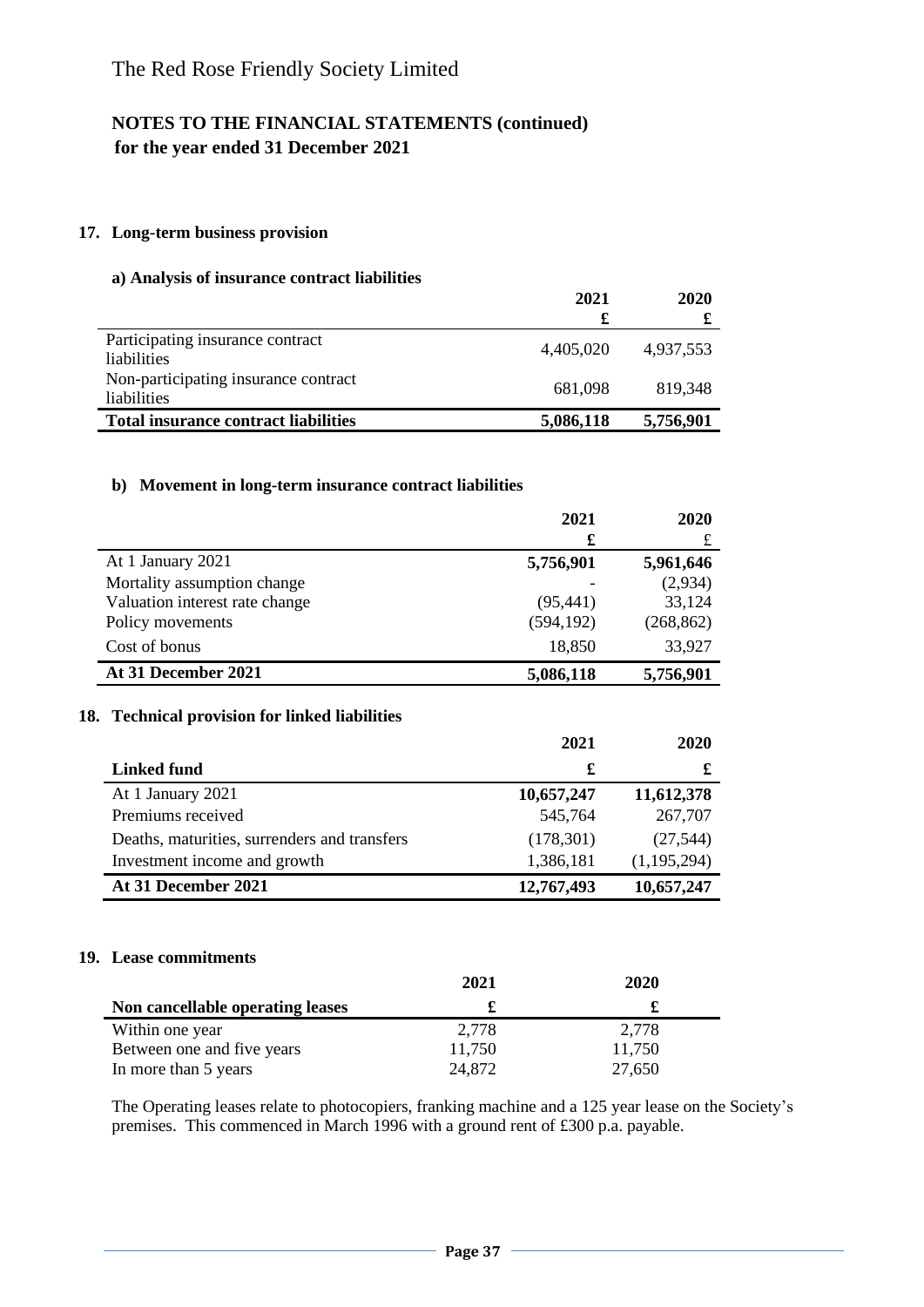#### **20. Long term insurance liabilities valuation assumptions**

#### *Interest rates*

The gross interest rate without any adjustments for tax or bonus is calculated by allocating appropriate assets to the policy groups shown below. The weighted average yield for that group is then calculated. For fixed interest stocks, the yield is reduced by an appropriate factor based on the perceived risk of each individual bond or collectives. The weighted is further reduced by 2.5% to allow for risk as specified by the regulations.

The weighted average yields based on the appropriate asset mix has not been restricted to the maximum reinvestment rate stated in the regulations. This implies there will be no reinvestment in the future on the valuation basis i.e. claims and expenses will be greater than premium and investment income. The maximum reinvestment rate allowed by the regulations was 1.35% after allowing for the 2.5% risk adjustment.

An allowance for investment expenses equal to 0.36% is made and a deduction of 20% for taxable policies. Given the falls in the financial markets in March, there has been no allowance for future bonus in the interest rate.

|                                                               | Interest rate |
|---------------------------------------------------------------|---------------|
| Industrial Branch with profits tax exempt                     | 1.2%          |
| Ordinary Branch Series I, II & III with profits<br>tax-exempt | 1.2%          |
| Non-profit tax-exempt                                         | 1.2%          |
| Industrial Branch with profits taxable                        | $0.9\%$       |
| Ordinary Branch Series I, II & III with profits<br>taxable    | 0.9%          |
| Non-profit taxable                                            | 0.9%          |
| CTF, Shariah & ESG ISA expense reserves                       | 1.2%          |
| <b>Expense Reserve</b>                                        | 1.1%          |

The resultant interest rates were:

#### *Mortality assumptions*

A mortality investigation was completed as part of the year end actuarial valuation. The mortality investigation used data from the preceding three financial years. The mortality assumptions used in the statutory valuation were:

| <b>Business</b>               | <b>Assumption</b>   |
|-------------------------------|---------------------|
| Ordinary Branch (Ages 0-16)   | 145% ELT 16         |
| Ordinary Branch (Ages $17+$ ) | 145% AMC00 ultimate |
| <b>Industrial Branch</b>      | 145% ELT 16         |
| <b>CTF</b>                    | 35% ELT 16          |
| Shariah ISA & ESG ISA         | 145% AMC00 ultimate |